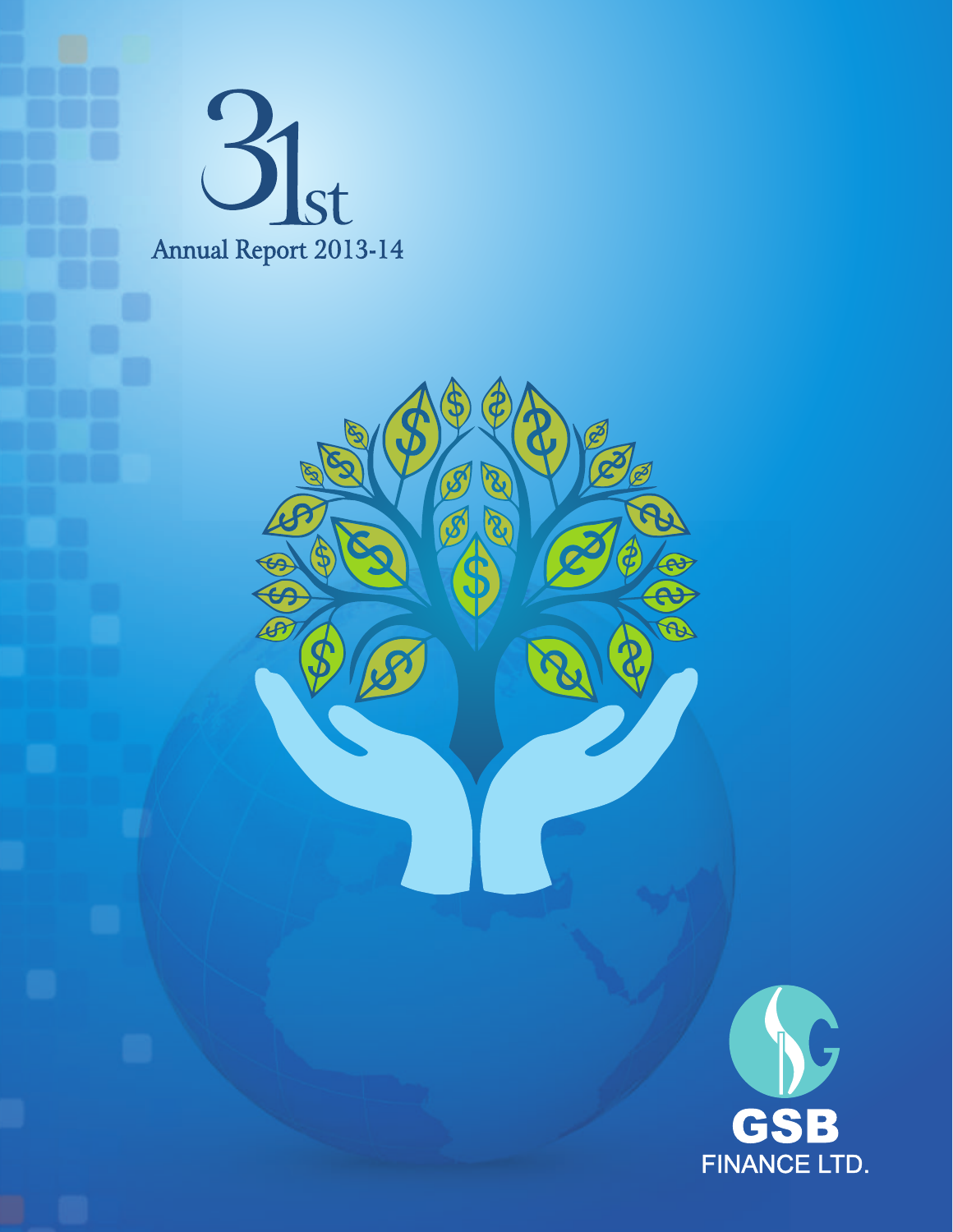

### *FORM A*

| 1. | Name of the company                                                                                                                                                                                                                          | <b>GSB FINANCE LIMITED</b>                                                               |
|----|----------------------------------------------------------------------------------------------------------------------------------------------------------------------------------------------------------------------------------------------|------------------------------------------------------------------------------------------|
| 2. | Annual financial statements for the<br>year ended                                                                                                                                                                                            | 31st March 2014                                                                          |
| 3. | Type of Audit observation                                                                                                                                                                                                                    | There are neither any emphasis<br>of Matter nor any qualification in<br>an audit report. |
| 4. | Frequency of observation                                                                                                                                                                                                                     | Repetitive                                                                               |
| 5. | To be signed by<br>o GIRIDHARLAL BIYANI<br>Chairman & CFO<br>o RAMANKANT BIYANI<br><b>Managing Director</b><br>o M/s. S. K. RATHI & CO.,<br>Mr. S. K. Rathi<br>Auditor of the company<br>o PARASRAM KABRA<br><b>Audit Committee Chairman</b> |                                                                                          |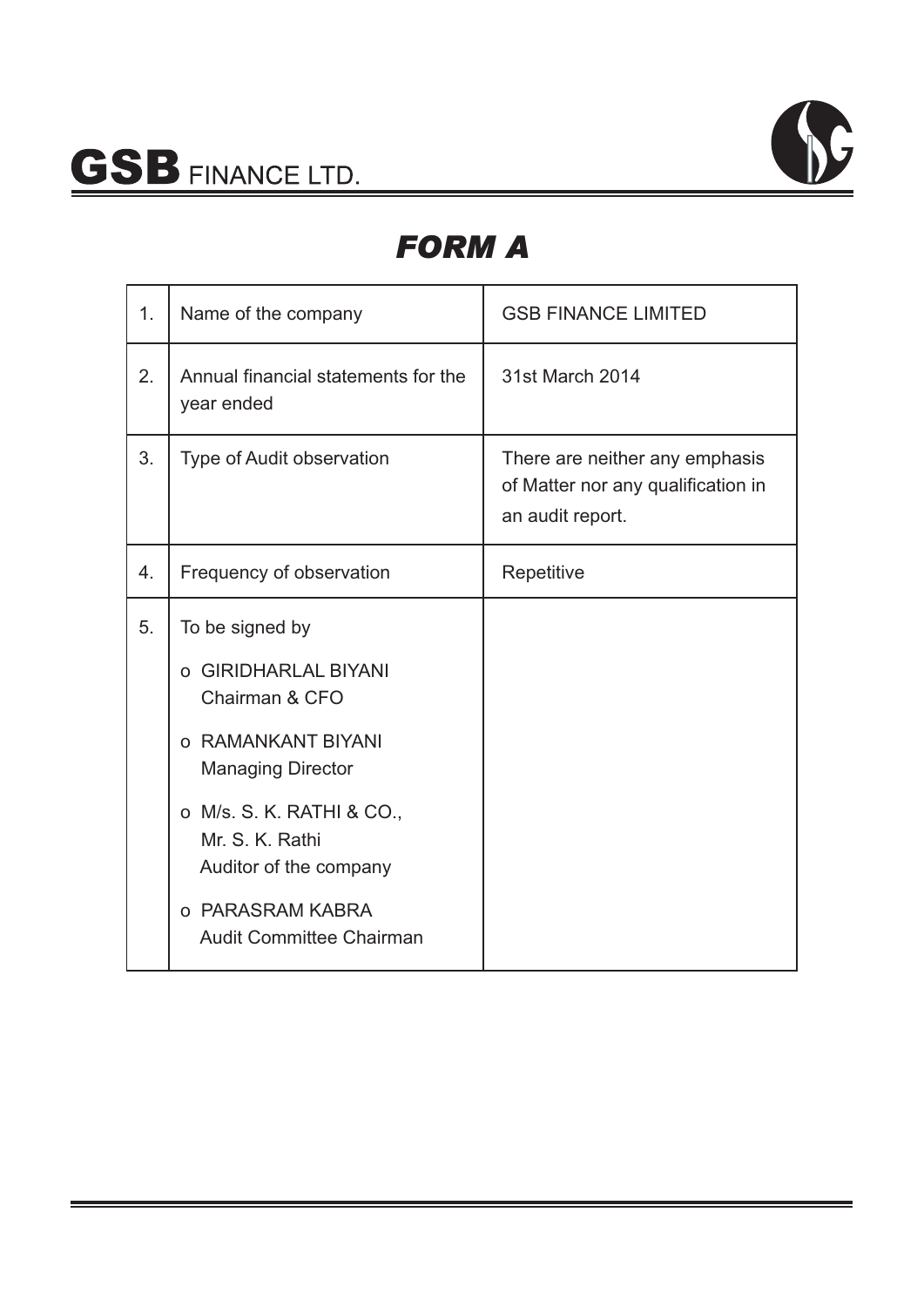

### **CSB** FINANCE LTD. CIN No. : L99999MH2001PLC134193

### *31st ANNUAL REPORT*

| Sr.<br>No. | <b>CONTENTS</b>                                  | PAGE NO.       |
|------------|--------------------------------------------------|----------------|
| 1.         | <b>Board Of Directors</b>                        | 1              |
| 2.         | <b>Notice</b>                                    | $\overline{2}$ |
| 3.         | <b>Director's Report</b>                         | 8              |
| 4.         | <b>CEO / CFO Certification</b>                   | 11             |
| 5.         | <b>Management Discussion And Analysis Report</b> | $12 \,$        |
| 6.         | <b>Report of Corporate Governance</b>            | 14             |
| 7.         | <b>Independent Auditor's Report</b>              | 20             |
| 8.         | <b>Balance Sheet Notes</b>                       | 26             |
| 9.         | <b>Profit And Loss Account Notes</b>             | 27             |
| 10.        | Notes of Balance Sheet & Profit & Loss Accounts  | 28             |
| 11.        | <b>Significant Accounting Policies</b>           | 37             |
| 12.        | <b>Balance Sheet Abstracts</b>                   | 39             |
| 13.        | <b>Cash Flow Statement Notes</b>                 | 40             |

### **MCA CIRCULAR**

Dear Shareholder,

The ministry of Corporate Affairs ("MCA") has taken a "Green Initiative in the Corporate Governance" by allowing paperless compliances by Companies vide its circular No. 17 dated April 21, 2011 stating that a company would have complied with section 53 of the Act, if the service of document has been made through electronic mode. In such case, the company is required to obtain email addresses of its members for sending the notice / documents through email by giving an advance opportunity to every shareholder to register his / her email address and changes therein, if any, from time to time with the company and Circular No. 18 Dated 29th April, 2011 relating to dispatch of Annual Report and other Notices etc.

GSB Finance Limited (GSBFL) is committed to be an Environment friendly company in all its areas of activities, products and services. The Company invites its shareholders to participate in the Green Initiatives to affirm its commitment towards future generations.

Keeping in vire the above, we are proposing to provide an option to shareholders for receiving all communications / documents like AGM notice, audited financial statements, directors' report, auditors' report etc. via electronic form / email. In case you are holding the shares in electronic form please provide your email-id to your Depository Participant (DP) at the earliest preferably by 20/09/2012 to enable us to send the Annual Report & other documents of GSBFL to your email address.

In case you are holding shares in physical form, please provide the details of your valid email-id at the earliest preferably by 20/09/2012 to the Registered Office at the following address to enable us to send the Annual Report & other documents of GSBFL to your email-id:

It may be noted that you will be entitled to be furnished, free of cost, with a copy, of Annual Report and all other documents required by law upon receipt of a requisition from you, any time, as a member of the Company.

We solicit your support to join in this initiative in reducing the impact on the environment and receive all communications electronically.

Thanking you,

Yours faithfully,

For and on behalf of the Board **For GSB FINANCE LTD Sd/- G. S. BIYANI Chairman**

**Date :** 30th August, 2014 **Place :** Mumbai - 400 001.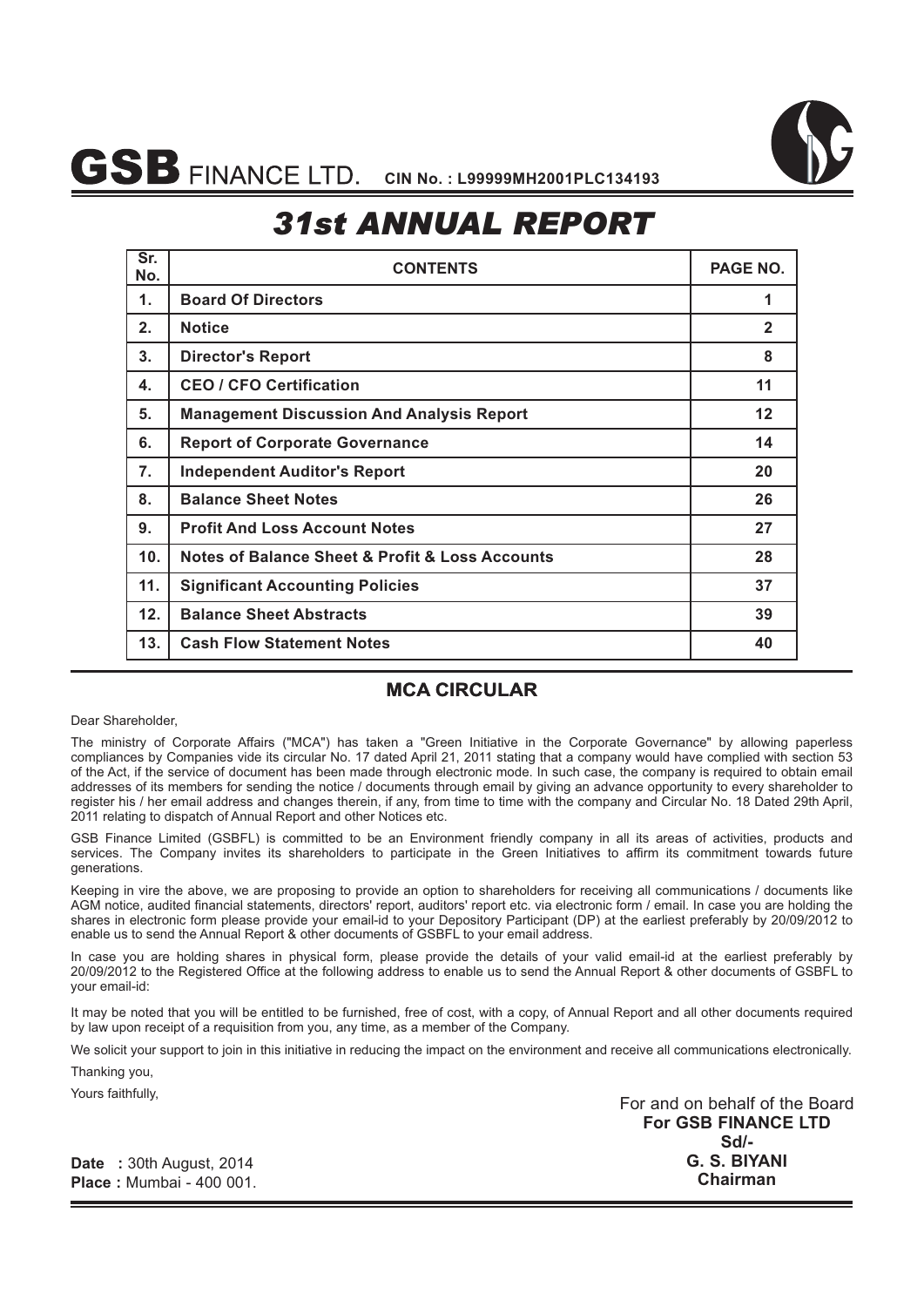

### **BOARD OF DIRECTORS**

SHRI GIRIDHARLAL BIYANI Chairman and CFO

SHRI RAMAKANT BIYANI Managing Director

RITIKA GUPTA Non Executive

YOGESH PATEL Non Executive - (Resigned as on 18 July 2014**)**

MANISH ZANVAR Independent

PARASRAM KABRA Independent

SAJAN PODDAR Non Executive - (Resigned as on 20th January 2014**)**

USHAPATEL Independent - (Appointed as on 18th July 2014)

### **AUDITORS**

S. K. RATHI & CO. Chartered Accountants.

### **REGISTERED OFFICE**

815, Stock Exchange Tower, 8th Floor, Dalal Street, MUMBAI - 400 001

### **BANKERS :**

AXIS BANK UNION BANK OF INDIA

### **TRANSFER AGENT**

SYSTEM SUPPORT SERVICES 209, Copper Chimney Building, Shivalik Industrial Estate, Next to Park Davis, Andheri-Kurla Road, Andheri (East), Mumbai - 400 059 Tel.: 022-28500835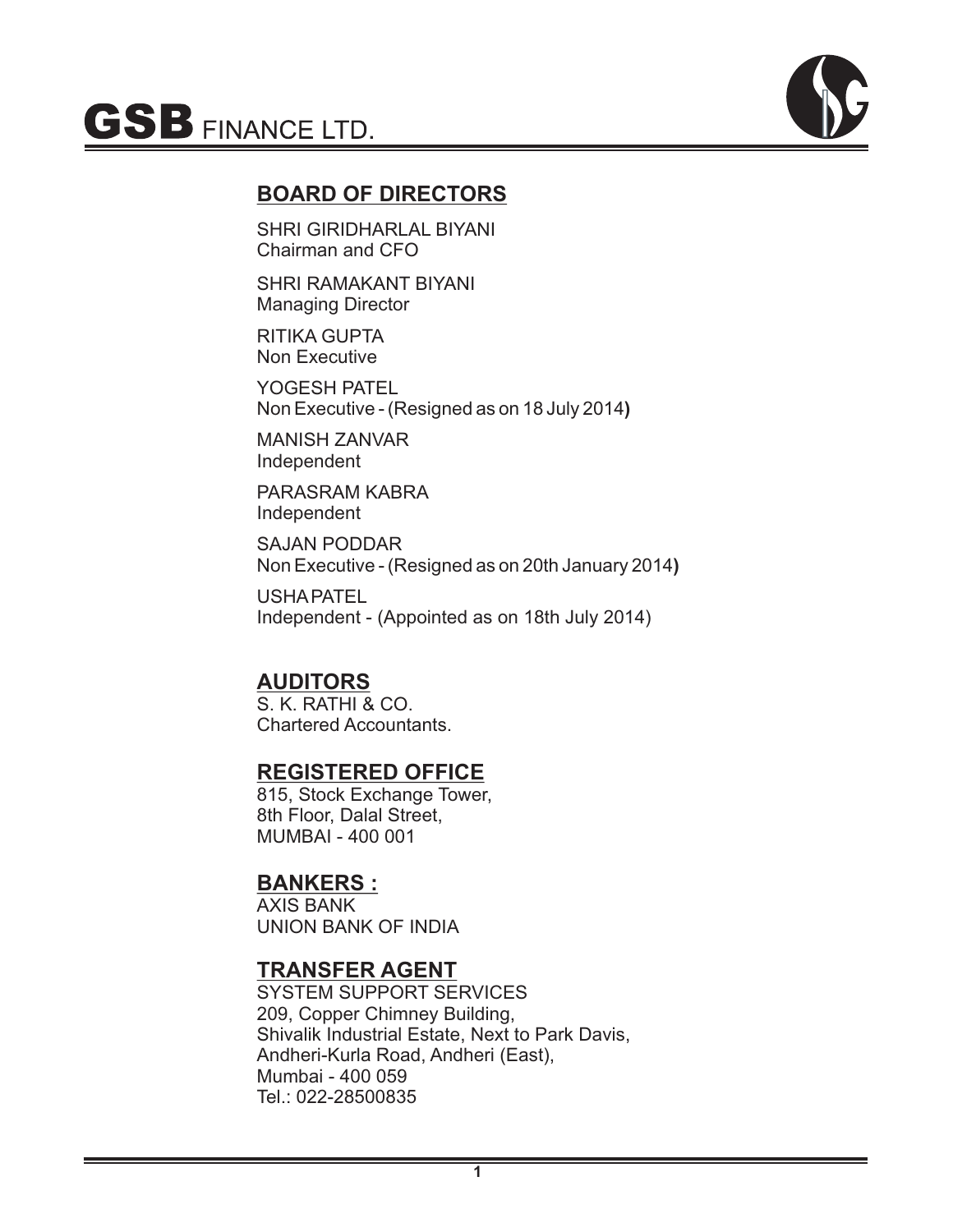### $\mathbf{GSB}$  finance ltd.



### **NOTICE TO THE MEMBERS**

Notice is hereby given that the 31st Annual General Meeting of the members of GSB Finance Ltd. will be held at the Corporate Office of the Company at 78/80, Alli Chambers, Tamarind Lane, Fort, Mumbai - 400 001 on Friday 26th September, 2014 at 4.00 P.M. to transact the following business: -

### **ORDINARY BUSINESS**

- 1. To receive, consider and adopt the Audited Balance Sheet of the Company as at 31st March 2014 together with the Profit and Loss Account for the year ended on that date and the Reports of the Directors and Auditors thereon.
- 2 "RESOLVED that pursuant to the provisions of section 139 and other applicable provisions, if any, of the Companies Act, 2013 and the Rules framed thereunder, as amended from time to time, M/s. S. K. RATHI & Co, Chartered Accountants (Firm Registration No. 105335W), be and is hereby re-appointed as Auditors of the Company to hold office from the conclusion of this Annual General Meeting (AGM) till the conclusion of the thirty Fourth AGM of the Company to be held in the year 2017 (subject to ratification of their appointment at every AGM), at such remuneration plus service tax, out-of-pocket, traveling and living expenses, etc., as may be mutually agreed between the Board of Directors of the Company and the Auditors

### **II - SPECIAL BUSINESS:**

3. To consider and if thought fit, to pass with or without modification(s), the following resolution as an Ordinary Resolution:

"RESOLVED THAT pursuant to the provisions of Sections 149, 150, 152 and any other applicable provisions of the Companies Act, 2013 and the rules made there under (including any statutory modification(s) or re-enactment thereof for the time being in force) read with Schedule IV to the Companies Act, 2013 and Clause 49 of the Listing Agreement, Mr. Manish Zanvar , Director of the Company who retires by rotation at this Annual General Meeting and in respect of whom the Company has received a notice in writing from a member, under Section 160 of the Companies Act, 2013, proposing his candidature for the office of Director, be and is hereby appointed as an Independent Director of the Company to hold office for 5 (Five) consecutive years for a term upto year 31st March 2019."

4. To consider and if thought fit, to pass with or without modification(s), the following resolution as an Ordinary Resolution:

"RESOLVED THAT pursuant to the provisions of Sections 149, 150, 152 and any other applicable provisions of the Companies Act, 2013 and the rules made there under (including any statutory modification(s) or re-enactment thereof for the time being in force) read with Schedule IV to the Companies Act, 2013 and Clause 49 of the Listing Agreement, Mr. Parasram Kabra , Director of the Company who retires by rotation at this Annual General Meeting and in respect of whom the Company has received a notice in writing from a member, under Section 160 of the Companies Act, 2013, proposing his candidature for the office of Director, be and is hereby appointed as an Independent Director of the Company to hold office for 5 (Five) consecutive years for a term upto year 31st March 2019."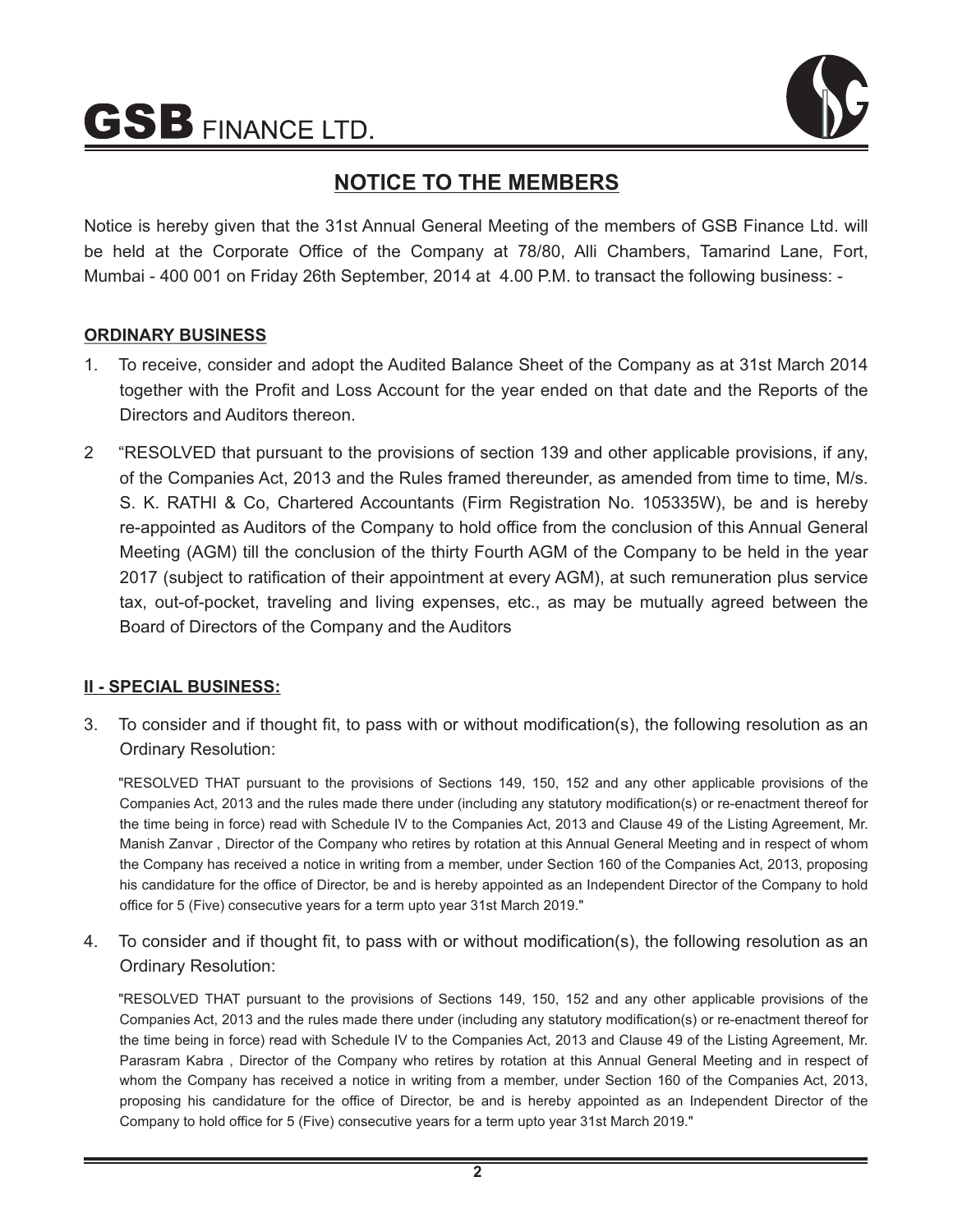

5. To consider and if thought fit, to pass with or without modification(s), the following resolution as an Ordinary Resolution:

"RESOLVED THAT pursuant to the provisions of Sections 149, 150, 152 and any other applicable provisions of the Companies Act, 2013 and the rules made there under (including any statutory modification(s) or re-enactment thereof for the time being in force) read with Schedule IV to the Companies Act, 2013 and Clause 49 of the Listing Agreement, Mrs. Usha Patel, Director of the Company who retires by rotation at this Annual General Meeting and in respect of whom the Company has received a notice in writing from a member, under Section 160 of the Companies Act, 2013, proposing his candidature for the office of Director, be and is hereby appointed as an Independent Director of the Company to hold office for 5 (Five) consecutive years for a term upto year 31st March 2019."

**Registered Office:**

815, Stock Exchange Tower, 8th Floor, Dalal Street, Mumbai - 400 001.

**Date :** 30th August, 2014

For and on behalf of the Board **For GSB FINANCE LTD**

> **Sd/- G. S. BIYANI Chairman**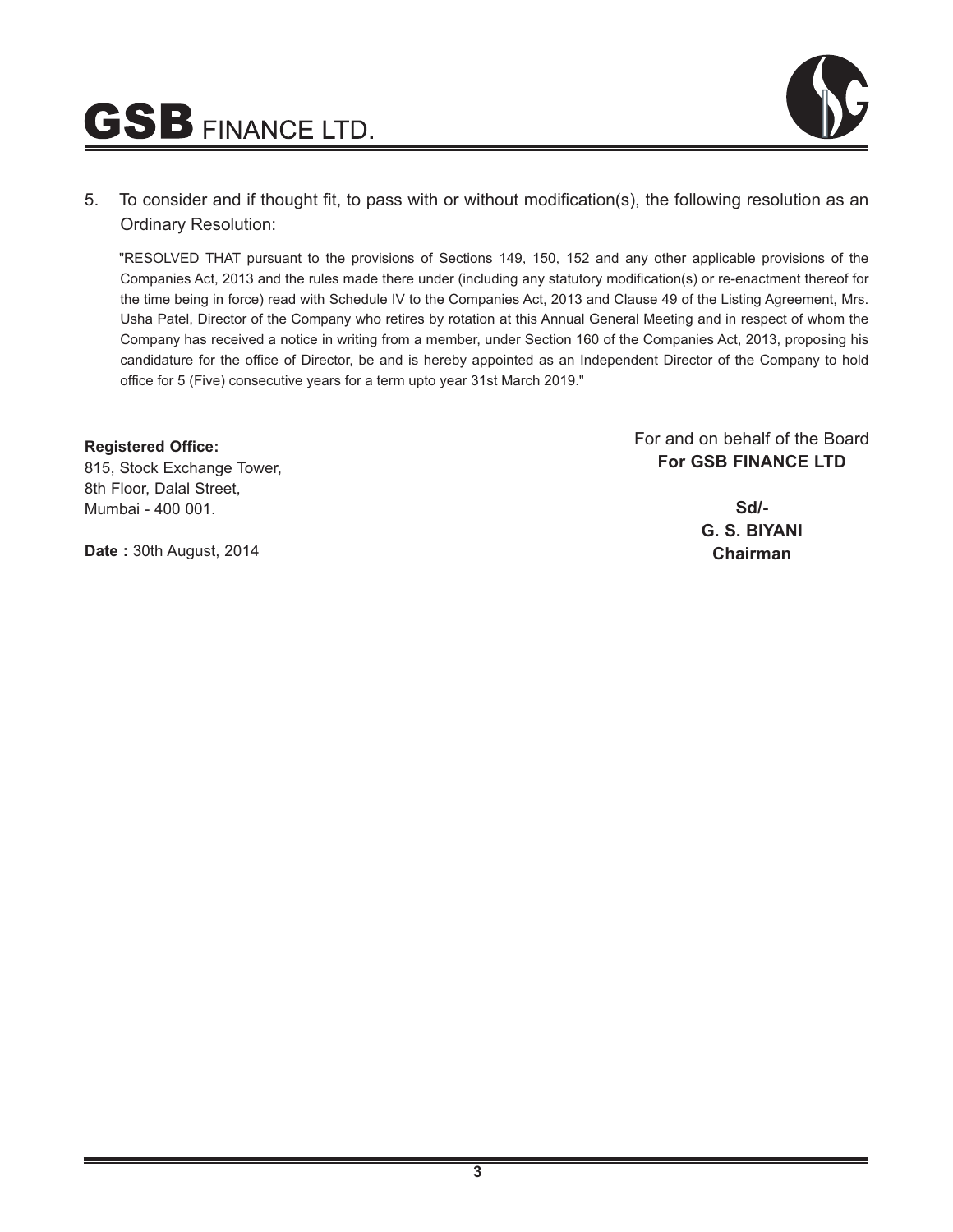### $\mathbf{GSB}$  FINANCE LTD.



### **NOTES**

- 1. A member entitled to attend and vote at this meeting is entitled to appoint a proxy to attend and vote instead of himself/herself and a proxy need not be a member of the Company.
- 2. The instrument appointing a proxy, in order to be effective, should reach the Registered Office of the Company not less than 48 hours before the meeting.
- 3. The Register of the members and Share Transfer Books of the Company shall remain closed from 25/09/2014 to 26/09/2014 (both days inclusive)
- 4. The Explanatory Statement pursuant to Section 102 of the Companies Act, 2013, relating to the Special Business to be transacted at the ensuing Annual General Meeting is annexed hereto and forms part of this Notice.
- 5. The Members are requested to:
	- (a) Intimate change in their registered address, if any, to the Company's Registrar and Share Transfer Agents, M/s. System Support Services, 209, Shivai Industrial Estate, Near Park-Davis, 89, Andheri Kurla Road, Saki Naka, Andheri (E),Mumbai,Maharashtra,400072 in respect of their holdings in physical form.
	- (b) Notify immediately any change in their Registered address to their Depository Participants in respect of their holdings in electronic form.
	- (c) Non-Resident Indian Members are requested to inform M/s. System Support Services immediately of the change in residential status on return to India for permanent settlement.
	- (d) Register their email address and changes therein from time to time with M/s. System Support Services for shares held in physical form and with their respective Depository Participants for shares held in demat form.
- 6. Corporate Members intending to send their authorized representatives are requested to send duly certified copy of the Board Resolution authorizing their representatives to attend and vote at the ensuing Annual General Meeting of the Company.
- 7. In accordance with the provisions of Section 72 of the Companies Act, 2013, members are entitled to make nominations in respect of the Equity Shares held by them, in physical form. Members desirous of making nominations may procure the prescribed form from the Registrar & Share Transfer Agents, M/s. System Support Services and have it duly filled and sent back to them.
- 8. Electronic copy of the Annual Report for 2013-14 is being sent to all Members whose email Ids are registered with the Depository Participants for communication purposes unless any member has requested for a hard copy of the same. For members who have not registered their email address, physical copies of the Annual Report for 2013-14 is being sent in the permitted mode.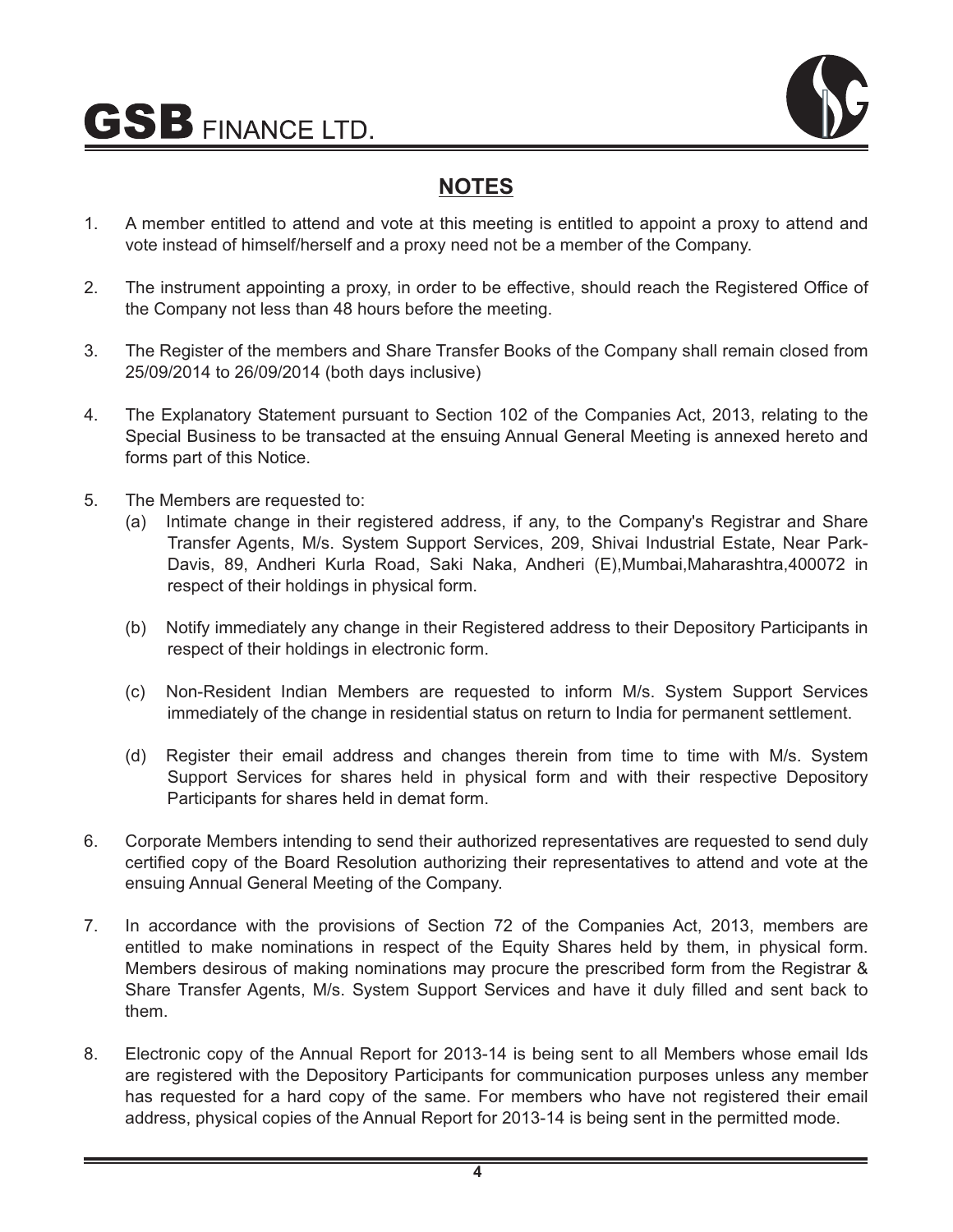

### **9. Voting through electronic means**

I. In compliance with provisions of Section 108 of the Companies Act, 2013 and Rule 20 of the Companies (Management and Administration) Rules, 2014, the Company is pleased to provide its members the facility to exercise their right to vote at the 31st Annual General Meeting (AGM) by electronic means and the business may be transacted through e-Voting Services provided by Central Depository Services Limited (CDSL):

The instructions for e-voting are as under:

### **A. In case of members receiving e-mail:**

- (i) Log on to the e-voting website www.evotingindia.com
- (ii) Click on "Shareholders" tab.
- (iii) Now, select the "COMPANY NAME" from the drop down menu and click on "SUBMIT"
- (iv) Now Enter your User ID
- a. For CDSL: 16 digits beneficiary ID,
- b. For NSDL: 8 Character DP ID followed by 8 Digits Client ID,
- c. Members holding shares in Physical Form should enter Folio Number registered with the Company.
- (v) Next enter the Image Verification as displayed and Click on Login.
- (vi) If you are holding shares in demat form and had logged on to www.evotingindia.com and voted on an earlier voting of any company, then your existing password is to be used.
- (vii) If you are a first time user follow the steps given below:

For Members holding shares in Demat Form and Physical Form

|                                | For Members holding shares in Demat Form and Physical Form                                                                                                                                                                                                                 |  |  |
|--------------------------------|----------------------------------------------------------------------------------------------------------------------------------------------------------------------------------------------------------------------------------------------------------------------------|--|--|
| <b>PAN</b> *                   | Enter your 10 digit alpha-numeric *PAN issued by Income Tax Department<br>(Applicable for both demat shareholders as well as physical shareholders)                                                                                                                        |  |  |
|                                | Members who have not updated their PAN with the Company/Depository<br>Participant are requested to use the first two letters of their name and the last 8<br>digits of the demat account/folio number in the PAN field.                                                    |  |  |
|                                | In case the folio number is less than 8 digits enter the applicable number of 0's<br>before the number after the first two characters of the name in CAPITAL letters.<br>Eg. If your name is Ramesh Kumar with folio number 100 then enter<br>RA00000100 in the PAN field. |  |  |
| DOB#                           | Enter the Date of Birth as recorded in your demat account or in the company<br>records for the said demat account or folio in dd/mm/yyyy format.                                                                                                                           |  |  |
| <b>Dividend</b><br><b>Bank</b> | Enter the Dividend Bank Details as recorded in your demat account or in the<br>company records for the said demat account or folio.                                                                                                                                        |  |  |
| Details#                       | Please enter the DOB or Dividend Bank Details in order to login. If the details<br>are not recorded with the depository or company please enter the number of<br>shares held by you as on the cut off date in the Dividend Bank details field.                             |  |  |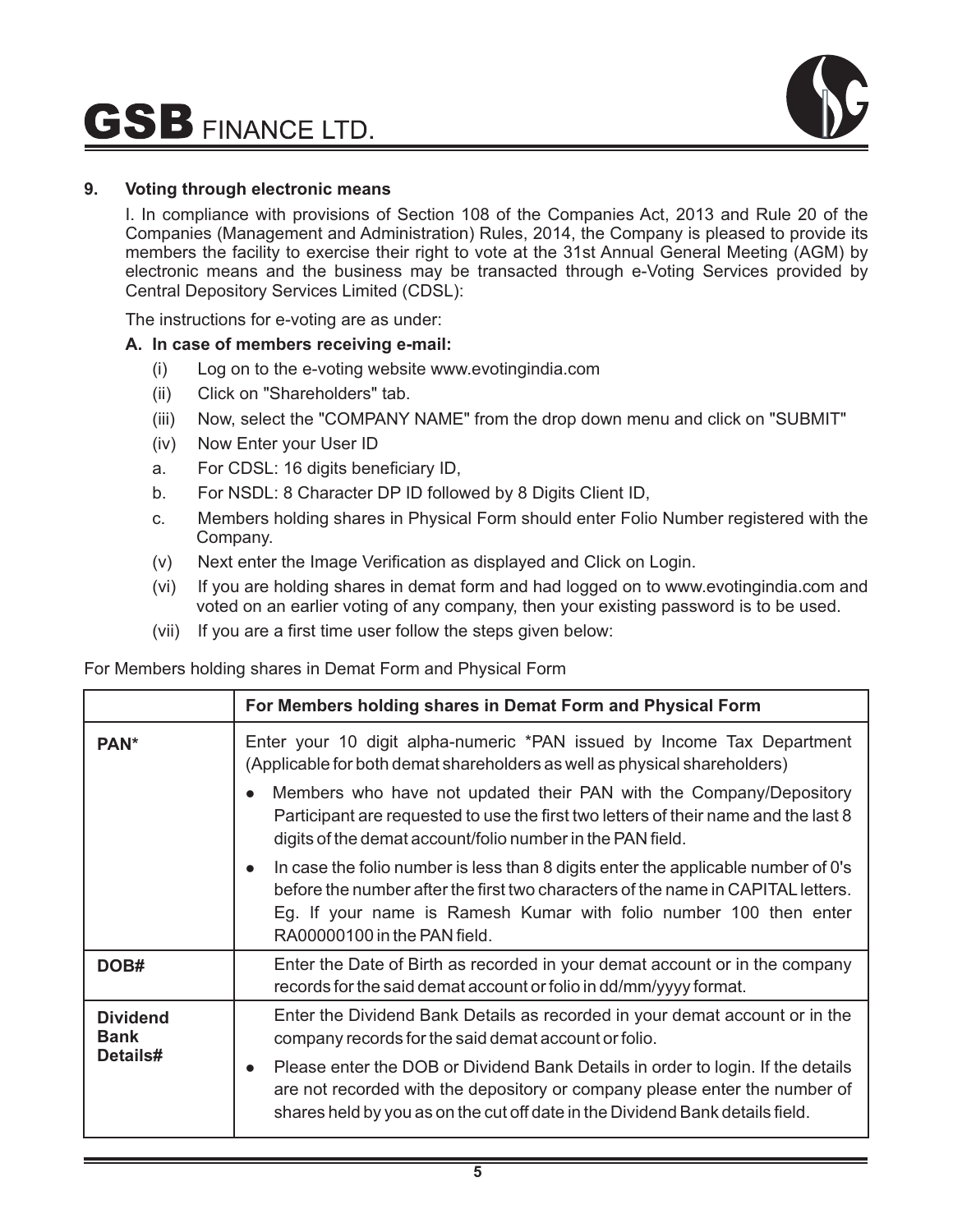

- (viii) After entering these details appropriately, click on "SUBMIT" tab.
- (ix) Members holding shares in physical form will then reach directly the Company selection screen. However, members holding shares in demat form will now reach 'Password Creation' menu wherein they are required to mandatorily enter their login password in the new password field. Kindly note that this password is to be also used by the demat holders for voting for resolutions of any other company on which they are eligible to vote, provided that company opts for e-voting through CDSL platform. It is strongly recommended not to share your password with any other person and take utmost care to keep your password confidential.
- (x) For Members holding shares in physical form, the details can be used only for e-voting on the resolutions contained in this Notice.
- (xi) Click on the EVSN for the relevant <Company Name> on which you choose to vote.
- (xii) On the voting page, you will see "RESOLUTION DESCRIPTION" and against the same the option "YES/NO" for voting. Select the option YES or NO as desired. The option YES implies that you assent to the Resolution and option NO implies that you dissent to the Resolution.
- (xiii) Click on the "RESOLUTIONS FILE LINK" if you wish to view the entire Resolution details.
- (xiv) After selecting the resolution you have decided to vote on, click on "SUBMIT". A confirmation box will be displayed. If you wish to confirm your vote, click on "OK", else to change your vote, click on "CANCEL" and accordingly modify your vote.
- (xv) Once you "CONFIRM" your vote on the resolution, you will not be allowed to modify your vote.
- (xvi) You can also take out print of the voting done by you by clicking on "Click here to print" option on the Voting page.
- (xvii) If Demat account holder has forgotten the changed password then Enter the User ID and the image verification code and click on Forgot Password & enter the details as prompted by the system.
- B. In case of members receiving the physical copy:
	- (A) Please follow all steps from sl. no. (i) to sl. no. (xvii) above to cast vote.
	- (B) The voting period begins on 22/09/2014 Start Time: 9.00 am and ends on 24/09/2014 End Time: 6.00 pm. During this period shareholders' of the Company, holding shares either in physical form or in dematerialized form, as on the cut-off date (record date) of 30/08/2014, may cast their vote electronically. The e-voting module shall be disabled by CDSL for voting thereafter.
	- II. In case you have any queries or issues regarding e-voting, you may refer the Frequently Asked Questions ("FAQs") and e-voting manual available at www.evotingindia.co.in under help section or write an email to helpdesk.evoting@cdslindia.com
	- III. If you are already registered with CDSL for e-voting then you can use your existing user ID and password/PIN for casting your vote.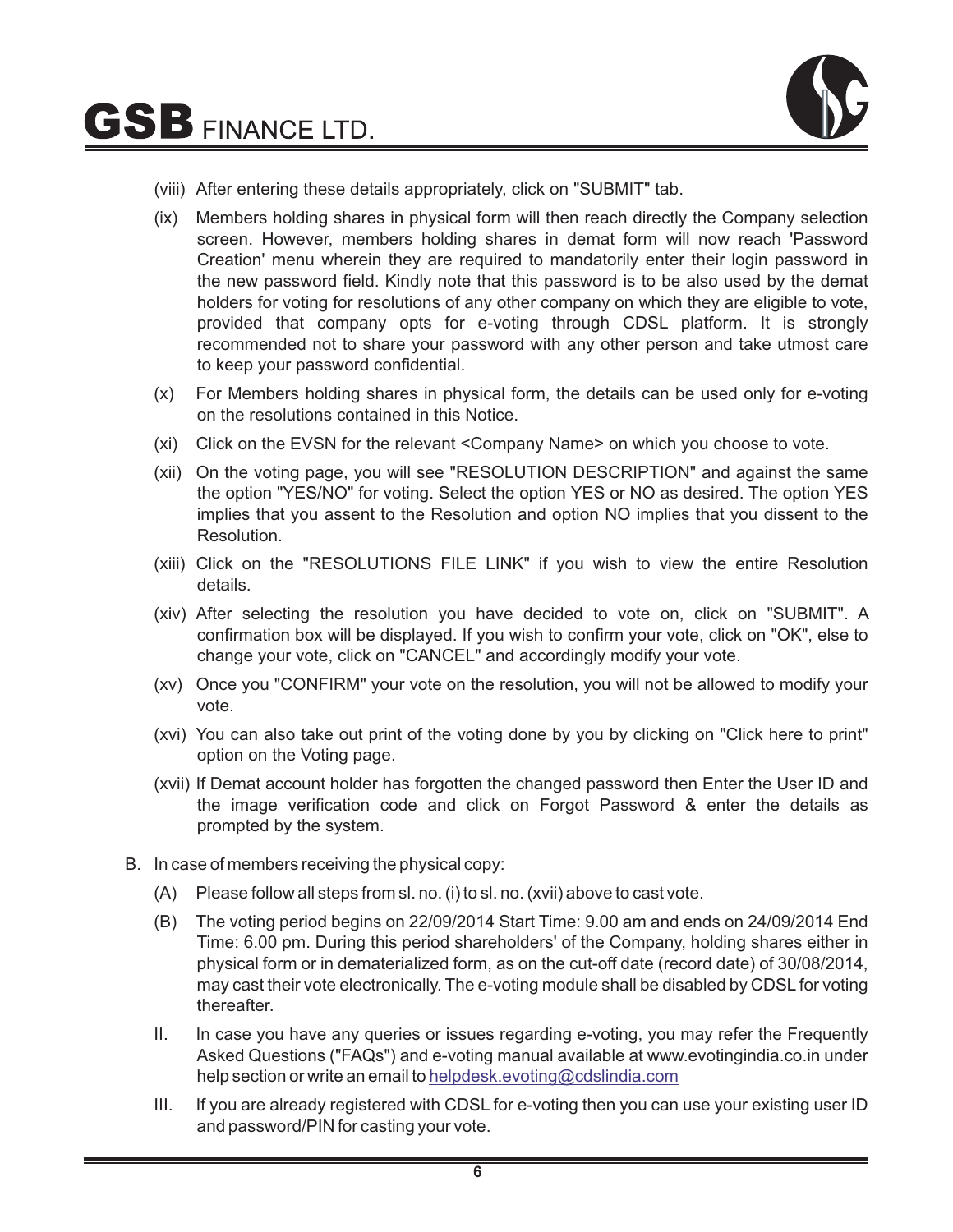

- IV. You can also update your mobile number and e-mail id in the user profile details of the folio which may be used for sending future communication(s).
- V. The e-voting period commences on September 22, 2014 (9:00 am) and ends on September 24, 2014 (6:00 pm). During this period members' of the Company, holding shares either in physical form or in dematerialized form, as on the cut-off date of August 30, 2014, may cast their vote electronically in the manner and process set out herein above. The e-voting module shall be disabled by CDSLfor voting thereafter. Once the vote on a resolution is cast by the member, the member shall not be allowed to change it subsequently.
- VI. The voting rights of members shall be in proportion to their shares of the paid up equity share capital of the Company as on the cut-off date of August 30, 2014.
- VII. Mr. Vijay Kumar Mishra, Practicing Company Secretary has been appointed as the Scrutinizer to scrutinize the e-voting process in a fair and transparent manner.
- VIII. The Scrutinizer shall within a period not exceeding three(3) working days from the conclusion of the e-voting period unblock the votes in the presence of at least two(2) witnesses not in the employment of the Company and make a Scrutinizer's Report of the votes cast in favour or against, if any, forthwith to the Chairman of the Company
- 10. In case of those Members, who do not have access to e-voting facility, they can use the assent/dissent form sent herewith or can be downloaded from our website www.anuvinind.com and convey their assent/dissent to each one of the items of business to be transacted at the ensuing AGM and send the form to reach Mr. Vijay Kumar Mishra, Scrutinizer appointed by the Company at the registered office of the Company on or before September 24, 2014 (6.00 pm).
- 11. Members can choose only one of the two options, namely e-voting or voting through physical assent/ dissent form. In case the votes are casted through both the formats, then votes casted through evoting shall stand cancelled and those votes casted through physical assent/dissent form would be considered, subject to the assent/dissent form being found to be valid.
- 12. The Results of e-voting, physical assent / dissent and poll, if any, shall be aggregated and declared on or after the AGM of the Company by the Chairman or by any other person duly authorised in this regard. The Results declared along with the Scrutinizer's Report shall be placed on the Company's website and on the website of CDSL within two(2) days of passing of the resolutions at the AGM of the Company and communicated to the Stock Exchanges.
- 13. All documents referred to in the accompanying Notice and the Explanatory Statement shall be open for inspection at the Registered Office of the Company between 11.00 am and 1 pm on all working days except Saturdays, up to and including the date of the Annual General Meeting of the Company

**Registered Office:** 815, Stock Exchange Tower, 8th Floor, Dalal Street, Mumbai - 400 001.

For and on behalf of the Board **For GSB FINANCE LTD**

> **Sd/- G. S. BIYANI Chairman**

**Date :** 30th August, 2014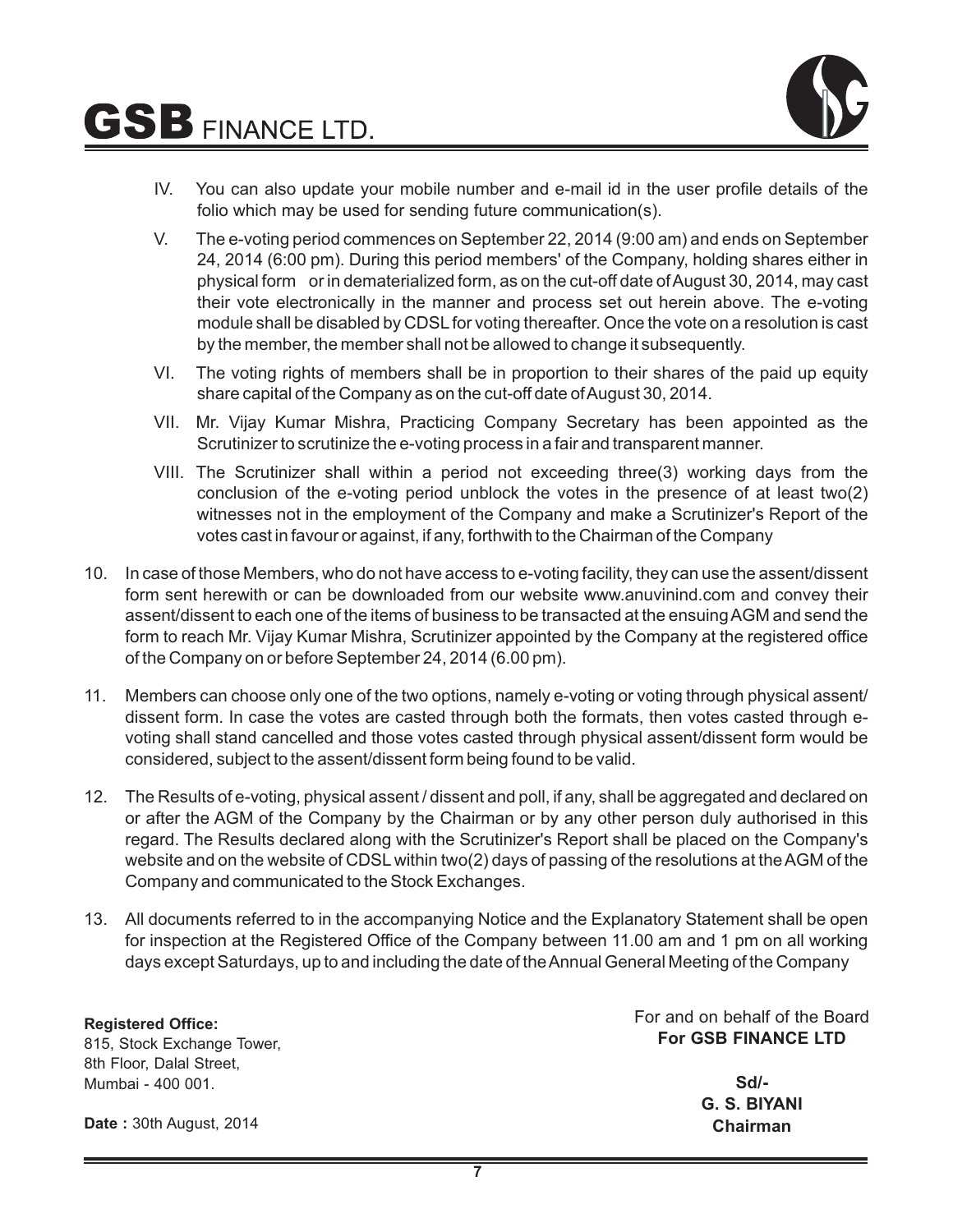### $\mathbf{GSB}$  FINANCE LTD.



### **DIRECTORS' REPORT**

The Members,

Your Directors' have pleasure in presenting the 31st Annual Reports together with Audited Statement of Accounts for the year ended 31st March 2014

### **FINANCIAL RESULTS:**

The financial performance of the Company, for the year ended March 31, 2014 is summarized below:

|                                                         | (Rs. in Lacs) |         |
|---------------------------------------------------------|---------------|---------|
|                                                         | 2013-14       | 2012-13 |
| Profit /(Loss) before Depreciation & Tax                | 14.66         | 109.61  |
| Depreciation                                            | (1.60)        | (2.48)  |
| Provision for Taxation                                  | (2.75)        | (22.58) |
| Differed Tax Expenses / (Savings)                       | (0.12)        | 0.33    |
| Deferred Tax Assets Written off                         | (4.36)        | (14.25) |
| <b>MAT Credit</b>                                       | 22.42         |         |
| Profit / (Loss) after Tax Available for Appropriation   | 28.49         | 69.97   |
| <b>Transfer to Special Investment Reserve</b><br>Less:- | (2.10)        | 17.00   |
| <b>Transfer to General Reserve</b>                      | 0.00          | 30.00   |
| Add:- Balance brought forward from Previous Year        | 84.85         | 61.88   |
| <b>Balance Carried Forward</b>                          | 111.24        | 84.85   |

### **PERFORMANCE:**

During the year company has achieved a turnover of Rs 914.07.Lacs as against the in the previous year at Rs. 11358.09 Lacs, During previous year due to general elections various uncertainty were prevailing about continuity of congress government in Centre and this factor adversely affected sentiment of security market due to it volatile was prevailing in security market and equity , mutual fund, equity derivatives affected and Directors are of the view that in spite of various constrain company has fared reasonably good. Profit Margin was under Pressure as market conditions were not favorable to equity trading.

### **ECONOMIC OUTLOOK:**

FY 2013-14 was a challenging year. Now with the formation of stable government at centre the outlook for forthcoming year is highly good and global players also now started investing in Indian market, with the changed scenario Directors are hopeful that current year shall end with very positive effects allover subject to, if RBI is to control inflation and policies of new government is conducive to encourage Capitalization and Investment in core sector of the economy.

### **DIVIDEND:**

The Board, for the year ended 31st March, 2014 in view of profit is required for reinvested in business hence regret to declare any dividend for the year.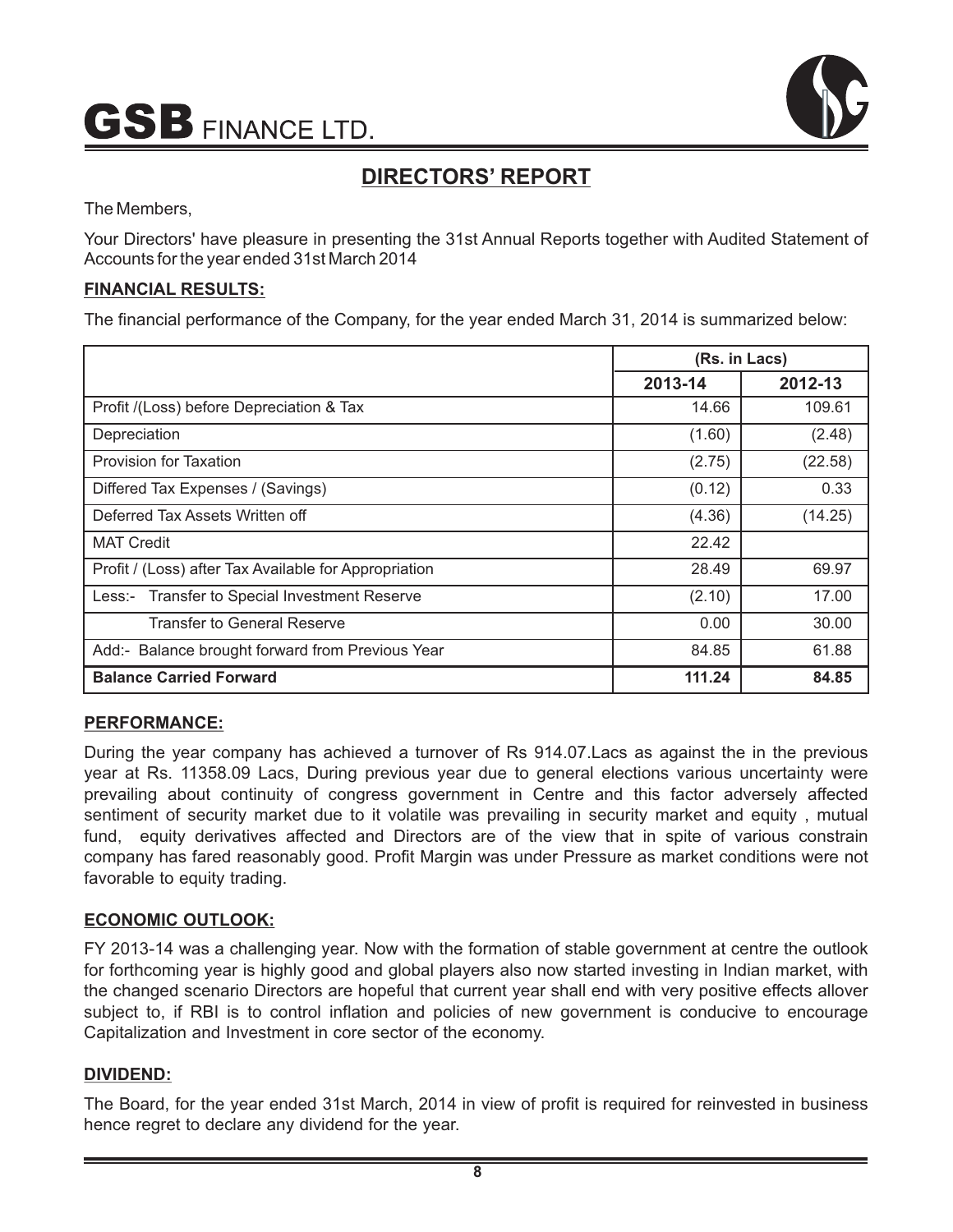

### **DEPOSITS**

The Company has not accepted and/or renewed any public deposit during the year.

### **AUDITORS:**

Members are requested to appoint Auditors for the current year and to authorize the Board of Directors to fix their remuneration. At previous meeting, M/s. S. K. Rathi & Co., Chartered Accountant, was appointed as Statutory Auditors of your Company from the conclusion of the previous Annual General Meeting. The said Statutory Auditors retire at the ensuing Annual General Meeting and being eligible under section 139 of the Companies Act, 2013, offer themselves for re-appointment.

### **AUDIT REPORT:**

Report of the auditors read with the notes on accounts is self-explanatory and need no elaboration.

### **DIRECTOR'S RESPONSIBILITY STATEMENT:**

Pursuant to the requirements of Section 217(2AA) of the Companies Act, 1956, your Directors hereby state:

- (a) That in preparation of the annual accounts for the financial year ended 31st March 2014, the applicable accounting standards had been followed with proper explanations relating to material departures;
- (b) That we have selected such accounting policies and applied them consistently and made judgments and estimates that were reasonable and prudent, so as to give true and fair view of the state of affairs of the Company at the end of the financial year and of the profit of the Company for the year under review;
- (c) That we have taken proper and sufficient care for the maintenance of adequate accounting records in accordance with the provisions of the Companies Act, 1956, for safeguarding the assets of the Company and for preventing and detecting the fraud and other irregularities;
- (d) That we have prepared the annual accounts for the financial year ended 31st March 2014 on a "going concern" basis.

### **CORPORATE GOVERNANCE:**

The Company has complied with the requirements regarding Corporate Governance as required under Clause 49 of the Listing Agreement entered into with the Stock Exchanges, where the Company's shares are listed. A report on the Corporate Governance in this regard is made as a part of this Annual Report and a Certificate from the Auditors of the Company regarding compliance of the conditions of the Corporate Governance is attached to this report.

### **MANAGEMENT'S DISCUSSION AND ANALYSIS REPORT:**

Management's Discussion and Analysis Report for the year under review, as stipulated under Clause 49 of the Listing Agreement with the Stock Exchanges in India, is presented in a separate section forming part of the Annual Report.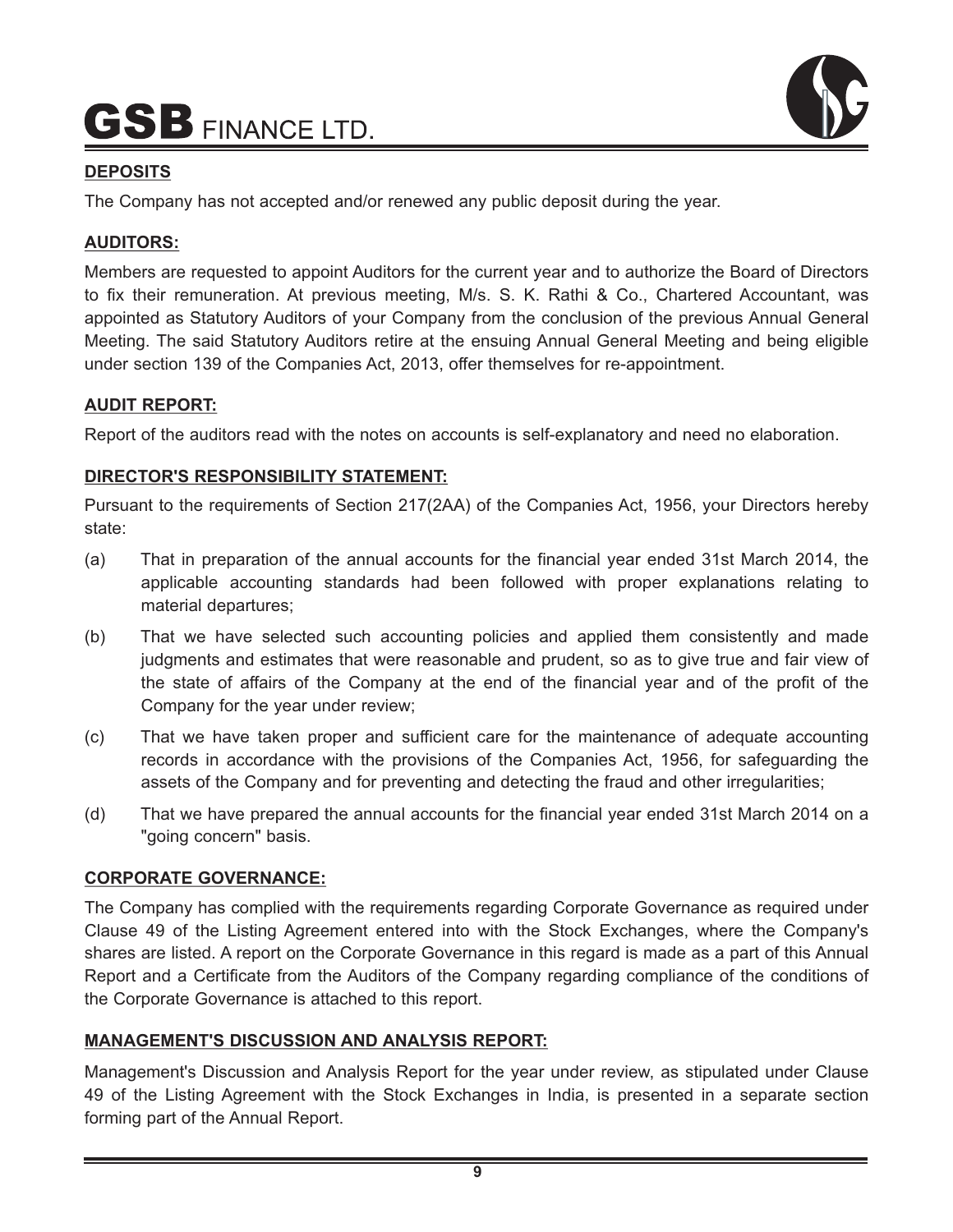

### **PARTICULARS OF EMPLOYEES:**

The Company has no employee employed during the year drawing salaries in excess of the limits prescribed u/s 217(2A) of the Companies Act, 1956.

### **CONSERVATION OF ENERGY:**

The Company is engaged in the business of trading and dealings in shares and securities and consequently various disclosures required u/s 217(1)(e) of the Companies Act, 1956 read with the Companies (Disclosures of Particulars in the Report of the Directors) Rules, 1988 are not applicable to this Company.

### **FOREIGN EXCHANGE EARNINGS & OUTGO:**

| During the year under review - | Earnings | $\,$                     | $Nil$ (P.Y. Nil) |
|--------------------------------|----------|--------------------------|------------------|
|                                | Outgo    | $\overline{\phantom{a}}$ | $Nil$ (P.Y. Nil) |

### **ACKNOWLEDGEMENT:**

Your Directors wish to express their gratitude to the officials of the Stock Broking Houses, Stock Exchanges, company's bankers and shareholders who have extended their valuable support to the Company. Directors are also grateful to the staff and employees of the Company for their devotion and relentless services.

#### **Registered Office:**

815, Stock Exchange Tower, 8th Floor, Dalal Street, Mumbai - 400 001.

For and on behalf of the Board **For GSB FINANCE LTD**

**Place :** Mumbai **Date :** 30th May, 2014

**Sd/- G. S. BIYANI Chairman**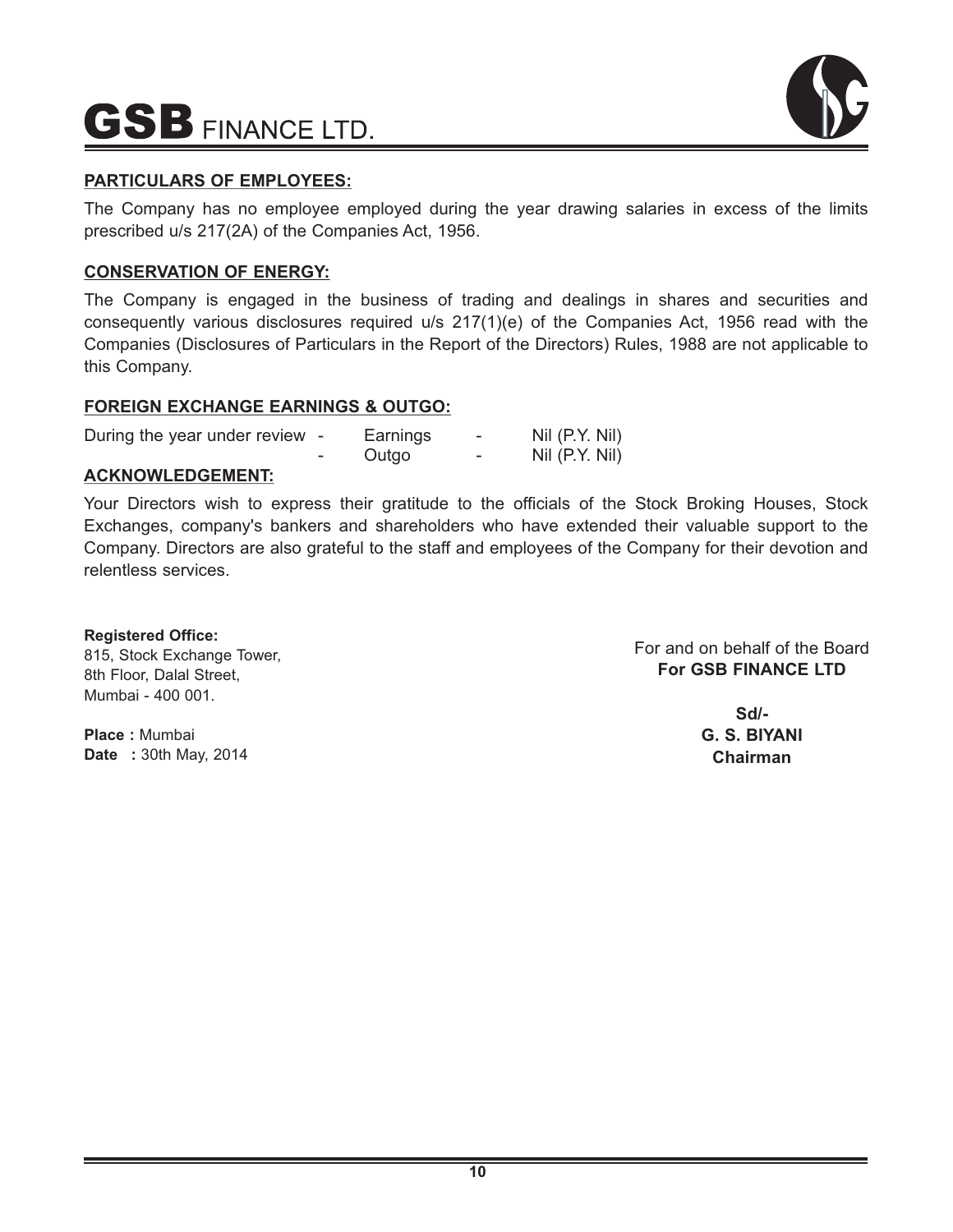



### **CEO / CFO CERTIFICATION**

#### The Board of Directors, **GSB Finance Limited,** 815, Stock Exchange Tower, 8th Floor, Dalal Street, Fort, Mumbai - 400023.

We hereby certify that:

- a) We have reviewed financial statements and the cash flow statement for the year ended 31st March 2014 and that to the best of our knowledge and belief;
	- 1) These statements do not contain any materially untrue statement or omit any material fact or contain statements that might be misleading.
	- 2) These statements together present a true and fair view of the Company's affairs and are in compliance with existing accounting standards, applicable laws and regulations.
- b) No transaction is entered into by the company during the year which is fraudulent, illegal or violative of the Company's Code of Conduct.
- c) We accept responsibility for establishing and maintaining internal controls for financial reporting and that we have evaluated the effectiveness of the internal control systems of the Company pertaining to financial reporting and we have disclosed to the auditors and the Audit Committee, deficiencies in the design or operation of such internal controls, if any, of which we are aware and the steps we have taken or propose to take to rectify these deficiencies.
- d) We have indicated to the auditors and the Audit Committee:
	- 1) Significant changes in internal control over financial reporting during the year.
	- 2) Significant changes in accounting policies during the year and that the same have been disclosed in the notes to the financial statements; and
	- 3) Instances of significant fraud of which we have become aware and the involvement therein, if any, of the management or an employee having a significant role in the Company's internal control system over financial reporting.

**Place :** MUMBAI. **Date :** 30th May, 2014 For and on behalf of the Board **For GSB Finance Limited Sd/- Girdhari S. Biyani** Chairman / CFO

### **COMPLIANCE CERTIFICATE**

To,

The Members of GSB Finance Limited,

It is hereby certificate and examined that as provided in clause 49 I (D) of the listing agreement with the stock exchanges, the Board members and the Senior Management personnel of the Company have affirmed compliance with the Code of Conduct of the Company for the financial year ended 31st March, 2014.

**Place :** MUMBAI. **Date :** 30th May, 2014 For and on behalf of the Board **For GSB Finance Limited Sd/- Girdharilal S. Biyani** Chairman / CFO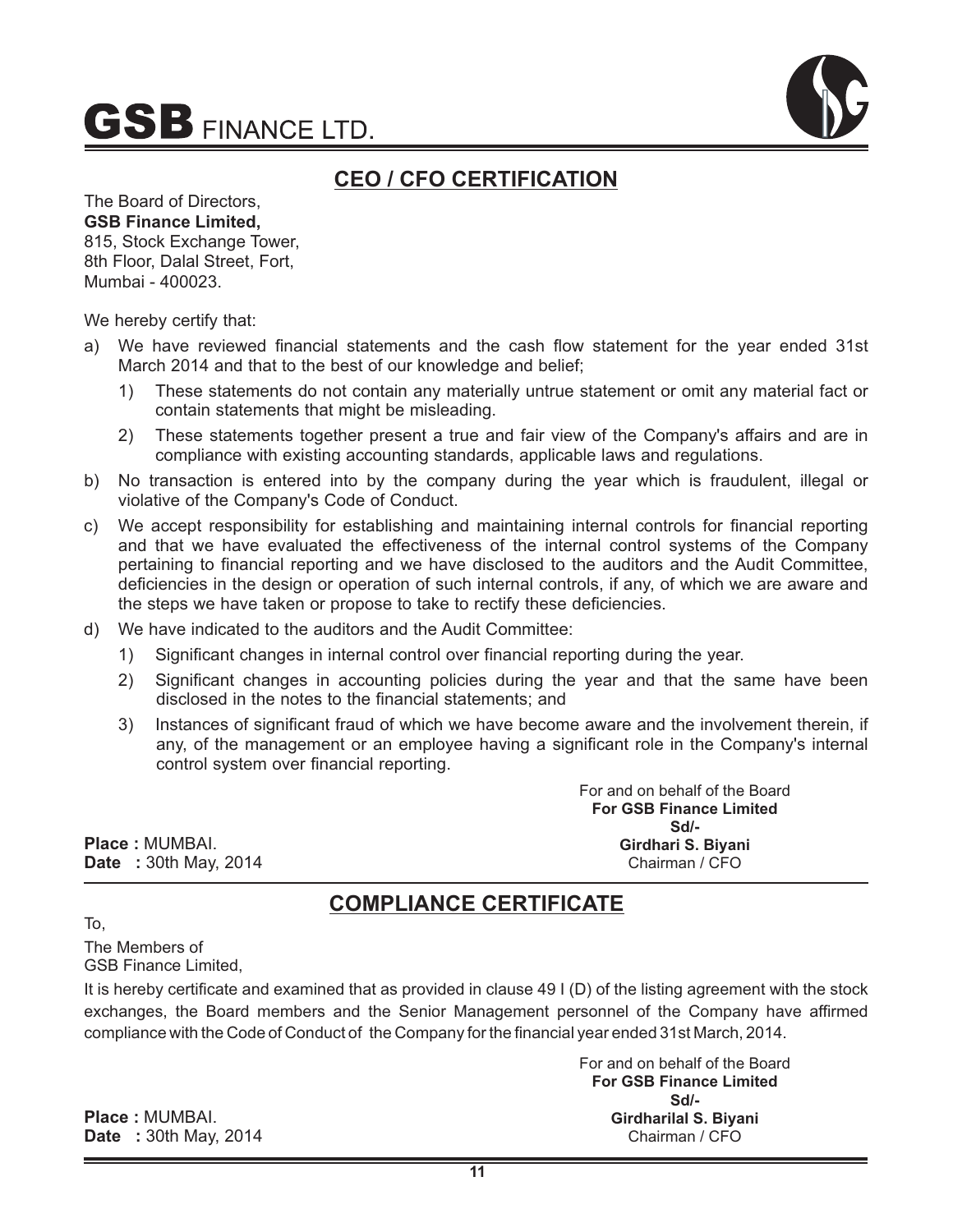

### **MANAGEMENT DISCUSSION AND ANALYSIS REPORT**

#### **FORWARD LOOKING STATEMENTS**

This report contains forward-looking statement, which may be identified by their use of words like "expects", "will" or other words of similar meaning. Forward-looking statement is based on certain assumptions and expectations of future events and the Company cannot guarantee that these assumptions and expectations are accurate or will be realized. The Company assumes no responsibility to publicly amend or revise the forward-looking statements or any loss to the investors in the shares of the Company making investments relying on such forward-looking statements.

### **1 INDUSTRY STRUCTURE AND DEVELOPMENTS**

India's growth has slowed markedly, reflecting global developments and domestic supply constraints, while inflation remains stubbornly high. Led by falling infrastructure and corporate investment, the slowdown has generalized to other sectors of the economy. The financial positions of banks and corporate have deteriorated. The combination of persistently-high inflation, sizeable current account and fiscal deficits intensified the global liquidity tightening-induced balance of payment pressures experienced during the summer, which resulted in significant portfolio debt outflows, and pressures on currency, equity and bond markets. Along with improving external conditions, positive policy steps taken by the authorities have improved market sentiment. The current account deficit, after reaching a record high in FY2012/13 (fiscal year ending March), is narrowing fast, and capital inflows have picked up. While recent policy initiatives have reduced vulnerabilities, the policy space remains strictly circumscribed because of high deficits and debt, and elevated inflation.

The movements of the stock markets impact your company being an Investment Company. India's inflation rates remain at an all time high despite various economic and other measures been taken by the Government and RBI from time to time to curb the same. Crude oil prices are a constant threat with the potential for negative consequences for India's macro outlook

#### **2. OPPORTUNITY AND THREATS**

Your Company being an investment Company seeks opportunities in the capital market. The volatility in the stock indices in the financial year under report represents both an opportunity and challenge for the Company. The Company is empanelled with most of the reputed domestic financial institutions including life and non insurance companies, mutual funds, foreign financial institutions and corporates, apart from having large number of HNI and retail clients. The likely increase in capital mobilisation from the primary market, increase in resource mobilisation by mutual funds and phenomenal growth in secondary market volumes provide significant business opportunities for the Company. Capital market activities in which most of our activities depend on is also influenced by global events and hence there is an amount of uncertainty in the near term outlook of the market s.

### **3. SEGMENTWISE PERFORMANCE**

The market was very volatile, therefore, trading in security , equity , mutual fund investment , equity derivatives were affected and Directors are of the view that in spite of various constrain company has fared reasonably good. Profit Margin was under Pressure as market conditions were not favorable to equity trading.

### **4. OUTLOOK**

India is regaining economic momentum and growth is expected to recover gradually to its high longterm potential, says the latest India Development Update of the World Bank. According to the Update, a twice-yearly report on the Indian economy and its prospects, economic growth is likely to accelerate to over 6.0% during the current financial year (April 2013-March 2014). Growth is expected to increase further to 6.7% in FY 2015. Recent data point to some improvements in economic activity: inflation and trade deficit came down in recent months, while private consumption and investment growth had accelerated in the third quarter of FY 2013.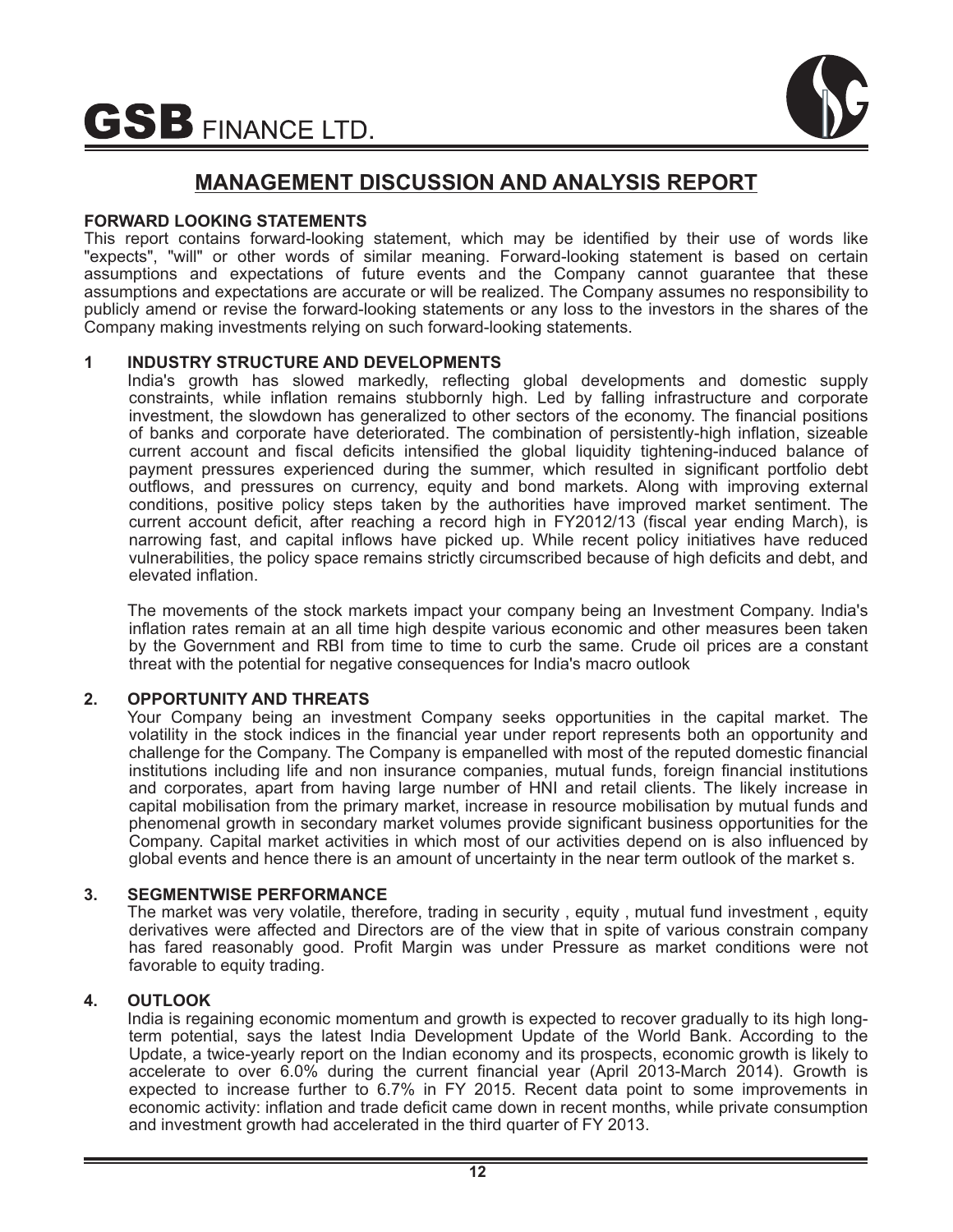



In the longer term, given India's demographic transition, the country will still be a relatively young nation 20 years from now. This is likely to generate significant volumes of savings and investment over the coming years. The average schooling of the working-age population will also increase by at least one full year and could well rise by as much as two years.

In recent months, both inflation as measured by the wholesale price index and the trade deficit have declined. Inflation fell below 6% and core inflation is now within the Reserve Bank of India's (RBI) comfort range.

### **5. RISKS AND CONCERNS**

The stock broking industry has recently witnessed intense competition, falling brokerage rates and the entry of several big players. The Company's Subsidiary Company continues to achieve cost efficiencies through the application of technology. However with the availability of financial resources, we are hopeful that the said Company will be able to take the opportunities of the expanding business opportunities. The Capital market industry in which your Company is operating is subject to extensive regulation. The Company evaluates the technological obsolescence and the associated risk and makes Investment accordingly.

#### **6. INTERNAL CONTROL SYSTEMS**

The Company has an adequate system of internal controls that ensure that all assets are protected against loss from unauthorized use or disposition and all transactions are recorded and reported in conformity with generally accepted accounting policies.

#### **7. FINANCIAL PERFORMANCE**

During the year company has achieved a turnover of Rs.914 Lacs as against the in the previous year at Rs. Rs.11358 Lacs. However, as the market was very volatile, therefore, trading in security , equity , mutual fund investment , equity derivatives were affected and Directors are of the view that in spite of various constrain company has fared reasonably good. Profit Margin was under Pressure as market conditions were not favorable to equity trading.

#### **8. HUMAN RESOURCE AND INDUSTRIAL RELATIONS**

The industrial relations (with various financial intermediaries) remained cordial during the year under review.

#### **9. CAUTIONARY STATEMENT**

Certain statements in the Management Discussion and Analysis describing the Company's objectives, predictions may be "forward-looking statements" within the meaning of applicable laws and regulations. Actual results may vary significantly from the forward looking statements contained in this document due to various risks and uncertainties. These risks and uncertainties include the effect of economic and political conditions in India, volatility in interest rates, new regulations and Government policies that may impact the Company's business as well as its ability to implement the strategy. The Company does not undertake to update these statements.

**For GSB Finance Limited**

**Place :** MUMBAI. **Date :** 30th May, 2014

**Sd/- Girdharilal S. Biyani** Chairman / CFO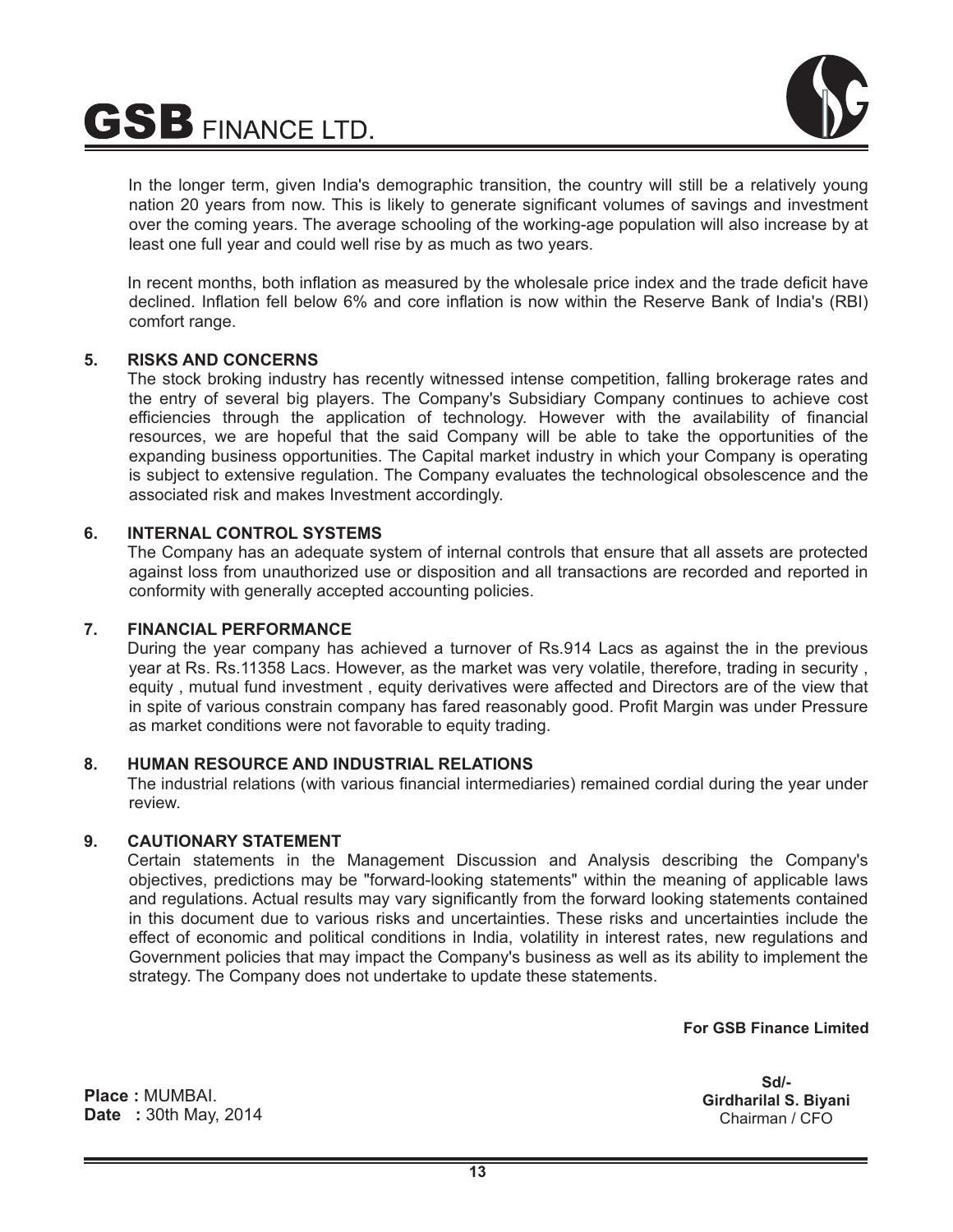

### **REPORT ON CORPORATE GOVERNANCE**

(Pursuant to Clause 49 of the Listing Agreement with the Bombay Stock Exchange Ltd.)

### **1. GSB FINANCE LIMITED'S PHILOSOPHY ON CODE OF GOVERNANCE :**

The Company has incorporated the sound Corporate Governance practices. Further the Board lays emphasis on transparency, accountability and integrity in all its operations and dealings with outsiders. Your Company has adopted some of the best practices in corporate governance much before the Code was formulated. The following are the detailed practices on Corporate Governance in your Company:

### **2. BOARD OF DIRECTORS**

(a) Composition of the Board : (for the financial year 2013-2014)

| <b>Director</b>                               | Category                           | No. of<br>Meetings | *No. of outside<br>Directorship | Total No. of Membership /<br>Chairmanship of Committees<br>across all Companies |          |
|-----------------------------------------------|------------------------------------|--------------------|---------------------------------|---------------------------------------------------------------------------------|----------|
|                                               |                                    | attended           | held                            | Member                                                                          | Chairman |
| Mr. Ramakant S. Biyani<br>(Managing Director) | Promoter,<br>Non-independent       | 6                  | 4                               | $\overline{2}$                                                                  |          |
| Mr. Girdhari S. Biyani<br>(CFO)               | Non-Independent,<br>Executive      | 6                  | 3                               |                                                                                 | 2        |
| Mrs. Ritika Gupta                             | Non - Executive                    | 6                  | 1                               | $\overline{2}$                                                                  |          |
| Mr. Manish Zanvar                             | Non - Executive<br>and Independent |                    |                                 |                                                                                 |          |
| Mr. Yogesh Patel                              | Non - Executive                    | 4                  |                                 | $\overline{2}$                                                                  |          |
| Mr. Parasram R.Kabra                          | Non - Executive<br>and Independent | 5                  |                                 | $\overline{2}$                                                                  | 2        |
| Mr. Sajjan Kumar Poddar                       | Non - Executive                    |                    |                                 |                                                                                 |          |
| Mrs. Usha Patel                               | Non - Executive<br>and Independent |                    |                                 |                                                                                 |          |

(Excluding Alternate Directorship and Directorship in private limited companies, foreign companies and Section 25 Companies.)

Five Board Meeting were held during the financial year 2013-2014.The dates on which the meetings were held are given below:

27.05.2013, 30.05.2014, 14.08.13, 13.11.2013, 20.01.2014 and 10.02.2014

### **3. AUDIT COMMITTEE:**

### **a) Terms of Reference:**

Terms of Reference of Audit Committee include amongst other things mainly:

- \* Overseeing financial reporting process;
- Recommending the appointment of Statutory and Internal Auditors;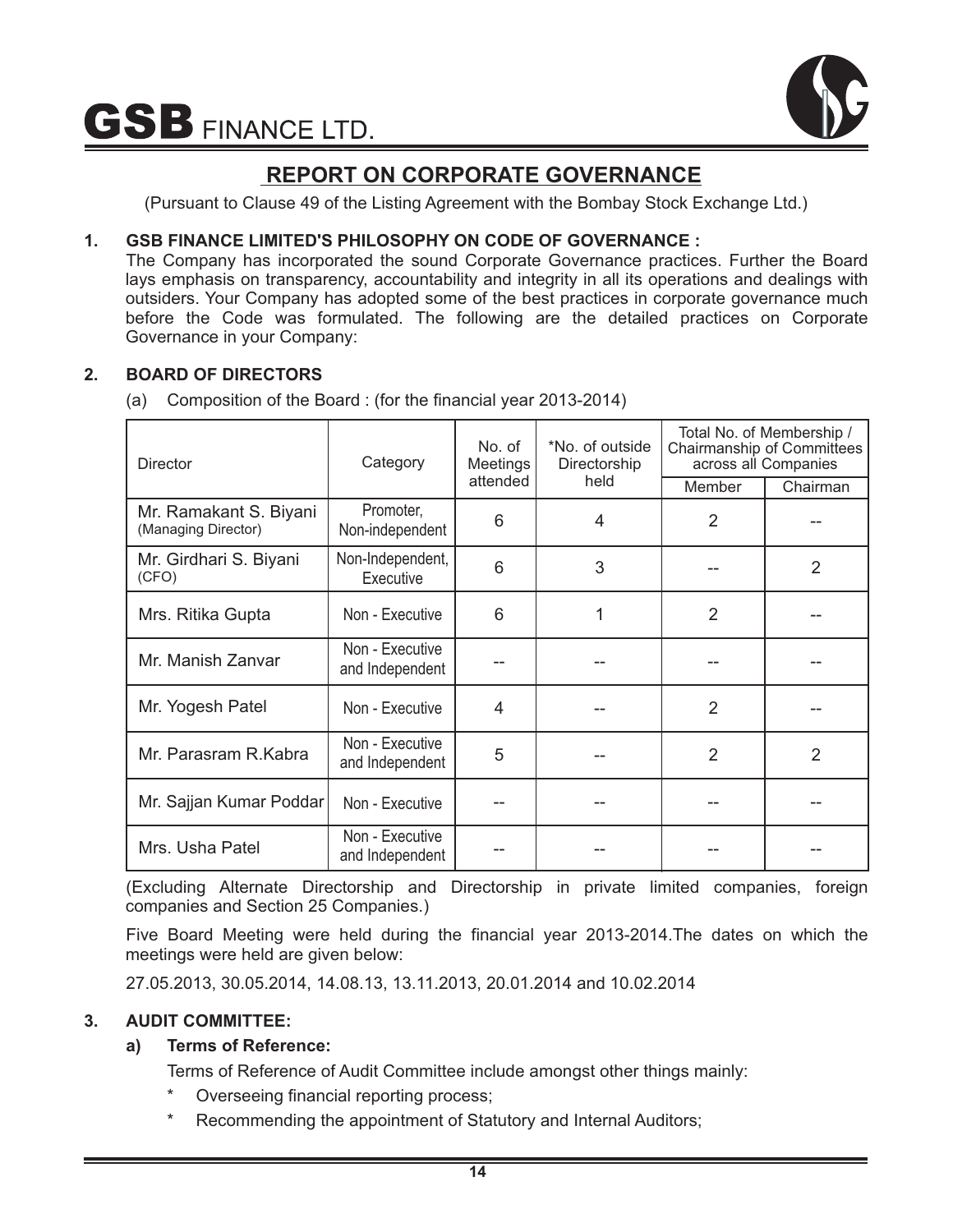### $\mathbf{GSB}$  FINANCE LTD.



- Reviewing with management the quarterly, half yearly and annual financial statements on;
	- any change in accounting policies and practices
	- compliance with accounting standards
	- complying with Stock Exchange and other legal requirements concerning the financial Statements.
	- any related party transactions
- Reviewing the adequacy of internal control systems and periodic audit reports;
- \* Discussing with the Statutory Auditors about the nature and scope of audit;
- Reviewing the financial statements and investments made by the unlisted subsidiary companies;
- Analysis of the effects of alternative generally accepted accounting principles on the financial statements;
- \* Review of annual Management Discussion and Analysis of financial condition and results of operations and the Directors' Responsibility Statement;
- Disclosures made under the CEO and CFO certification to the Board;
- \* Reviewing the effectiveness of the system for monitoring compliance with laws and regulations;
- \* Ensure good financial practices throughout in the Company.

| Name of the Director                    | Designation        | No. of Meetings Attended |
|-----------------------------------------|--------------------|--------------------------|
| Mr. Parasram Kabra<br>Mrs. Ritika Gupta | Chairman<br>Member |                          |
| Mr. Yogesh Patel                        | Member             |                          |

Four Audit Committee Meeting were held during the financial year 2013-2014. The dates on which the meetings were held are given below

30.05.2013, 14.08.13, 13.11.2013, and 10.02.2014

### **4. Nomination & Remuneration Committee:**

The following Directors are the members of the Remuneration Committee:

- 1. Parasram Kabra Chairman of the Committee
- 2. Yogesh Patel Directors
- 3. Ritika Gupta **Directors**

Other than sitting fees, the Company pays the remuneration to Directors as following:

- 1. Shri Girdharilal Biyani Chairman Rs. 8,50,000/- p.a.
- 2. Shri Ramakant Biyani Managing Director Rs. 7,70,000/- p.a.

Only one committee meeting was held 20/01/2014.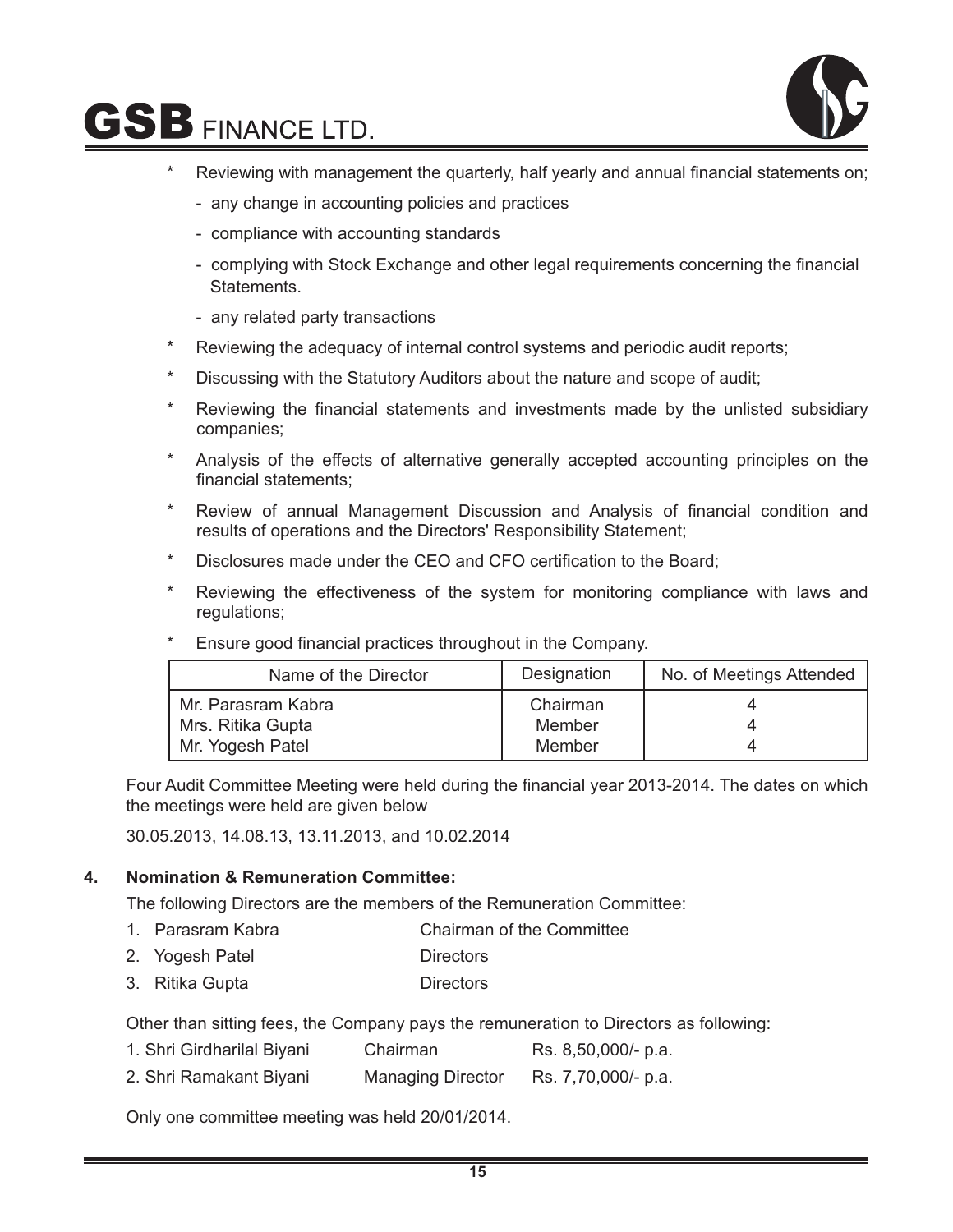

### **5. SHAREHOLDERS COMMITTEE :**

#### **a) Share Transfer Committee**

The Committee is comprised of an Executive Director and a Non-Executive Independent Director. Shri Girdhari Sagarmal Biyani is the Chairman and Shri Ramakant S. Biyani & Mr. Parasram Kabra are the other members of the Committee. The Committee looks into the issues relating to Shareholders, including transfer, transmission and transposition of shares, issue of duplicate share certificates and other related matters. The Committee meets to consider and approve these matters from time to time.

#### **b) Stakeholders' Grievance Committee**

The Committee presently consists of three Non-Executive Independent Directors and an Executive Director. This Committee specifically looks into the redressal of shareholders' and investors' complaints such as transfer of Credit of shares to their demat account, Nonreceipt of Dividend/ Notices/ Annual Report etc. with a primary objective to improve investor relations. The Committee met four times during the financial year 2013-14 viz.

#### **30.05.2013, 14.08.13, 13.11.2013, and 10.02.2014**

Composition of the committee and attendance of each Director at these meetings are as follows:

| Name of the Director                                                         | Designation                  | No. of Meetings Attended |
|------------------------------------------------------------------------------|------------------------------|--------------------------|
| Mr. Girdhari Sagarmal Biyani<br>Mr. Ramakant S. Biyani<br>Mr. Parasram Kabra | Chairman<br>Member<br>Member |                          |

### **c) Compliance officer**

Shri. Ramasre Pandey, Company Secretary is the Compliance Officer pursuant to clause 47 (a) of the Listing Agreement with Stock Exchange.

**d)** Details of complaints/correspondences received and resolved during the year

| Number of correspondences received from Share holders |  |
|-------------------------------------------------------|--|
| Number of correspondences redressed                   |  |
| Number of complaints/correspondences not resolved     |  |

### **6. GENERAL BODY MEETINGS :**

Annual General Meeting:

| <b>AGMs</b> | Date of AGMs         | Location | Time      |
|-------------|----------------------|----------|-----------|
| AGM (28th)  | 30th September, 2011 | Mumbai   | 4.00 P.M. |
| AGM (29th)  | 29th September, 2012 | Mumbai   | 4.00 P.M. |
| AGM (30th)  | 30th September, 2013 | Mumbai   | 4.00 P.M. |

### **7. Means of Communication :**

The quarterly results are published in the newspapers viz., business standard Financial Express and Mahanayak. The Company currently does not have a website. Official news releases and presentations made to analysts are sent to the Stock Exchanges, where the Company's shares are listed.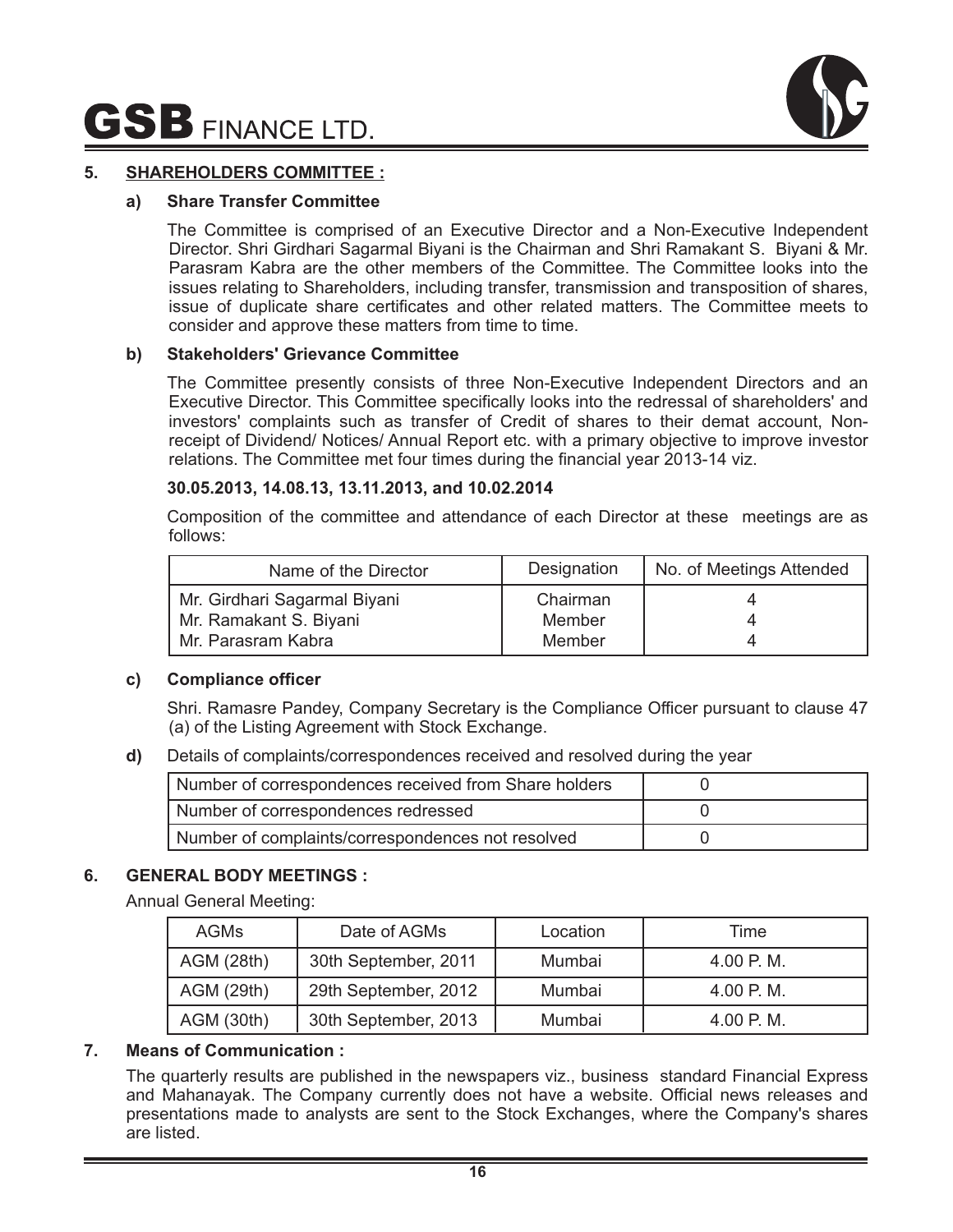

### **8. Disclosure of Non-mandatory requirement:**

Quarterly results are published in the newspapers and released to the Stock Exchanges immediately after the Board Meeting and are not sent to the shareholders.

### **9. Shareholder Information:**

- i) Annual General Meeting Date : 26.09.2014 Time : 4.00 P.M. Venue : 78/80, Alli Chambers, Tamrind Lane, Fort, Mumbai-400 023
- ii) Financial Calendar

| Financial reporting for         |             |                                                |
|---------------------------------|-------------|------------------------------------------------|
| Quarter ending June 30, 2014    | $\sim 10$   | End of July 2014                               |
| Quarter ending Sept. 30, 2014   | $\sim 100$  | End of October 2014                            |
| Quarter ending Dec. 31, 2014    | $\sim 1000$ | End of January, 2015                           |
| Quarter ending March 31, 2015 : |             | End of May, 2015                               |
|                                 |             | Annual General Meeting for the                 |
| Year ended March 31, 2015       | $\sim 100$  | End of September 2015                          |
| Dates of Book Closure           |             | 25.09.2014 to 26.09.2014 (both days inclusive) |

- ii) Dividend payment date
- v) Listing on Stock Exchanges at :
	- 1. The Stock Exchange, Mumbai
	- 2. The Calcutta Stock Exchange Association Ltd
	- 3 Uttar Pradesh Stock Exchange Association Limited
	- 4. Jaipur Stock Exchange

### vi) Demat ISIN Number in NSDL and CDSL : INE 777C01011

vii) Stock Market Data : (in Rupees)

| <b>Month</b>     | <b>GSB Finance Ltd.</b> |         |  |
|------------------|-------------------------|---------|--|
|                  | High $(\bar{z})$        | Low (₹) |  |
| April 2013       | 4.90                    | 4.50    |  |
| May 2013         | 4.28                    | 4.08    |  |
| <b>June 2013</b> | 4.28                    | 4.28    |  |
| <b>July 2013</b> | 4.07                    | 4.07    |  |
| August 2013      | 0.00                    | 0.00    |  |
| September 2013   | 3.90                    | 3.53    |  |
| October 2013     | 3.88                    | 3.30    |  |
| November 2013    | 3.64                    | 3.18    |  |
| December 2013    | 3.62                    | 3.03    |  |
| January 2014     | 8.64                    | 5.68    |  |
| February 2014    | 3.49                    | 3.06    |  |
| March 2014       | 4.53                    | 2.95    |  |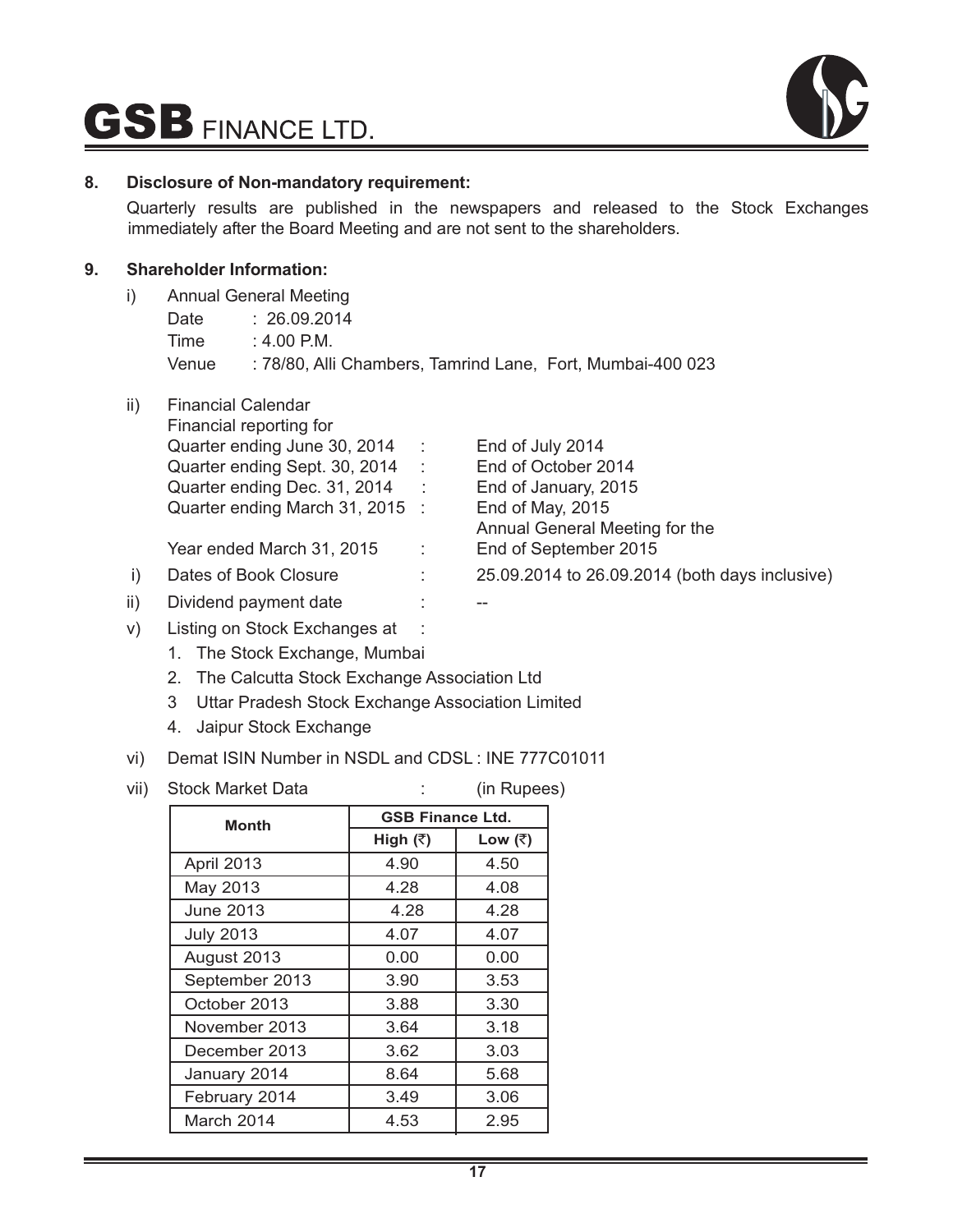

### **viii) Registrar and Share Transfer Agents**

#### **System Support Services**

209, Copper Chimney Building, Shivalik Industrial Estate, Next to Park Davis, Andheri-Kurla Road, Andheri (East), Mumbai - 400 059 Tel.: 022-28500835

### **ix) Share Transfer System**

Share Transfers are registered and returned within a period of 30 days from the date of receipt, if the documents are clear in all respects. The power to approve transfer of securities has been delegated by the Board to the Shareholders / Investors Grievance and Share Transfer Committee, which meets once in a fortnight. Share transfer requests are processed within an average of 15 days from the date of receipt. Letters are sent to the shareholders after transfer of shares in their names giving an option for dematerialisation of shares of the physical shares. Physical shares are dematerialised and electronic credit is given to those shareholders, who opt for dematerialisation, share certificates are dispatched by Registered Posts.

### **x) (a) Distribution of Shareholding (as on 31.03.2014)**

|                                           |                               |                               | For the year 2013-2014       |                        |
|-------------------------------------------|-------------------------------|-------------------------------|------------------------------|------------------------|
|                                           | No. of<br><b>Shareholders</b> | $%$ of<br><b>Shareholders</b> | No. of<br><b>Shares held</b> | $%$ of<br>Shareholding |
| 500                                       | 12307                         | 96.405                        | 1486528                      | 24.775                 |
| 501<br>$-1000$                            | 254                           | 1.990                         | 212524                       | 3.542                  |
| 1001<br>$-2000$                           | 104                           | 0.815                         | 157847                       | 2.631                  |
| 2001<br>$-3000$                           | 34                            | 0.266                         | 88205                        | 1.470                  |
| 3001<br>$-4000$                           | 11                            | 0.086                         | 37571                        | 0.626                  |
| 4001<br>$-5000$                           | 12                            | 0.094                         | 56231                        | 0.937                  |
| 5001<br>10000<br>$\overline{\phantom{0}}$ | 21                            | 0.164                         | 153077                       | 2.551                  |
| 10001<br>& above                          | 23                            | 0.180                         | 3808017                      | 63.467                 |
| <b>TOTAL</b>                              | 12766                         | 100                           | 6000000                      | 100                    |

### **(b) Categories of Shareholders (as on 31.03.2014)**

| Category                  | No. of Shares Held | % of Shares Held |
|---------------------------|--------------------|------------------|
| Promoters & Associates    |                    |                  |
| Individual                | 1803759            | 30.06            |
| Corporate                 | 1594110            | 26.57            |
| Non-Institutions          | 2595219            | 43.25            |
| NRI/OCBs                  | 6912               | 0.12             |
| <b>Banks</b>              | --                 |                  |
| In Transit (Demat Shares) |                    |                  |
| <b>Total</b>              | 6000000            | 100              |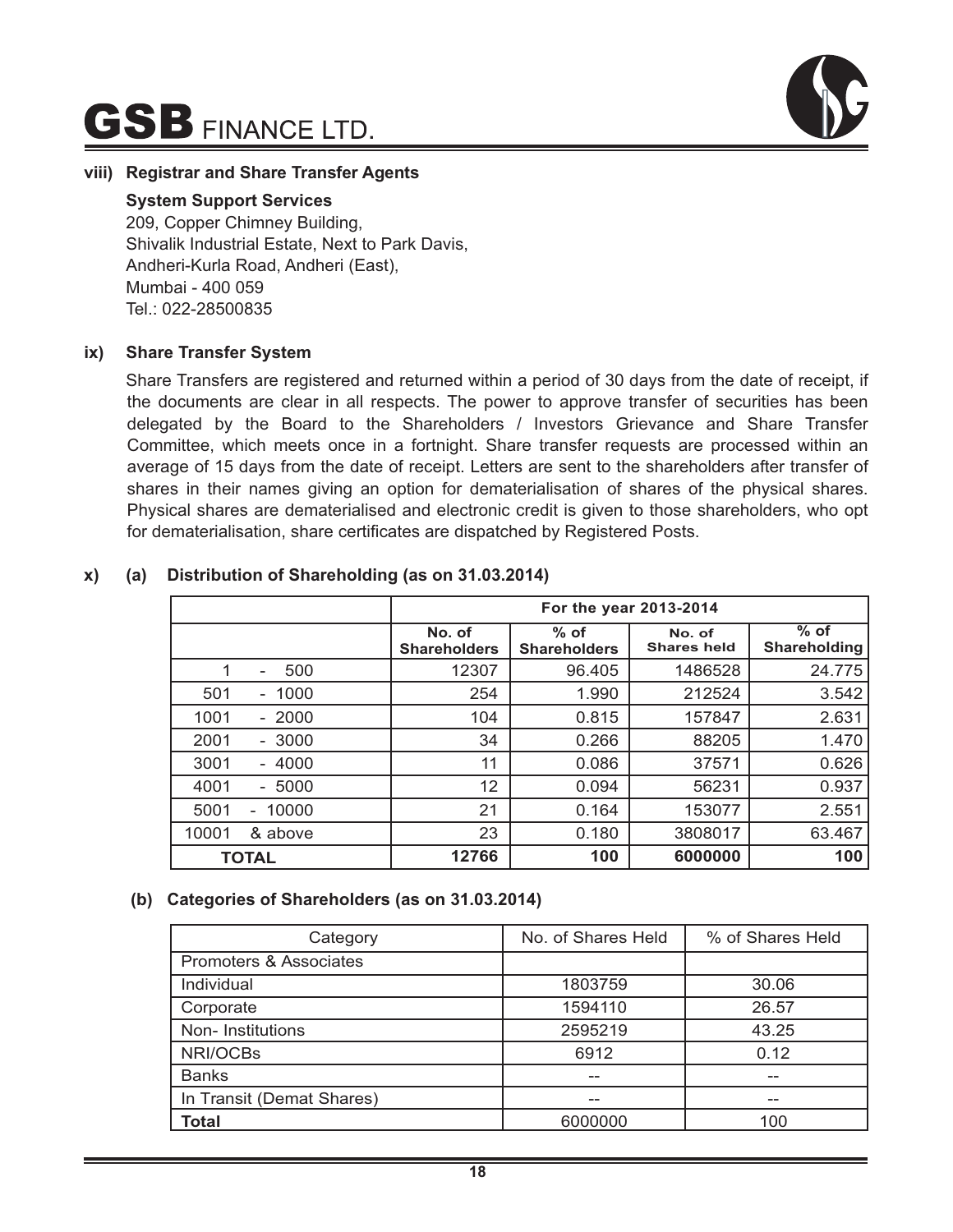

### xi) Dematerialization of shares and Liquidity:

Total number of shares demated as on 31.03.2014:-

| Category    | No. of Shares | % of Paid Up Capital |
|-------------|---------------|----------------------|
| <b>NSDL</b> | 4312611       | 71.88%               |
| <b>CDSL</b> | 416096        | 6.93%                |
| Physical    | 1271293       | 21.19%               |
| Total       | 6000000       | 100                  |

The shares of the Company are listed in Mumbai, Calcutta, Jaipur and Uttar Pradesh Stock Exchanges and hence facilitates liquidity.

(xii) Address for correspondence : GSB Finance Limited

78/80, Alli Chambers Tamarind Lane, Fort, Mumbai - 400 023.

### **Registered Office:**

815, Stock Exchange Tower, 8th Floor, Dalal Street, Mumbai - 400 001.

**Sd/- G. S. BIYANI Chairman**

For and on behalf of the Board **For GSB FINANCE LTD**

**Date :** 30th May, 2014 **Place:** Mumbai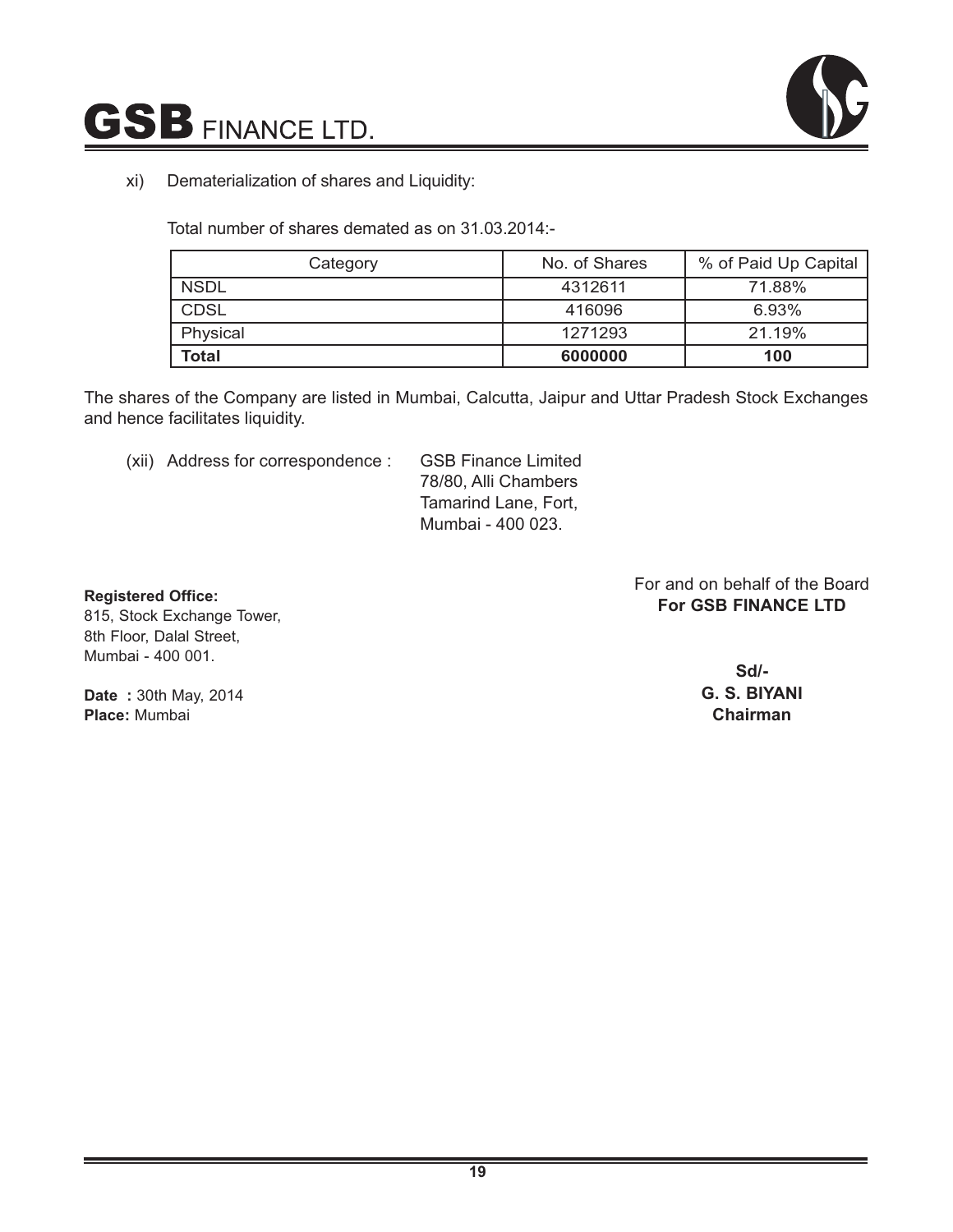

### **INDEPENDENT AUDITOR'S REPORT**

To the Members of GSB FINANCE LTD.

### **Report on the Financial Statements**

We have audited the accompanying financial statements of GSB FINANCE LTD.("the Company"), which comprise the Balance Sheet as at March 31, 2014, and the Statement of Profit and Loss and Cash Flow Statement for the year then ended, and a summary of significant accounting policies and other explanatory information.

### **Management's Responsibility for the Financial Statements**

Management is responsible for the preparation of these financial statements that give a true and fair view of the financial position, financial performance and cash flows of the Company in accordance with the Accounting Standards referred to in sub-section (3C) of section 211 of the Companies Act, 1956 "the Act"). This responsibility includes the design, implementation and maintenance of internal control relevant to the preparation and presentation of the financial statements that give a true and fair view and are free from material misstatement, whether due to fraud or error.

### **Auditor's Responsibility**

Our responsibility is to express an opinion on these financial statements based on our audit. We conducted our audit in accordance with the Standards on Auditing issued by the Institute of Chartered Accountants of India. Those Standards require that we comply with ethical requirements and plan and perform the audit to obtain reasonable assurance about whether the financial statements are free from material misstatement. An audit involves performing procedures to obtain audit evidence about the amounts and disclosures in the financial statements. The procedures selected depend on the auditor's judgment, including the assessment of the risks of material misstatement of the financial statements, whether due to fraud or error. In making those risk assessments, the auditor considers internal control relevant to the Company's preparation and fair presentation of the financial statements in order to design audit procedures that are appropriate in the circumstances. An audit also includes evaluating the appropriateness of accounting policies used and the reasonableness of the accounting estimates made by management, as well as evaluating the overall presentation of the financial statements. We believe that the audit evidence we have obtained is sufficient and appropriate to provide a basis for our audit opinion.

### **Opinion**

In our opinion and to the best of our information and according to the explanations given to us, the financial statements give the information required by the Act in the manner so required and give a true and fair view in conformity with the accounting principles generally accepted in India:

- (a) in the case of the Balance Sheet, of the state of affairs of the Company as at March 31, 2014;
- (b) in the case of the Profit and Loss Account, of the profit for the year ended on that date; and
- (c) in the case of the Cash Flow Statement, of the cash flows for the year ended on that date.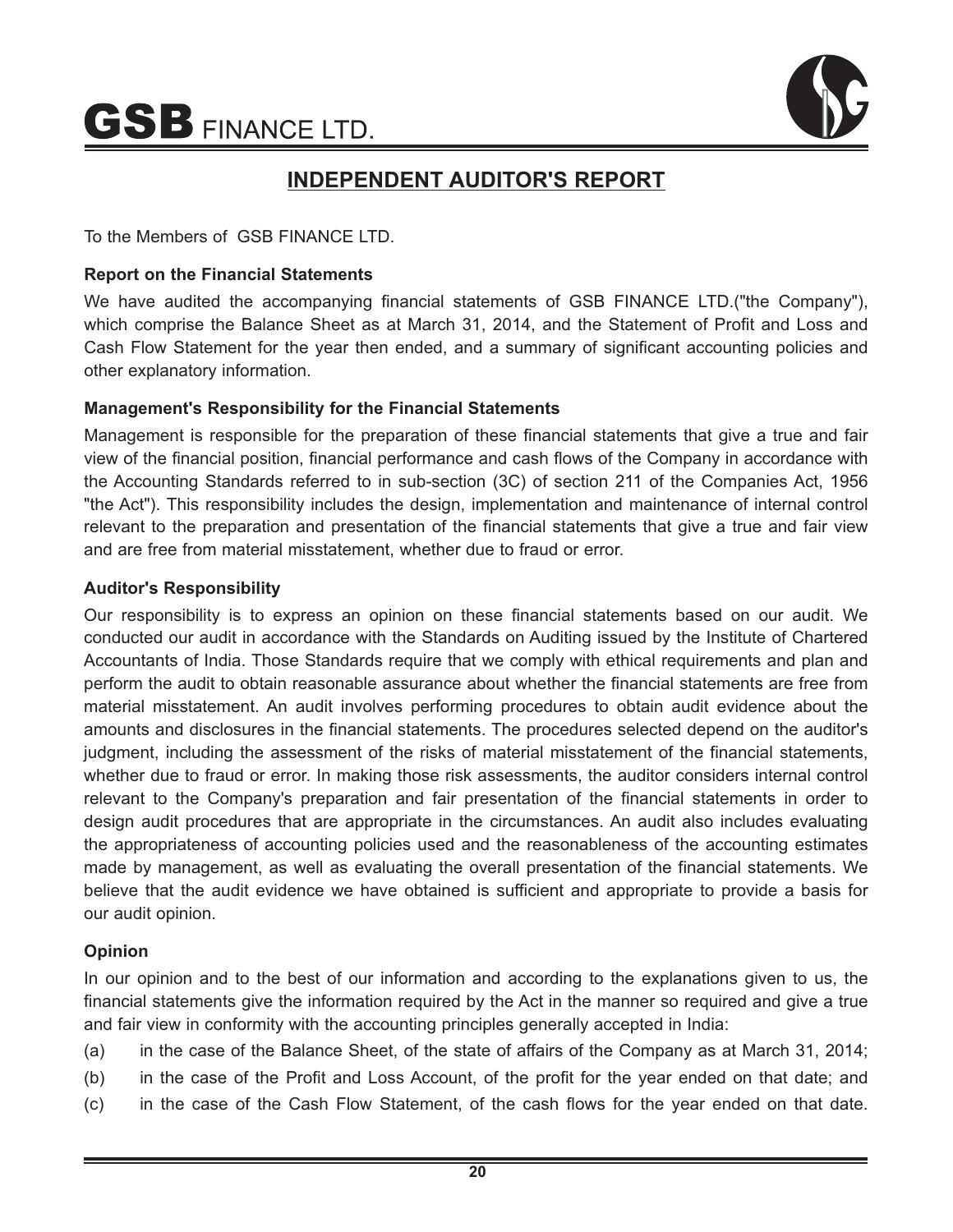

### **Report on Other Legal and Regulatory Requirements**

- 1. As required by the Companies (Auditor's Report) Order, 2003 ("the Order") issued by the Central Government of India in terms of sub-section (4A) of section 227 of the Act, we give in the Annexure a statement on the matters specified in paragraphs 4 and 5 of the Order.
- 2. As required by section 227(3) of the Act, we report that:
	- a. we have obtained all the information and explanations which to the best of our knowledge and belief were necessary for the purpose of our audit;
	- b. in our opinion proper books of account as required by law have been kept by the Company so far as appears from our examination of those books [and proper returns adequate for the purposes of our audit have been received from branches not visited by us];
	- c. the Balance Sheet, Statement of Profit and Loss, and Cash Flow Statement dealt with by this Report are in agreement with the books of account ;
	- d. in our opinion, the Balance Sheet, Statement of Profit and Loss, and Cash Flow Statement comply with the Accounting Standards referred to in subsection (3C) of section 211 of the Companies Act, 1956;
	- e. on the basis of written representations received from the directors as on March 31, 2014, and taken on record by the Board of Directors, none of the directors is disqualified as on March 31, 2014, from being appointed as a director in terms of clause (g) of sub-section (1) of section 274 of the Companies Act, 1956.
	- f. Since the Central Government has not issued any notification as to the rate at which the cess is to be paid under section 441A of the Companies Act, 1956 nor has it issued any Rules under the said section, prescribing the manner in which such cess is to be paid, no cess is due and payable by the Company.

**For S. K. Rathi & Co.** Chartered Accountants Firm Registration No.: 108724W

> **sd/- (Surendra Kumar Rathi)** (Proprietor ) Membership No. 031071

**Place :** MUMBAI. **Date** : 30th May, 2014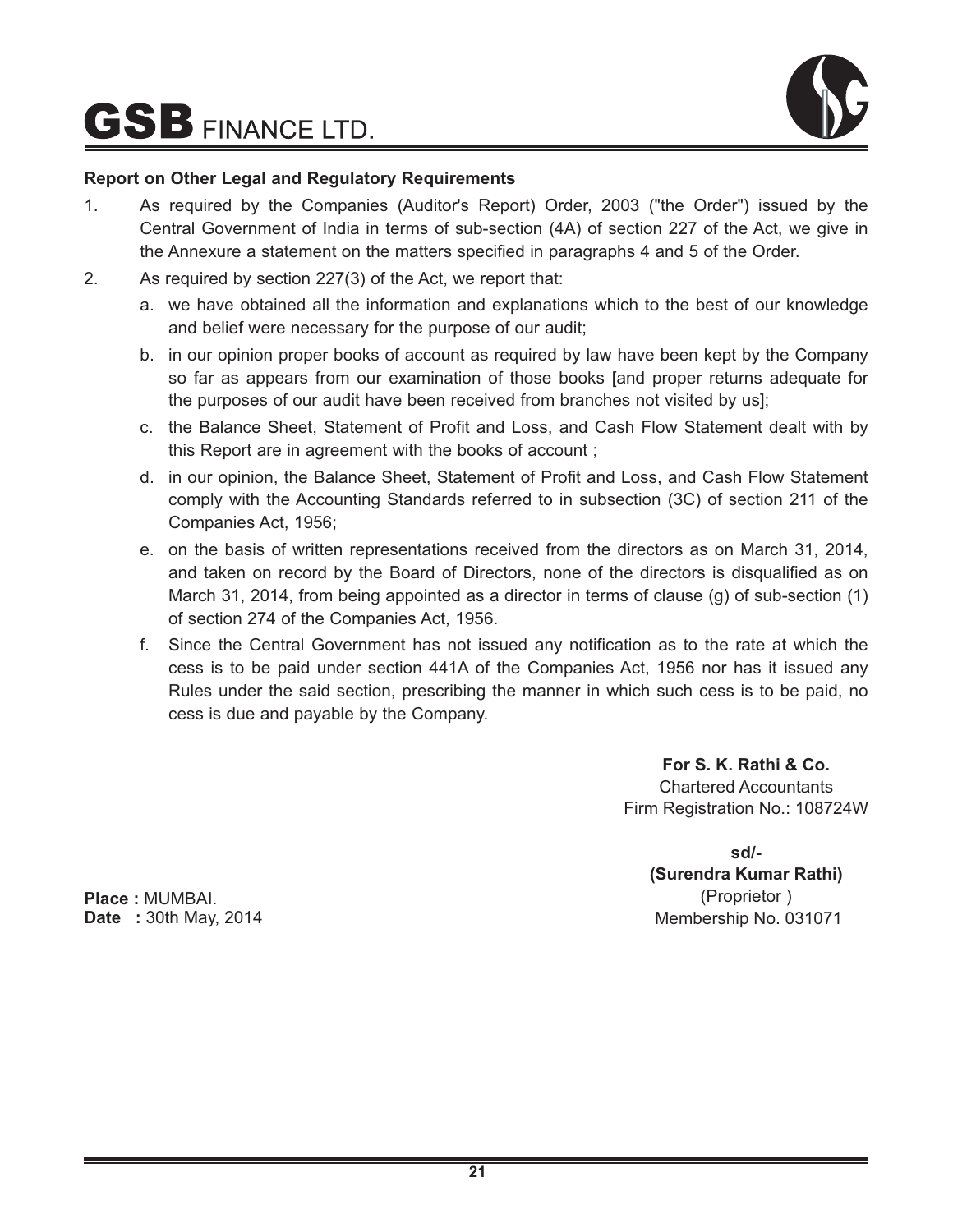

### **ANNEXURE TO AUDITOR'S REPORT**

Re: GSB Finance Limited Referred to in Paragraph 1 of our report of even date

- 1. In respect of its Fixed Assets:
	- a) The Company has maintained proper records showing full particulars including quantitative details and situation of fixed assets on the basis of available information.
	- b) As explained to us, all the fixed assets have been physically verified by the management in a phased periodic manner, which in our opinion is reasonable, having regard to the size of Company and nature of its assets. No material discrepancies were noticed on such physical verification.
	- c) In our opinion, the Company has not disposed off a substantial part of its fixed assets during the year and the going concern status of the Company is not affected.
- 2. In respect of its Inventories:
	- a) The inventories have been physically verified during the year by the management. In our opinion, the frequency of verification is reasonable.
	- b) In our opinion and according to the information and explanations given to us, the procedures of physical verification of inventories followed by the management are reasonable and adequate in relation to the size of the Company and nature of its business.
	- c) The Company has maintained proper records of inventories. As explained to us, there was no material discrepancies noticed on physical verification of inventories as compared to the book records.
- 3. In respect of the Loans, secured or unsecured, granted or taken by the Company to/ from companies, firms or other parties covered in the register maintained under section 301 of the Companies Act 1956:
	- a) The Company has no Subsidiary.
	- b) In our opinion and according to the information and explanation given to us, the rate of interest and other terms and conditions of the loan given by the Company, are not prima facie prejudicial to the interest of the Company, However, during the year company has given loan to group companies and at the year end the balance outstanding including interest is Rs. 200.47 and amount is not overdue.
	- c) The principal amounts are repayable on demand and loans are mainly in the form of current loan accounts, while the interest is payable annually at the discretion of the Company.
	- d) In respect of the said loans and interest thereon, there are no overdue amounts.
	- e) The Company has not taken any loan during the year from companies, firms or other parties covered in the register maintained under Section 301 of the Companies Act, 1956. Consequently, the requirements of Clauses (iii) (f) and (iii) (g) of paragraph 4 of the Order are not applicable.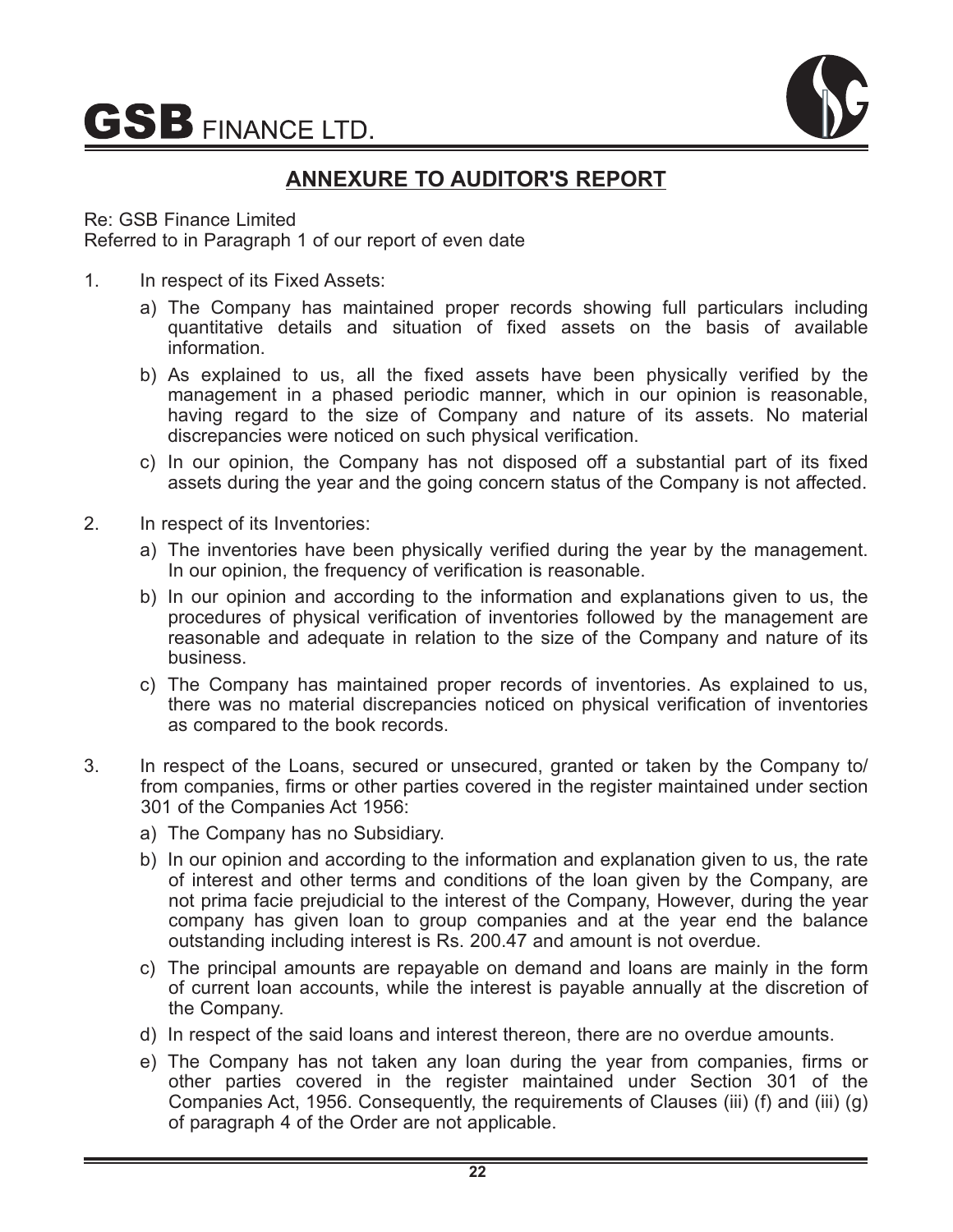

- 4. In our opinion and according to the information and explanations given to us, there is an adequate internal control system commensurate with the size of the Company and Nature of its business for the purchases of security , derivatives in equity and option trading and fixed assets and for the sale of security , derivatives in equity and option trading and services. During the course of our audit, we have not observed any continuing failure to correct major weaknesses in internal control system.
- 5. In respect of the contracts or arrangements referred to in Section 301 of the Companies Act, 1956:
	- a) In our opinion and according to the information and explanation given to us, the transactions made in the pursuance of contracts or arrangements that need to be entered in the Register maintained under Section 301 of the Companies Act, 1956 have been so entered.
	- b) In our opinion and according to the information and explanation given to us, the transactions made in the pursuance of contracts / arrangements entered in the Register maintained under Section 301 of the Companies Act, 1956 and exceeding the value of Rs 5,00,000/- in respect of each party during the year have been made at prices which appears reasonable as per information available with the Company.
- 6. According to the information and explanations given to us, the Company has not accepted any deposits from the public. Therefore, the provisions of Clause (vi) of paragraph 4 of the Order are not applicable to the Company.
- 7. In our opinion, the Company has no internal audit system commensurate with the size and the nature of its business.
- 8. Maintenance of cost records has not been prescribed by the Central Government under clause (d) of sub-section (1) of section 209 of the Act.
- 9. In respect of the statutory dues:

According to the records of the Company, undisputed statutory dues including Income-Tax, Sales Tax, Service Tax, and other statutory dues have been generally regularly deposited with the appropriate authorities. According to the information and explanations given to us, no undisputed amounts payable in respect of the aforesaid dues were outstanding as at March 31, 2014 for a period of more than six months from the date of becoming payable.

- 10. The Company does not have accumulated losses at the end of the financial year. The Company has not incurred cash losses during the financial year covered by the audit and however, it has incurred cash loss in the immediately preceding financial year.
- 11. Based on our audit procedures and according to the information and explanations given to us, we are of the opinion that the Company has not defaulted in repayment of dues to financial institutions and banks.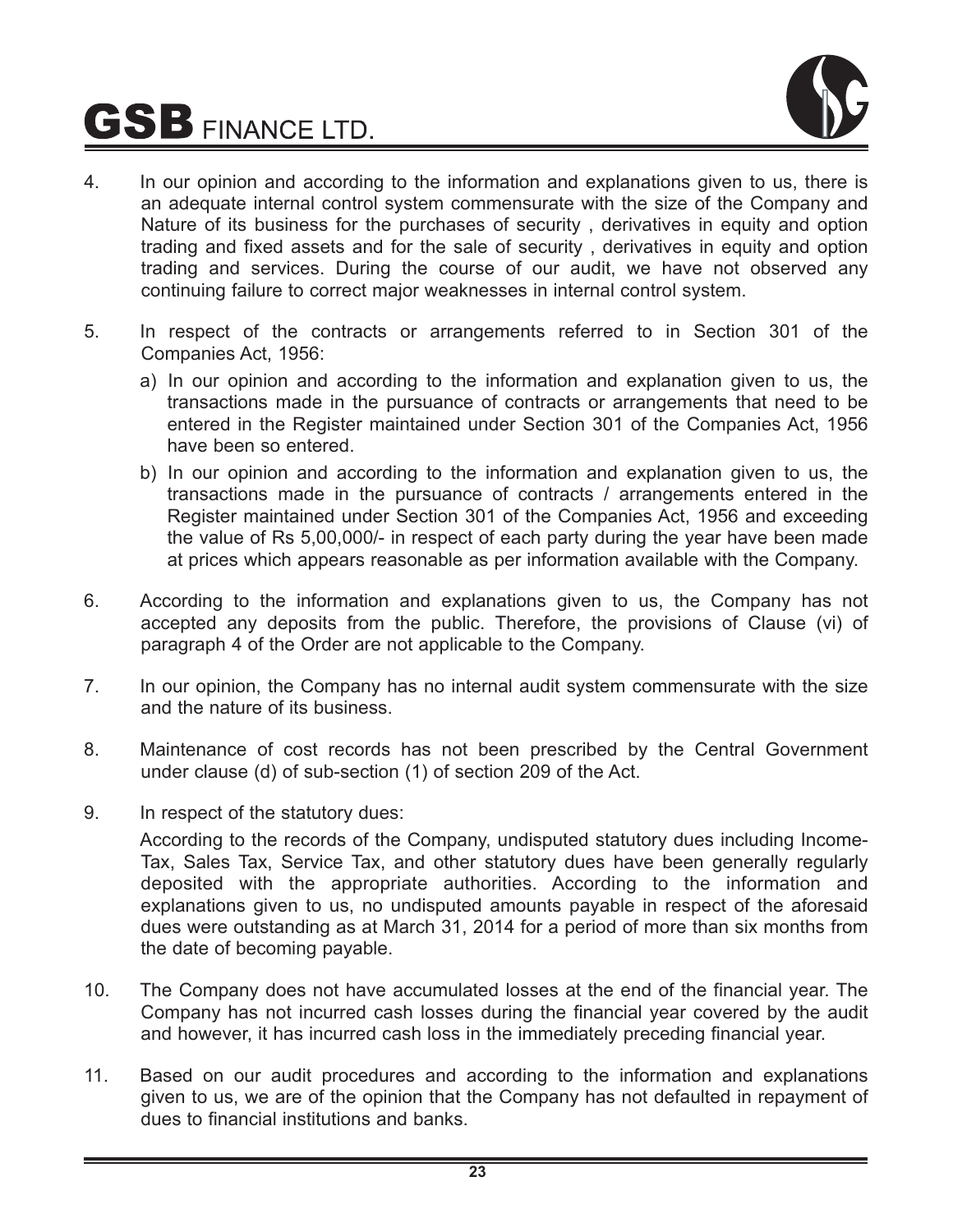

- 12. In our opinion and according to the explanations given to us and based on the information available, no loans and advances have been granted by the Company on the basis of security by way of pledge of shares, debentures and other securities.
- 13. In our opinion, the company is not a chit fund/ nidhi / mutual benefit fund/ society. Therefore, the provisions of clause (xiii) of paragraph 4 of the Order are not applicable to the Company.
- 14. The Company has maintained proper records of the transactions and contracts in respect of dealing or trading in shares, securities and other investments, and timely entries have been made therein. All shares, securities and other investments have been held by the Company in its own name.
- 15. According to the information and explanations given to us, and the representations made by the Management, the Company has not given any guarantee for loans taken by others from any bank of financial institution;
- 16. According to the information and explanations given to us, and the representations made by the Management, the Company has applied for term loans for purchase of Motor car to HDFC Bank Ltd. And the installments and interest is being paid regularly;
- 17. According to the information and explanations given to us and on an overall examination of the balance sheet of the company, we report that no funds raised on short-term basis have been used for long-term investment. No long-term funds have been used to finance short-term assets except permanent working capital;
- 18. The Company has not made any preferential allotment of shares to parties and companies covered in the register maintained under Section 301 of the Companies Act, 1956.
- 19. On the basis of the records and documents examined by us, the Company has not issued any debentures nor created any securities in respect of debenture issue;
- 20. The Company has not raised any money by public issue, during the year.
- 21. According to the information and explanations given to us, no material fraud on or by the company has been noticed or reported during the course of our audit;

**For S. K. Rathi & Co.** Chartered Accountants

**sd/- (CA. S.K. Rathi)** Prop. Membership No. 031071 FRN:108724W

**Place :** MUMBAI. **Date** : 30th May, 2014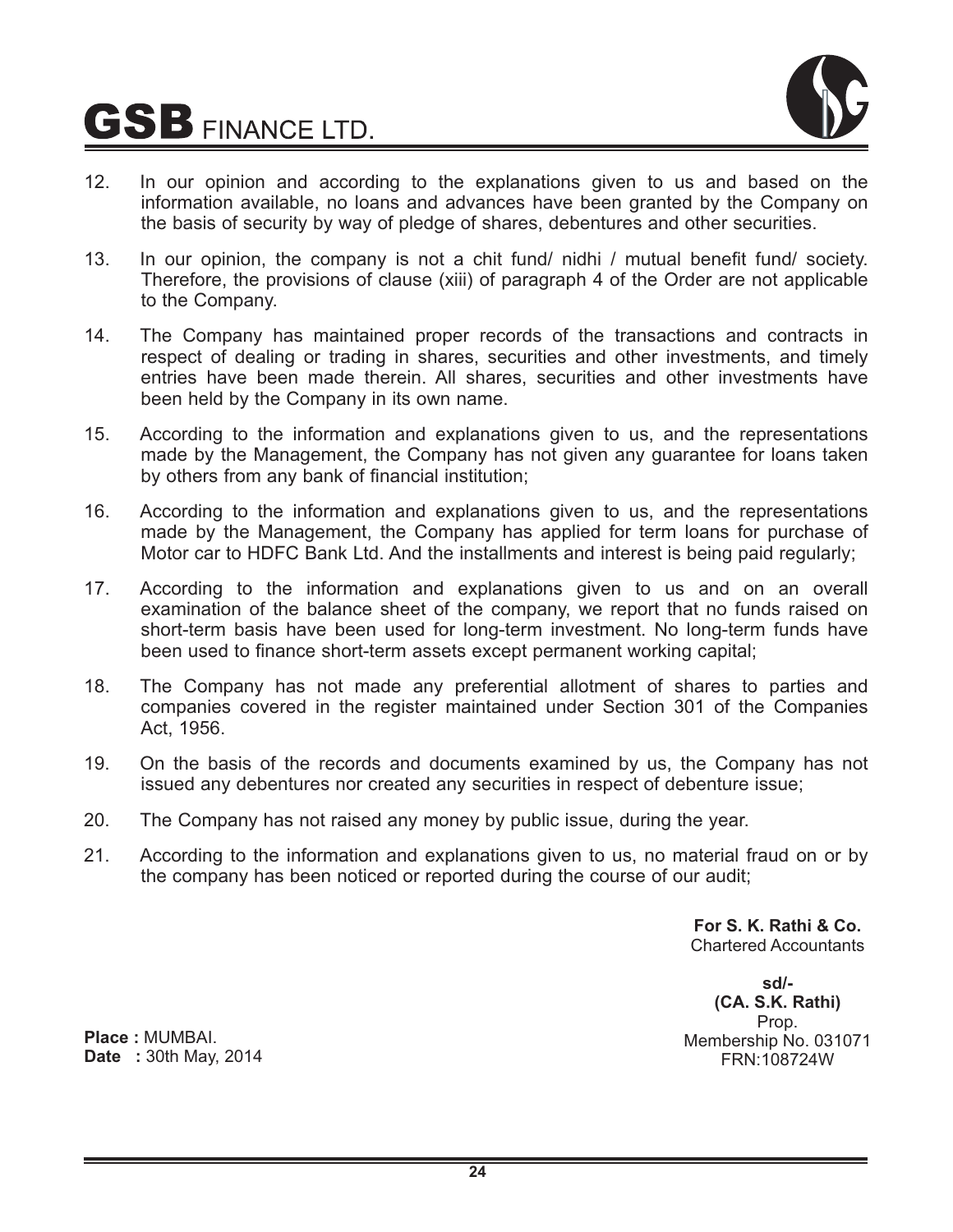

### **AUDITOR'S CERTIFICATE ON CORPORATE GOVERNANCE**

To, The Members, GSB Finance Ltd., Mumbai.

We have examined the records concerning the company's compliance of the conditions of Corporate Governance as stipulated in clause 49 of the Listing Agreement entered into by the Company with the Stock Exchange of India for the financial year ended on March 31, 2014.

The objective of our examinations is to give our opinion on whether the Company has complied with the conditions of Corporate Governance as stipulated in the provisions of Clause 49 of the Listing Agreement entered into by the Company with the Stock Exchange of India.

The compliance of conditions of corporate governance is the responsibility of the management. Our examination was limited to procedures and implementations thereof, adopted by the Company for ensuring the compliance of the conditions of the corporate governance. It is neither an audit nor an expression of an opinion on the financial statements of the company.

We have conducted our examination on the basis of the relevant records and documents maintained by the company and furnished to us for examination and the information and explanations given to us by the Company.

On the basis of the records maintained by the 'Shareholders / Investor Grievance Committee' of the Company, we state that there were no investor grievances pending against the Company for the period exceeding one month.

In our opinion and to the best of our information and according to the explanations given to us, we certify that the company has complied with the conditions of Corporate Governance as stipulated in clause 49 of the Listing Agreement of the Stock Exchange of India.

We further state that, such compliance is neither an assurance as to the future viability of the Company, nor to the efficiency or effectiveness with which the management has conducted the affairs of the company.

> For **S. K. Rathi & Co. Chartered Accountants**

**Sd/- (CA. S.K. Rathi) Prop. Membership No.31071 FRN: 108724W**

**Place :** MUMBAI. **Date :** 30th May, 2014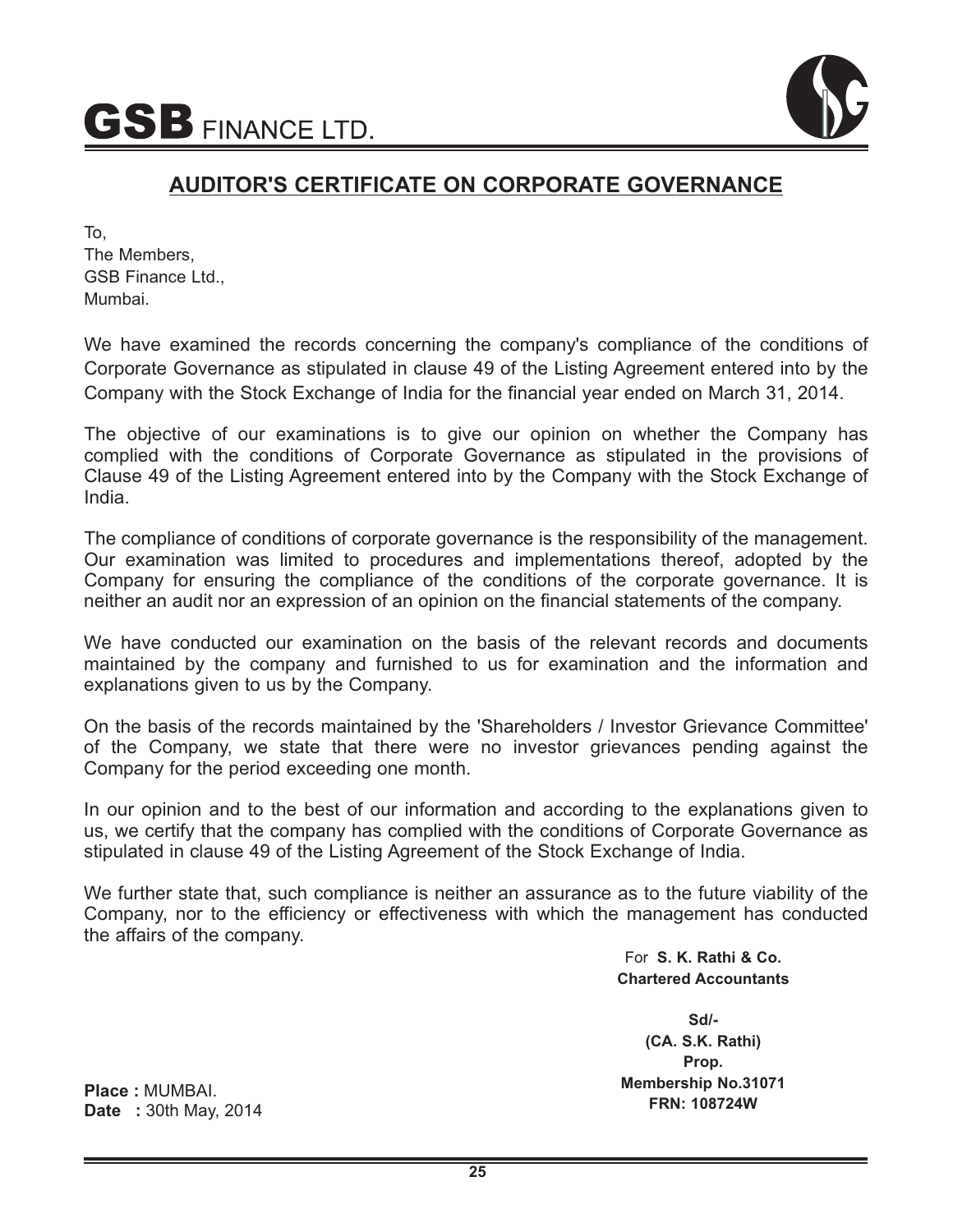



### **BALANCE SHEET AS AT 31st MARCH, 2014**

|     | <b>Particulars</b>                                             | <b>Note</b><br><b>No</b> | Figures as at the<br>end of current<br>reporting period | Figures as at the<br>end of previous<br>reporting period |
|-----|----------------------------------------------------------------|--------------------------|---------------------------------------------------------|----------------------------------------------------------|
| L.  | <b>EQUITY AND LIABILITIES</b>                                  |                          |                                                         |                                                          |
| (1) | <b>Shareholder's Funds</b>                                     |                          |                                                         |                                                          |
|     | (a) Share Capital                                              | $\overline{c}$           | 59,734,210.00                                           | 59,734,210.00                                            |
|     | (b) Reserves and Surplus                                       | 3                        | 43, 164, 408. 57                                        | 40,314,681.05                                            |
| (2) | <b>Non-Current Liabilities</b>                                 |                          |                                                         |                                                          |
|     | (a) Long-term borrowings                                       | $\overline{4}$           | 26,889,325.56                                           | 24,941,176.72                                            |
| (3) | <b>Current Liabilities</b>                                     |                          |                                                         |                                                          |
|     | (a) Trade payables                                             | 5                        | 207,040.64                                              | 1,689,071.73                                             |
|     | (b) Other current liabilities<br>(c) Short-term provisions     | 6<br>$\overline{7}$      | 815,255.00<br>274,590.00                                | 824,314.00<br>2,258,780.00                               |
|     |                                                                |                          |                                                         |                                                          |
|     | <b>Total</b>                                                   |                          | 131,084,829.77                                          | 129,762,233.50                                           |
| Ш.  | <b>ASSETS</b>                                                  |                          |                                                         |                                                          |
|     | (1) Non-current assets                                         |                          |                                                         |                                                          |
|     | (a) Fixed assets                                               |                          |                                                         |                                                          |
|     | (i) Tangible assets                                            | 8                        | 1,276,080.00                                            | 1,540,610.00                                             |
|     | Non-current investments<br>(b)                                 | 9                        | 184,100.00                                              | 184,100.00                                               |
|     | Deferred tax assets (net)<br>(c)                               | 10                       | 117,861.00                                              | 541,478.00                                               |
|     | <b>Other Non- Current Assets</b><br>(d)                        | 11                       | 1,000.00                                                | 1,000.00                                                 |
|     | (2) Current assets                                             |                          |                                                         |                                                          |
|     | Inventories<br>(a)                                             | 12                       | 17,091,048.21                                           | 13,943,354.35                                            |
|     | Trade receivables<br>(b)                                       | 13                       | 3,966,883.01                                            | 2,931,108.44                                             |
|     | (c) Cash and cash equivalents                                  | 14                       | 1,729,223.55                                            | 857,975.71                                               |
|     | Short-term loans and advances<br>(d)                           | 15                       | 106,718,634.00                                          | 109,762,607.00                                           |
|     | (e)<br>Other current assets                                    |                          |                                                         |                                                          |
|     | <b>Total</b>                                                   |                          | 131,084,829.77                                          | 129,762,233.50                                           |
|     | <b>Significant Accounting Policies and Notes on Accounts 1</b> |                          |                                                         |                                                          |

#### AS PER OUR REPORT OF EVEN DATED

#### **Place :** MUMBAI. **Date :** 30th May, 2014 For **S. K. RATHI & CO. Chartered Accountants** For and on behalf of the Board, **For GSB Finance Ltd. Sd/- (CA S. K. Rathi) Prop. M. No. 031071 FRN: 108124W Sd/- (Girdhari Biyani) Chairman Sd/- (Ramakant Biyani) Mg. Director**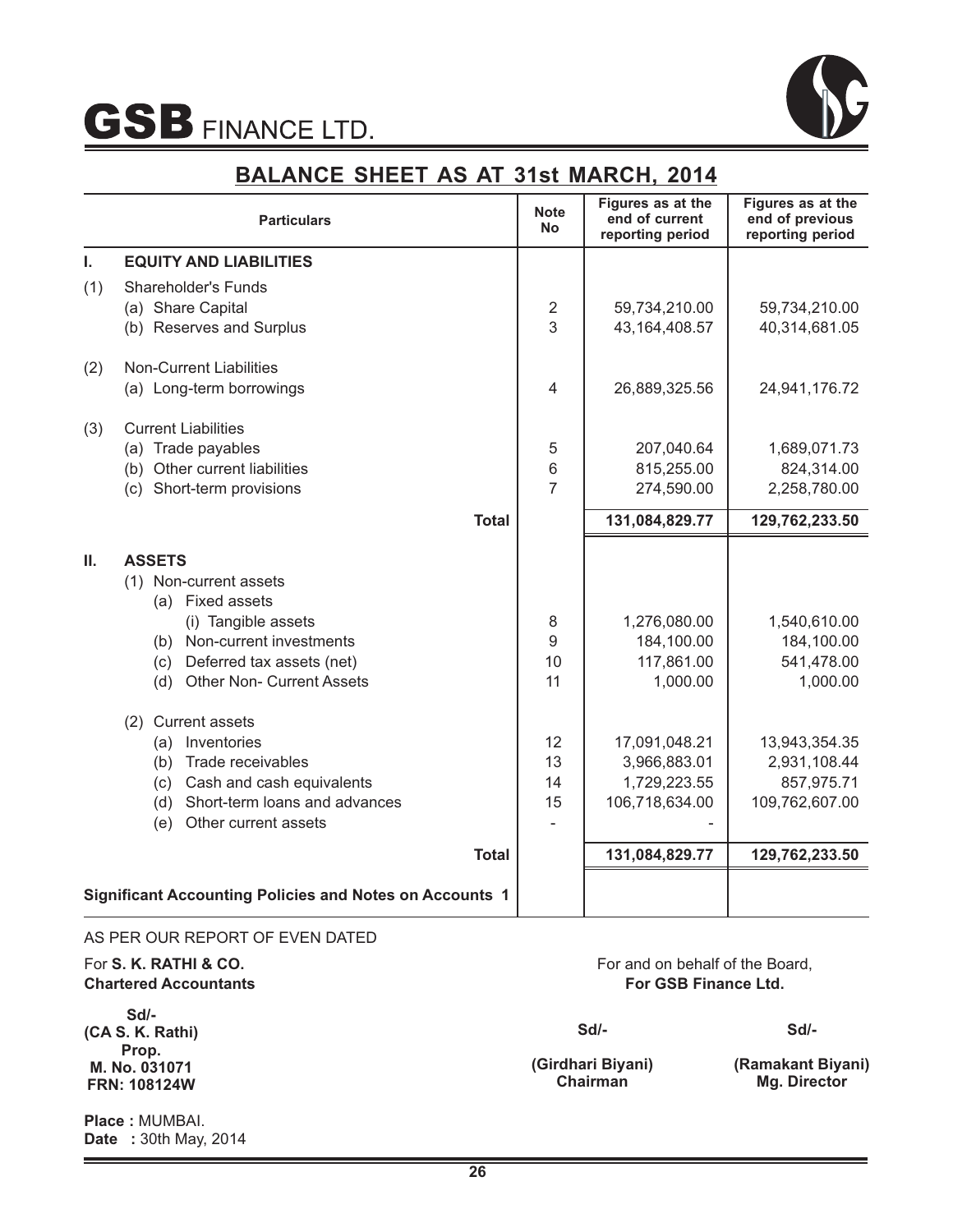

### **PROFIT AND LOSS ACCOUNT FOR THE YEAR ENDED 31st MARCH 2014**

|           | <b>Particulars</b>                                                                                                                                                                                                                                         | <b>Note</b><br><b>No</b>         | Figures as at the<br>end of current<br>reporting period                                         | Figures as at the<br>end of previous<br>reporting period                                       |
|-----------|------------------------------------------------------------------------------------------------------------------------------------------------------------------------------------------------------------------------------------------------------------|----------------------------------|-------------------------------------------------------------------------------------------------|------------------------------------------------------------------------------------------------|
| T.<br>II. | Revenue from operations<br>Other Income                                                                                                                                                                                                                    | 16<br>17                         | 91,409,442.09<br>9,464,655.59                                                                   | 1,135,809,837.74<br>8,594,659.50                                                               |
|           | III. Total Revenue (I +II)                                                                                                                                                                                                                                 |                                  | 100,874,097.68                                                                                  | 1,144,404,497.24                                                                               |
| IV.       | <b>Expenses:</b><br>Purchase of Stock-in-Trade<br>Changes in Stock-in-Trade<br>Employee benefit expense<br><b>Financial costs</b><br>Depreciation and amortization expense<br>Other expenses                                                               | 18<br>19<br>20<br>21<br>22<br>23 | 97,516,488.87<br>(3, 147, 693.86)<br>1,462,111.00<br>2,463,482.26<br>160,292.00<br>1,109,736.89 | 1,120,771,492.59<br>5,850,827.77<br>1,361,419.00<br>4,287,153.26<br>248,409.00<br>1,172,316.16 |
|           | <b>Total Expenses</b>                                                                                                                                                                                                                                      |                                  | 99,564,417.16                                                                                   | 1,133,691,617.78                                                                               |
| V.        | Profit before exceptional and<br>extraordinary items and tax                                                                                                                                                                                               | $(III - IV)$                     | 1,309,680.52                                                                                    | 10,712,879.46                                                                                  |
| VI.       | <b>Exceptional Item</b><br>Loss on Sales of Motor Car                                                                                                                                                                                                      |                                  | (4,238.00)                                                                                      |                                                                                                |
| VII.      | Profit before tax                                                                                                                                                                                                                                          | $(V - VI)$                       | 1,305,442.52                                                                                    | 10,712,879.46                                                                                  |
| VIII.     | Tax expenses:<br>(1)<br>Current tax -<br><b>MAT Credit</b><br>Deferred tax<br>(2)<br>Deferred Tax Expenses/ (Savings)<br>Deferred Tax Assets W/off (P.Y Created)<br>Transfer to Statutory Reserve Fund<br>(3)<br>(4)<br><b>Transfer to General Reserve</b> |                                  | (274, 590.00)<br>2,242,492.00<br>(12, 467.00)<br>(436,084.00)<br>210,000.00                     | (2,258,780.00)<br>32,800.00<br>(1,425,300.00)<br>1,700,000.00<br>3,000,000.00                  |
| IX.       | Profit/(Loss) for the period                                                                                                                                                                                                                               |                                  | 2,639,727.52                                                                                    | 2,295,999.46                                                                                   |
| Х.        | Earning per equity share:<br><b>Basic</b><br>(1)<br>(2)<br><b>Diluted</b><br>AS PER OUR REPORT OF EVEN DATED                                                                                                                                               |                                  | 0.44<br>0.44                                                                                    | 0.38<br>0.38                                                                                   |

### For **S. K. RATHI & CO. Chartered Accountants**

**Sd/- (CA S. K. Rathi) Prop. M. No. 031071 FRN: 108124W**

For and on behalf of the Board, **For GSB Finance Ltd.** 

**Sd/- (Girdhari Biyani) Chairman**

**(Ramakant Biyani) Mg. Director** 

**Sd/-**

**Place :** MUMBAI. **Date :** 30th May, 2014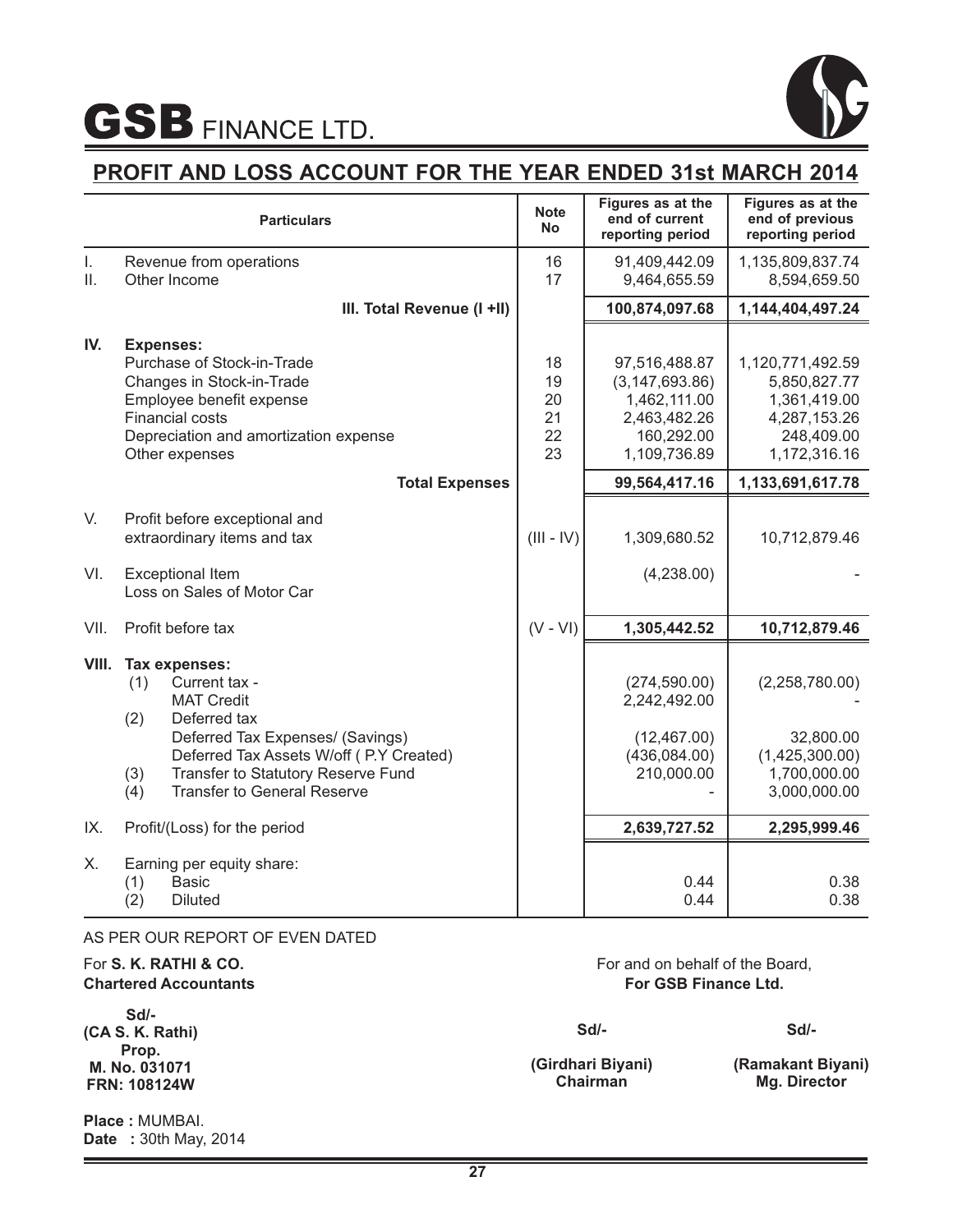

### **NOTES FORMING PART OF BALANCE SHEET AS AT 31 MARCH, 2014**

| <b>Particulars</b>                                                                                 |                     |                 |               | <b>Current Year</b>            |               | <b>Previous Year</b>             |
|----------------------------------------------------------------------------------------------------|---------------------|-----------------|---------------|--------------------------------|---------------|----------------------------------|
| NOTE: 2                                                                                            |                     |                 |               |                                |               |                                  |
| <b>SHARE CAPITAL</b>                                                                               |                     |                 |               |                                |               |                                  |
| <b>Authorised Capital</b><br>60,00,000 Equity Shares @ 10.00/- Each                                |                     |                 |               | 60,000,000.00                  |               | 60,000,000.00                    |
|                                                                                                    | <b>Total</b>        |                 |               | 60,000,000.00                  |               | 60,000,000.00                    |
| Issued capital<br>60,00,000 Equity Shares @ 10.00 Each                                             |                     |                 |               | 60,000,000.00                  |               | 60,000,000.00                    |
|                                                                                                    | <b>Total</b>        |                 |               | 60,000,000.00                  |               | 60,000,000.00                    |
| Subscribed And Paid Up                                                                             |                     |                 |               |                                |               |                                  |
| 60,00,000 Equity Shares @ 10.00 Each                                                               | <b>Total</b>        |                 |               | 60,000,000.00<br>60,000,000.00 |               | 60,000,000.00<br>60,000,000.00   |
| Less: Calls in Arrears                                                                             |                     |                 |               | 265,790.00                     |               | 265,790.00                       |
|                                                                                                    | <b>Grand Total:</b> |                 |               | 59,734,210.00                  |               | 59,734,210.00                    |
| The Details Of Shareholder Holding More than 5% Shares                                             |                     |                 |               |                                |               |                                  |
| <b>NAME OF SHAREHOLDERS</b>                                                                        |                     |                 | $\frac{0}{0}$ | No.                            | $\frac{0}{0}$ | No.                              |
| Shri Girdhari S. Biyani<br>1.                                                                      |                     |                 | 5.82          | 349103                         | 5.82          | 349103                           |
| 2.<br>Shri Ramakant S. Biyani                                                                      |                     |                 | 9.13          | 547547                         | 9.13          | 547547                           |
| 3.<br>Smt. Neelam Ramakant Biyani<br>Smt.Sushma Girdhari Biyani<br>4.                              |                     |                 | 7.69<br>7.23  | 461533<br>433576               | 7.69<br>7.23  | 461,533<br>433,576               |
| 5.<br>GSB Capital Markets Ltd.                                                                     |                     |                 | 9.50          | 570000                         | 9.50          | 570000                           |
| GSB Securities Pvt. Ltd.<br>6.<br>GSB Shares Custodian Services Ltd.<br>7.                         |                     |                 | 9.50<br>6.25  | 570000<br>375098               | 9.50<br>6.25  | 570000<br>375098                 |
|                                                                                                    |                     |                 |               |                                |               |                                  |
| The Reconciliation of the Number of Shares Outstanding is set out below:<br><b>Opening Balance</b> |                     |                 | 6000000       |                                | 6000000       |                                  |
| <b>Closing Balance</b>                                                                             |                     |                 |               | 6000000                        |               | 6000000                          |
| <b>NOTE: 03</b>                                                                                    |                     |                 |               |                                |               |                                  |
| PROFIT AND LOSS A/C                                                                                |                     |                 |               |                                |               |                                  |
| Deferred Tax Assets Created/ P.Y. (W/Off)                                                          |                     |                 |               | (436,084.00)                   |               | (1,425,300.00)                   |
| Deferred Tax Expenses / (Savings)<br><b>Current Tax</b>                                            |                     |                 |               | 12,467.00<br>(274, 590.00)     |               | (32,800.00)<br>(2,258,780.00)    |
| MAT                                                                                                |                     |                 |               | 2,242,492.00                   |               |                                  |
| <b>Transfer to Special Reserve Fund</b><br><b>Transfer to General Reserve</b>                      |                     |                 |               | (210,000.00)                   |               | (1,700,000.00)<br>(3,000,000.00) |
| Profit & Loss A/C - Opening Balance                                                                |                     |                 |               | 8,484,681.05                   |               | 6,188,681.59                     |
| Profit / (Loss) For The Year                                                                       |                     |                 |               | 1,305,442.52                   |               | 10,712,879.46                    |
|                                                                                                    | <b>Total</b>        |                 |               | 11,124,408.57                  |               | 8,484,681.05                     |
| RESERVE AND SURPLUS FOR 2013-2014                                                                  |                     |                 |               |                                |               |                                  |
| <b>PARTICULAR</b>                                                                                  | <b>OPENING</b>      | <b>ADDITION</b> |               | <b>DEDUCTION</b>               |               | <b>CLOSING</b>                   |
| <b>Statutory Reserve</b>                                                                           | 21,830,000.00       | 210,000.00      |               |                                |               | 22,040,000.00                    |
| <b>General Reserve</b>                                                                             | 10,000,000.00       |                 |               |                                |               | 10,000,000.00                    |
| Profit & Loss A/c                                                                                  | 8,484,681.05        | 2,639,727.52    |               |                                |               | 11,124,408.57                    |
| <b>Total</b>                                                                                       | 40,314,681.05       | 2,849,727.52    |               |                                |               | 43, 164, 408. 57                 |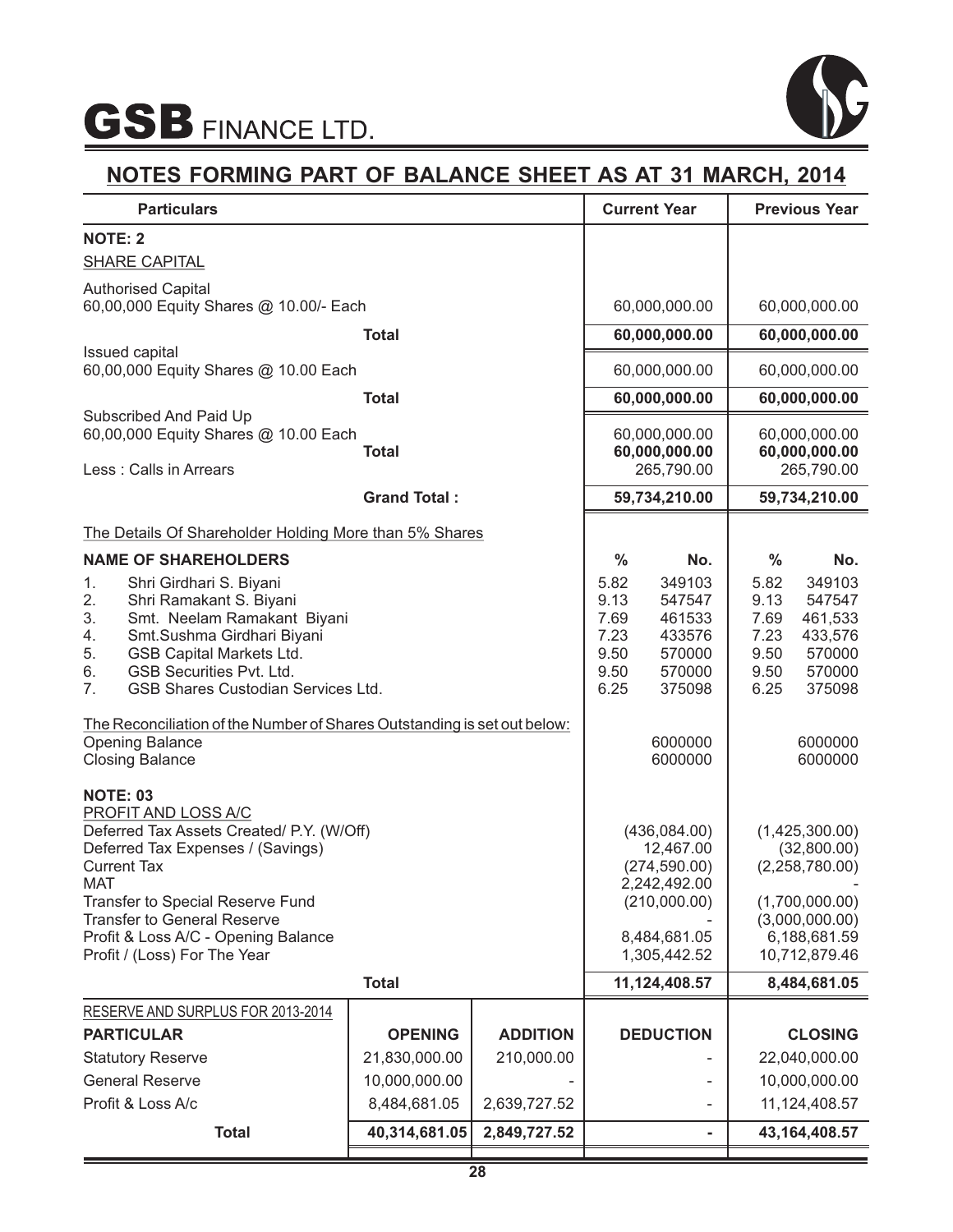

|                 | <b>Particulars</b>                                                                                                                                                                |                |                 | <b>Current Year</b>                                                     | <b>Previous Year</b>                                                     |
|-----------------|-----------------------------------------------------------------------------------------------------------------------------------------------------------------------------------|----------------|-----------------|-------------------------------------------------------------------------|--------------------------------------------------------------------------|
|                 | RESERVE AND SURPLUS FOR 2012-2013                                                                                                                                                 |                |                 |                                                                         |                                                                          |
|                 | <b>PARTICULAR</b>                                                                                                                                                                 | <b>OPENING</b> | <b>ADDITION</b> | <b>DEDUCTION</b>                                                        | <b>CLOSING</b>                                                           |
|                 | <b>Statutory Reserve</b>                                                                                                                                                          | 20,130,000.00  | 1,700,000.00    |                                                                         | 21,830,000.00                                                            |
|                 | <b>General Reserve</b>                                                                                                                                                            | 7,000,000.00   | 3,000,000.00    |                                                                         | 10,000,000.00                                                            |
|                 | Profit & Loss A/c                                                                                                                                                                 | 6,188,681.59   | 10,712,879.46   | (8,416,880.00)                                                          | 8,484,681.05                                                             |
|                 | <b>Total</b>                                                                                                                                                                      | 33,318,681.59  | 15,412,879.46   | (8,416,880.00)                                                          | 40,314,681.05                                                            |
| <b>NOTE: 04</b> |                                                                                                                                                                                   |                |                 |                                                                         |                                                                          |
|                 | <b>LONG-TERM BORROWINGS</b>                                                                                                                                                       |                |                 |                                                                         |                                                                          |
|                 | <b>Other Loans</b><br>LIC OF INDIA                                                                                                                                                |                |                 | 20,655,000.00                                                           | 20,655,000.00                                                            |
|                 | (Against Mortgage of Key Man Insurance Policy)<br>INT.ACCRUED & DUE ON LIC LOAN                                                                                                   |                |                 | 6,054,033.00                                                            | 3,860,500.00                                                             |
|                 | HDFC BANK LTD MOTOR CAR LOAN                                                                                                                                                      |                |                 | 180,292.56                                                              | 425,676.72                                                               |
|                 |                                                                                                                                                                                   | <b>Total</b>   |                 | 26,889,325.56                                                           | 24,941,176.72                                                            |
| <b>NOTE: 05</b> |                                                                                                                                                                                   |                |                 |                                                                         |                                                                          |
| (A)             | <b>TRADE PAYABLES</b><br><b>Outstanding Expenses</b>                                                                                                                              |                |                 |                                                                         |                                                                          |
|                 | <b>OUTSTANDING EXPENSES</b>                                                                                                                                                       |                |                 | 58,488.98                                                               | 190,449.41                                                               |
|                 | <b>Total</b>                                                                                                                                                                      | (A)            |                 | 58,488.98                                                               | 190,449.41                                                               |
| (B)             | <b>SUNDRY CREDITORS</b><br>ENAM SECURITIES DIRECT(NSECASH<br>KOTAK SECURITIES PVT LTD(F&O)<br>Mukesh C Patani<br>Quant Capital Finance & Investment Pvt. Ltd.                     |                |                 | 148,551.66                                                              | 890.82<br>1,497,180.00<br>551.50                                         |
|                 | <b>Total</b>                                                                                                                                                                      | (B)            |                 | 148,551.66                                                              | 1,498,622.32                                                             |
|                 | <b>Total</b>                                                                                                                                                                      | $(A+B)$        |                 | 207,040.64                                                              | 1,689,071.73                                                             |
| <b>NOTE: 6</b>  |                                                                                                                                                                                   |                |                 |                                                                         |                                                                          |
|                 | <b>OTHER CURRENT LIABILITIES</b>                                                                                                                                                  |                |                 |                                                                         |                                                                          |
|                 | TDS ON CONTRACTORS PAYMENT<br>TDS ON DIRECTOR REMUNERATION<br>TDS ON INTEREST PAID<br>TDS ON PROFFETIONAL CHARGES<br>PROVISION FOR DIVIDEND 06-07<br>PROVISION FOR DIVIDEND 07-08 |                |                 | 674.00<br>5,000.00<br>42,214.00<br>4,400.00<br>374,359.50<br>388,607.50 | 512.00<br>5,000.00<br>45,094.00<br>10,741.00<br>374,359.50<br>388,607.50 |
|                 |                                                                                                                                                                                   | <b>Total</b>   |                 | 815,255.00                                                              | 824,314.00                                                               |
| <b>NOTE: 7</b>  |                                                                                                                                                                                   |                |                 |                                                                         |                                                                          |
|                 | <b>PROVISIONS</b><br>PROVISIONS FOR TAXATION : Brought Forward<br>Less: Paid against the above<br>Add: Provision foe the Year                                                     | <b>Total</b>   |                 | 2,258,780.00<br>(2,258,780.00)<br>274,590.00<br>274,590.00              | 2,258,780.00<br>2,258,780.00                                             |
|                 |                                                                                                                                                                                   |                |                 |                                                                         |                                                                          |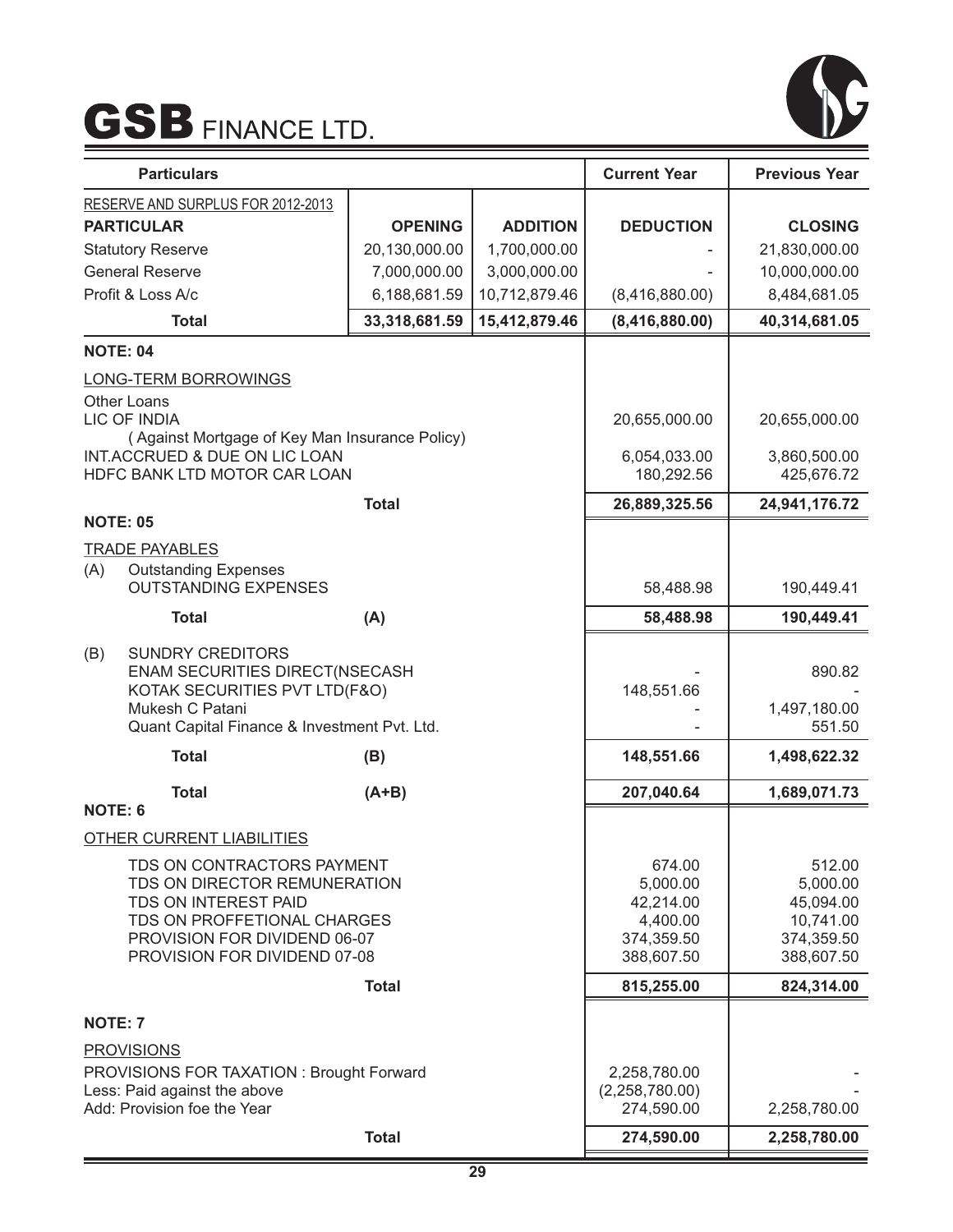# **NOTE : 8**

## **TANGIBLE ASSETS TANGIBLE ASSETS**

| PARTICULAR                |                         |                     |           | <b>GROSS BLOCK</b> |                                 |                     |                 | <b>DESCRIPTION</b>                    |                                 | <b>BLOCK</b><br>i∄  | <b>BLOCK</b><br>互   |
|---------------------------|-------------------------|---------------------|-----------|--------------------|---------------------------------|---------------------|-----------------|---------------------------------------|---------------------------------|---------------------|---------------------|
| Name of Assets            | Depreciation<br>Rate of | 01.04.2013<br>As on | Additions | <b>Deductions</b>  | 31.03.2014<br><b>Total Upto</b> | 01.04.2013<br>As on | For the<br>Year | Adjustment<br>for<br><b>Deduction</b> | 31.03.2014<br><b>Total Upto</b> | 31.03.2014<br>As on | 31.03.2013<br>As on |
| Office Premises           | 1.63%                   | 481,913.48          |           |                    | 481,913.48                      | 237,561.48          | 7,855.00        |                                       | 245,416.48                      | 236,497.00          | 244,352.00          |
| Office Equipment          | 4.75%                   | 809,181.46          |           |                    | 809,181.46                      | 737,566.46          | 38,436.00       |                                       | 76,002.46                       | 33,179.00           | 71,615.00           |
| Funiture & Fixture        | 6.33%                   | 356,615.00          |           |                    | 356,615.00                      | 356,615.00          |                 |                                       | 356,615.00                      |                     |                     |
| Computers                 | 16.21%                  | 767,930.00          |           |                    | 767,930.00                      | 767,930.00          |                 |                                       | 767,930.00                      |                     | 1                   |
| Fire Fighting Equipment   | 4.75%                   | 5,475.00            |           |                    | 5,475.00                        | 4,680.00            | 260.00          |                                       | 4,940.00                        | 535.00              | 795.00              |
| Electrical Equipments     | 4.75%                   | 136,742.00          |           |                    | 136,742.00                      | 56,992.00           | 6,495.00        |                                       | 63,487.00                       | 73,255.00           | 79,750.00           |
| Air-conditioning Machines | 4.75%                   | 383,572.02          |           |                    | 383,572.02                      | 129,664.02          | 18,220.00       |                                       | 147,884.02                      | 235,688.00          | 253,908.00          |
| Motor Car                 | 9.50%                   | ,627,046.00         |           | 740,654.00         | 886,392.00                      | 736,856.00          | 89,026.00       | 636,416.00                            | 189,466.00                      | 696,926.00          | 890,190.00          |
| Total                     |                         | 4,568,474.96        |           | 740,654.00         | 3,827,820.96                    | 3,027,864.96        | 160,292.00      | 636,416.00                            | 2,551,740.96                    | 1,276,080.00        | 1,540,610.00        |
| <b>Previous Year</b>      |                         | 4,568,474.96        |           |                    | 4,568,474.96                    | 2,779,455.96        | 248,409.00      |                                       | 3,027,864.96                    | 1,540,610.00        | 1,789,019.00        |

**GSB** FINANCE LTD.

(Ramakant Biyani)<br>Mg. Director **(Ramakant Biyani) Mg. Director**

**Sd/- (Girdhari Biyani) Chairman**

**Sd/-**

For and on behalf of the Board, **For GSB Finance Ltd.**

For and on behalf of the Board,<br>For GSB Finance Ltd.

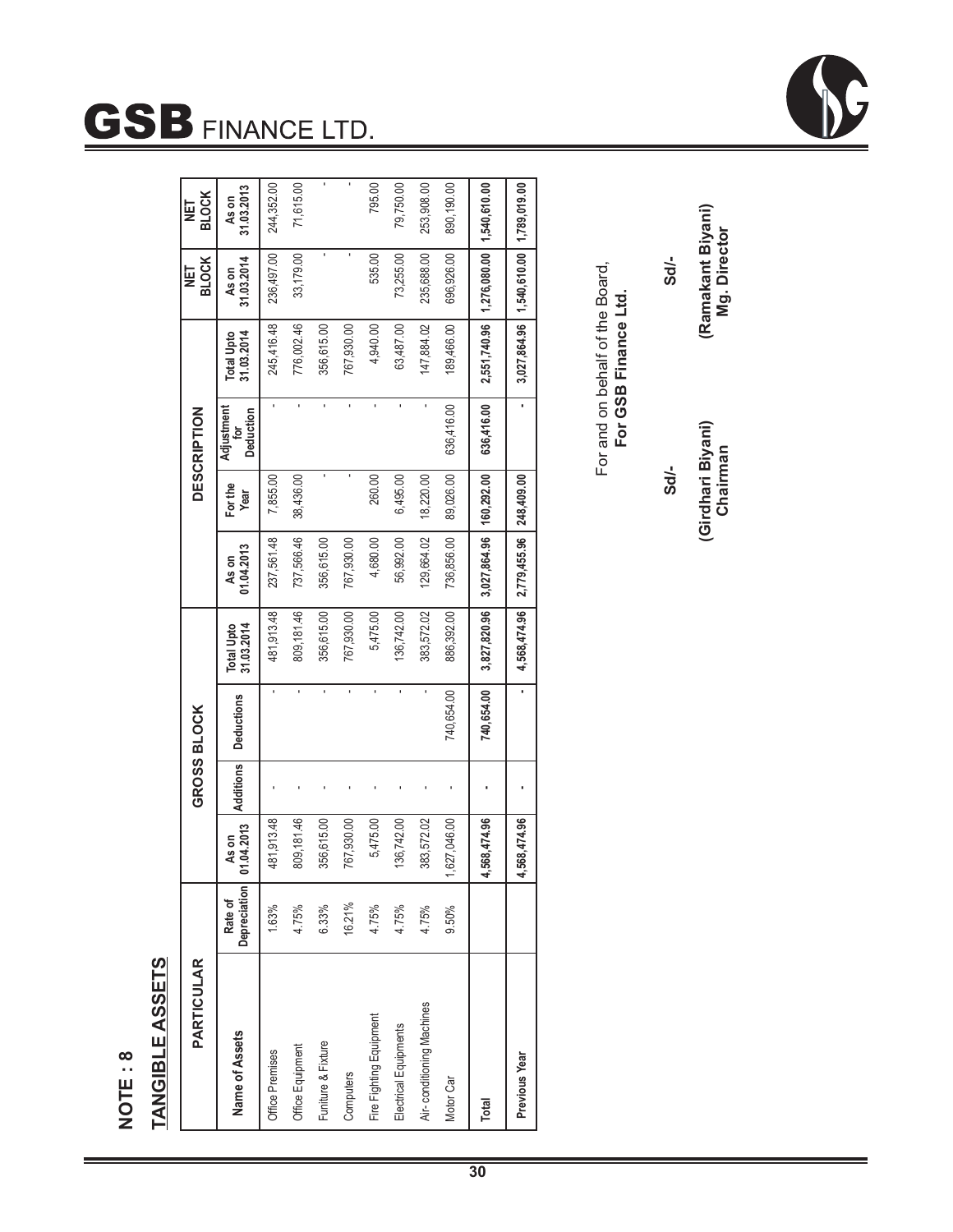

| <b>Particulars</b>                                                                                                                                                                       | <b>Current Year</b> | <b>Previous Year</b>    |
|------------------------------------------------------------------------------------------------------------------------------------------------------------------------------------------|---------------------|-------------------------|
| <b>NOTE: 9</b>                                                                                                                                                                           |                     |                         |
| <b>INVESTMENTS for 2013-2014</b>                                                                                                                                                         |                     |                         |
| 250 Equity Shares (Unquoted) of Western Co-operative Bank Ltd.<br>having face value of Rs. 10 each fully paid up<br>Lease Hold Rights - Prestige Holiday Resorts Time Shares [(UnQuoted) |                     | 2,500.00                |
| having face value of Rs. 60000 each fully paid up ]<br>Lease Hold Rights - Sterling Holiday Resort Time Shares [(UnQuoted)<br>having face value of Rs.121600 each fully paid up ]        |                     | 60,000.00<br>121,600.00 |
| <b>Total</b>                                                                                                                                                                             |                     | 184,100.00              |
| <b>NOTE: 9</b>                                                                                                                                                                           |                     |                         |
| <b>INVESTMENTS for 2012-2013</b>                                                                                                                                                         |                     |                         |
| 250 Equity Shares (Unquoted) of Western Co-operative Bank Ltd.                                                                                                                           |                     |                         |
| having face value of Rs. 10 each fully paid up                                                                                                                                           |                     | 2,500.00                |
| Lease Hold Rights - Prestige Holiday Resorts Time Shares [(UnQuoted)                                                                                                                     |                     |                         |
| having face value of Rs.60000 each fully paid up ]                                                                                                                                       |                     | 60,000.00               |
| Lease Hold Rights - Sterling Holiday Resort Time Shares [(UnQuoted)                                                                                                                      |                     |                         |
| having face value of Rs.121600 each fully paid up ]                                                                                                                                      |                     | 121,600.00              |
| <b>Total</b>                                                                                                                                                                             |                     | 184,100.00              |
| <b>NOTE: 10</b>                                                                                                                                                                          |                     |                         |
| DEFERRED TAX ASSETS (NET)                                                                                                                                                                |                     |                         |
| DEFERRED TAX ASSET                                                                                                                                                                       | 285,216.00          | 721,300.00              |
| DEFERRED TAX LIABILITIES                                                                                                                                                                 | (167, 355.00)       | (179, 822.00)           |
| <b>Total</b>                                                                                                                                                                             | 117,861.00          | 541,478.00              |
| <b>NOTE: 11</b>                                                                                                                                                                          |                     |                         |
| <b>OTHER NON CURRENT ASSETS</b>                                                                                                                                                          |                     |                         |
| LONG TERM TRADE RECEIVABLES                                                                                                                                                              |                     |                         |
| Sundry Debtors- More Than Six Months                                                                                                                                                     |                     |                         |
| (Unsecured but Considered Good)                                                                                                                                                          |                     |                         |
| REFCO-SIFY SECURITIES (CASH)                                                                                                                                                             | 1,000.00            | 1,000.00                |
| <b>Total</b>                                                                                                                                                                             | 1,000.00            | 1,000.00                |
| <b>NOTE: 12</b>                                                                                                                                                                          |                     |                         |
| <b>INVENTORIES</b>                                                                                                                                                                       |                     |                         |
| Stock In Trade:                                                                                                                                                                          |                     |                         |
| <b>STOCK IN TRADE</b>                                                                                                                                                                    | 17,091,048.21       | 13,943,354.35           |
| <b>Total</b>                                                                                                                                                                             | 17,091,048.21       | 13,943,354.35           |
|                                                                                                                                                                                          |                     |                         |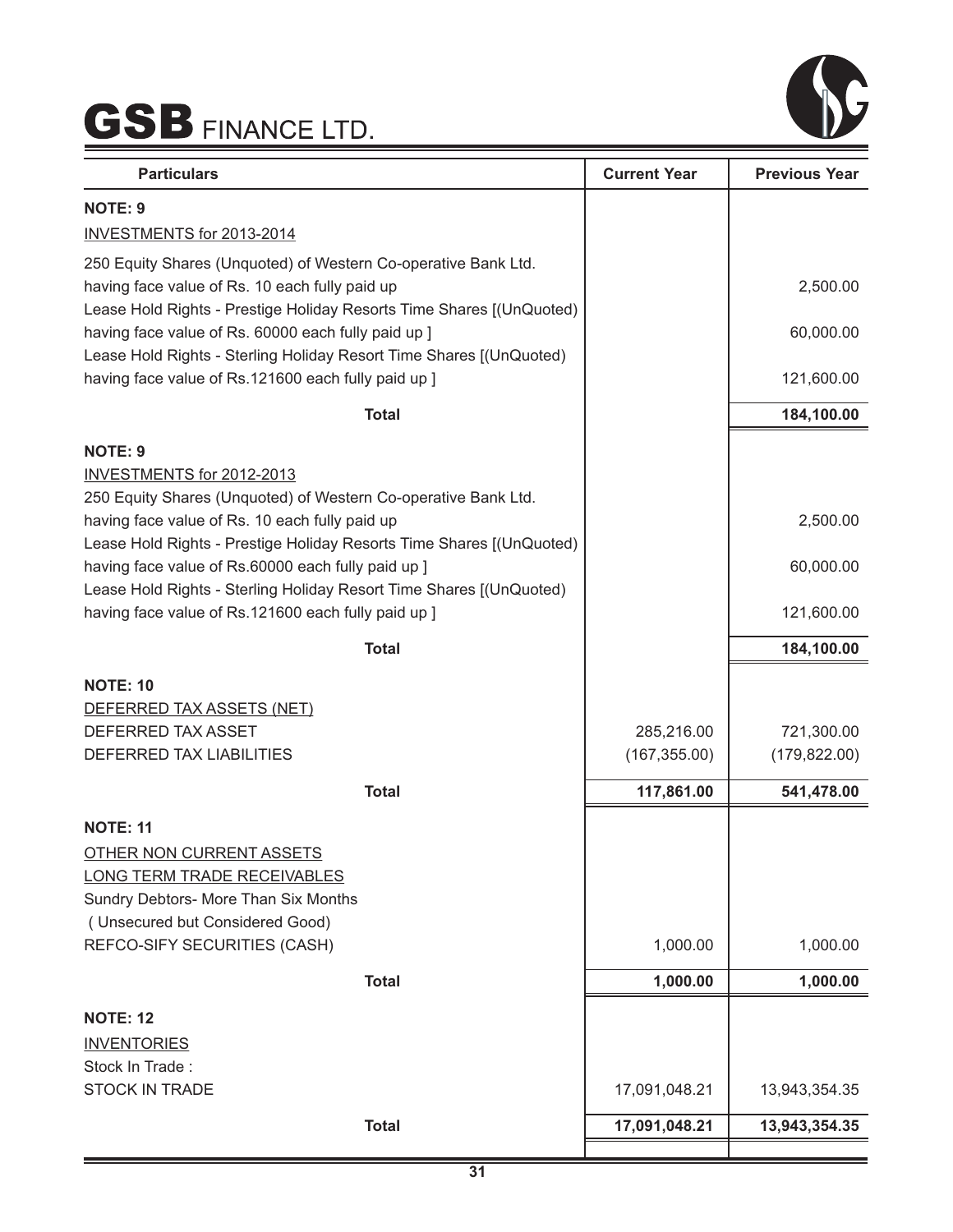

|    | <b>Particulars</b>                                                                                            | <b>Current Year</b>                                     | <b>Previous Year</b> |
|----|---------------------------------------------------------------------------------------------------------------|---------------------------------------------------------|----------------------|
|    | <b>NOTE: 13</b>                                                                                               |                                                         |                      |
|    | <b>CURRENT TRADE RECEIVABLES</b>                                                                              |                                                         |                      |
| A) | <b>Current Trade Receivables</b>                                                                              |                                                         |                      |
|    | (Unsecured but Considered Good)                                                                               |                                                         |                      |
|    | Sundry Debtors - Others                                                                                       | 3,958,364.01                                            | 2,931,108.44         |
| B) | <b>Prepaid Expenses</b>                                                                                       |                                                         |                      |
|    | PREPAID EXPENSES                                                                                              | 8,519.00                                                |                      |
|    | <b>Total</b>                                                                                                  | 3,966,883.01                                            | 2,931,108.44         |
|    |                                                                                                               |                                                         |                      |
|    | <b>NOTE: 14</b><br>CASH AND CASH EQUIVALENTS                                                                  |                                                         |                      |
|    | <b>CASH AND BANK</b>                                                                                          |                                                         |                      |
|    | <b>Balance With Scheduled Bank</b>                                                                            |                                                         |                      |
|    | AXIS BANK (07-08) 4010202362056                                                                               | 415,136.50                                              | 407,154.50           |
|    | AXIS BANK - 4010201373754(06-07)                                                                              | 407,154.50                                              | 415,136.50           |
|    | B.O.I. (008620100007070)                                                                                      | 859,412.07                                              | 18,146.23            |
|    | UNION BANK OF INDIA(QUANT)                                                                                    | 8,190.00                                                | 8,190.00             |
|    | <b>Total</b>                                                                                                  | 1,689,893.07                                            | 848,627.23           |
|    | <b>CASH IN HAND</b>                                                                                           | 39,330.48                                               | 9,348.48             |
|    | <b>Total</b>                                                                                                  | 39,330.48                                               | 9,348.48             |
|    | <b>Grand Total</b>                                                                                            | 1,729,223.55                                            | 857,975.71           |
|    | <b>NOTE: 15</b><br>SHORT-TERM LOANS AND ADVANCES                                                              |                                                         |                      |
|    | Other [ Unsecured but considered Good]<br>Advance Recoverable in Cash or in kind or for value to be Recovered | 95,183,604.00                                           | 1,00,579,379.00      |
|    | Deposit With Revenue Authorities                                                                              | 11,535,030.00                                           | 9,183,228.00         |
|    |                                                                                                               |                                                         |                      |
|    | <b>Total</b>                                                                                                  | 106,718,634.00                                          | 109,762,607.00       |
|    |                                                                                                               |                                                         |                      |
|    | AS PER OUR REPORT OF EVEN DATED                                                                               |                                                         |                      |
|    | For S. K. RATHI & CO.<br><b>Chartered Accountants</b>                                                         | For and on behalf of the Board,<br>For GSB Finance Ltd. |                      |
|    | $Sd$ -<br>(CA S. K. Rathi)<br>Prop.                                                                           | Sd/-                                                    | Sd/-                 |
|    | M. No. 031071                                                                                                 | (Girdharil Biyani)                                      | (Ramakant Biyani)    |

**(Girdharil Biyani) Chairman**

**(Ramakant Biyani) Mg. Director** 

**Place :** MUMBAI. **Date :** 30th May, 2014

**FRN: 108124W**

 $\sim$   $\sim$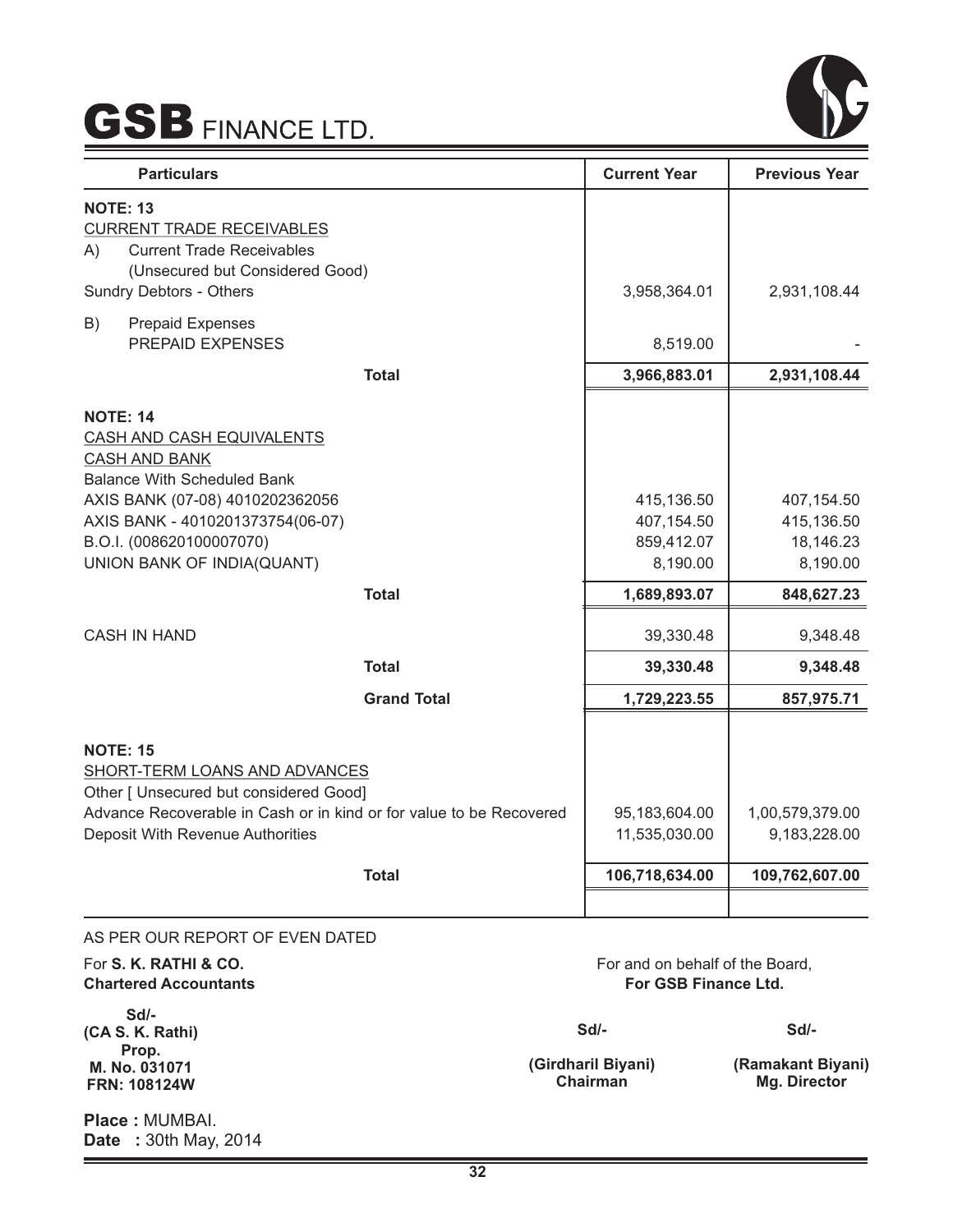

### **NOTES FORMING PART OF PROFIT & LOSS STATEMENT FOR THE YEAR ENDED 31 MARCH, 2014**

| <b>Particulars</b>                                                                                                                                                                                                                                                                                                        |                    | <b>Current Year</b>                                                                                                                        | <b>Previous Year</b>                                                                                                                    |
|---------------------------------------------------------------------------------------------------------------------------------------------------------------------------------------------------------------------------------------------------------------------------------------------------------------------------|--------------------|--------------------------------------------------------------------------------------------------------------------------------------------|-----------------------------------------------------------------------------------------------------------------------------------------|
| <b>NOTE: 16</b><br><b>REVENUE FROM OPERATIONS</b><br>SALES & OTHER OPERATING INCOMES<br>Sales of Shares<br><b>Speculation Gain/loss</b><br>Drv. Speculation P/I A/c<br>Value Added Subscription Plan                                                                                                                      |                    | 91,407,163.95<br>2,278.14                                                                                                                  | 1,133,568,355.91<br>714,636.00<br>1,526,845.83                                                                                          |
|                                                                                                                                                                                                                                                                                                                           | <b>Total</b>       | 91,409,442.09                                                                                                                              | 1,135,809,837.74                                                                                                                        |
| <b>NOTE: 17</b><br>OTHER INCOME<br><b>INDIRECT INCOME</b><br><b>Dividend</b><br>Sundry Balances W/off                                                                                                                                                                                                                     |                    | 29,232.60<br>1,360.99                                                                                                                      | 253,377.50                                                                                                                              |
|                                                                                                                                                                                                                                                                                                                           | <b>Total</b>       | 30,593.59                                                                                                                                  | 253,377.50                                                                                                                              |
| <b>INTEREST RECEIVED</b><br><b>Interest Received Other Parties</b>                                                                                                                                                                                                                                                        |                    | 9,434,062.00                                                                                                                               | 8,341,282.00                                                                                                                            |
|                                                                                                                                                                                                                                                                                                                           | <b>Grand Total</b> | 9,464,655.59                                                                                                                               | 8,594,659.50                                                                                                                            |
| <b>NOTE: 18</b><br><b>COST OF PURCHASE</b><br>PURCHASE OF SHARES<br>SPECULATION GAIN/LOSS<br>DRV. SPECULATION P/L A/C<br><b>OTHER CHARGES</b><br>SECUTIRY TRANSACTION TAX<br><b>SERVICE TAX</b><br><b>STAMP CHARGES</b><br>Demate / Holding Delivery Charges<br><b>TURN OVER CHARGES</b><br>VALUE ADDED SUBSCRIPTION PLAN | <b>Total</b>       | 94,859,798.82<br>53,951.64<br>1,998,376.42<br>75,437.28<br>434,102.11<br>32,174.29<br>29,572.10<br>14,339.87<br>18,736.34<br>97,516,488.87 | 1,116,910,864.80<br>185,933.54<br>2,665,938.90<br>295,020.94<br>147,472.18<br>19,408.53<br>192,710.06<br>354,143.64<br>1,120,771,492.59 |
| <b>NOTE: 19</b><br>INCREASE/DECREASE IN STOCK<br><b>Opening Stock</b><br><b>STOCK IN TRADE</b>                                                                                                                                                                                                                            |                    | 13,943,354.35                                                                                                                              | 19,794,182.12                                                                                                                           |
|                                                                                                                                                                                                                                                                                                                           | <b>Sub Total</b>   | 13,943,354.35                                                                                                                              | 19,794,182.12                                                                                                                           |
| Less: Closing Stock<br><b>STOCK IN TRADE</b>                                                                                                                                                                                                                                                                              |                    | 17,091,048.21                                                                                                                              | 13,943,354.35                                                                                                                           |
|                                                                                                                                                                                                                                                                                                                           | <b>Sub Total</b>   | 17,091,048.21                                                                                                                              | 13,943,354.35                                                                                                                           |
| (INCREASE) / DECREASE IN STOCK                                                                                                                                                                                                                                                                                            |                    | (3, 147, 693.86)                                                                                                                           | 5,850,827.77                                                                                                                            |
| <b>NOTE: 20</b><br><b>EMPLOYEE BENEFIT EXPENSES</b><br>SALARY & BONUS A/C<br>REMUNERATION TO DIRECTORS<br>STAFF WELFARE EXPENSES<br><b>CONVEYANCE EXPENSES</b>                                                                                                                                                            | <b>Total</b>       | 742,275.00<br>600,000.00<br>71,666.00<br>48,170.00<br>1,462,111.00                                                                         | 646,100.00<br>600,000.00<br>69,408.00<br>45,911.00<br>1,361,419.00                                                                      |
|                                                                                                                                                                                                                                                                                                                           |                    |                                                                                                                                            |                                                                                                                                         |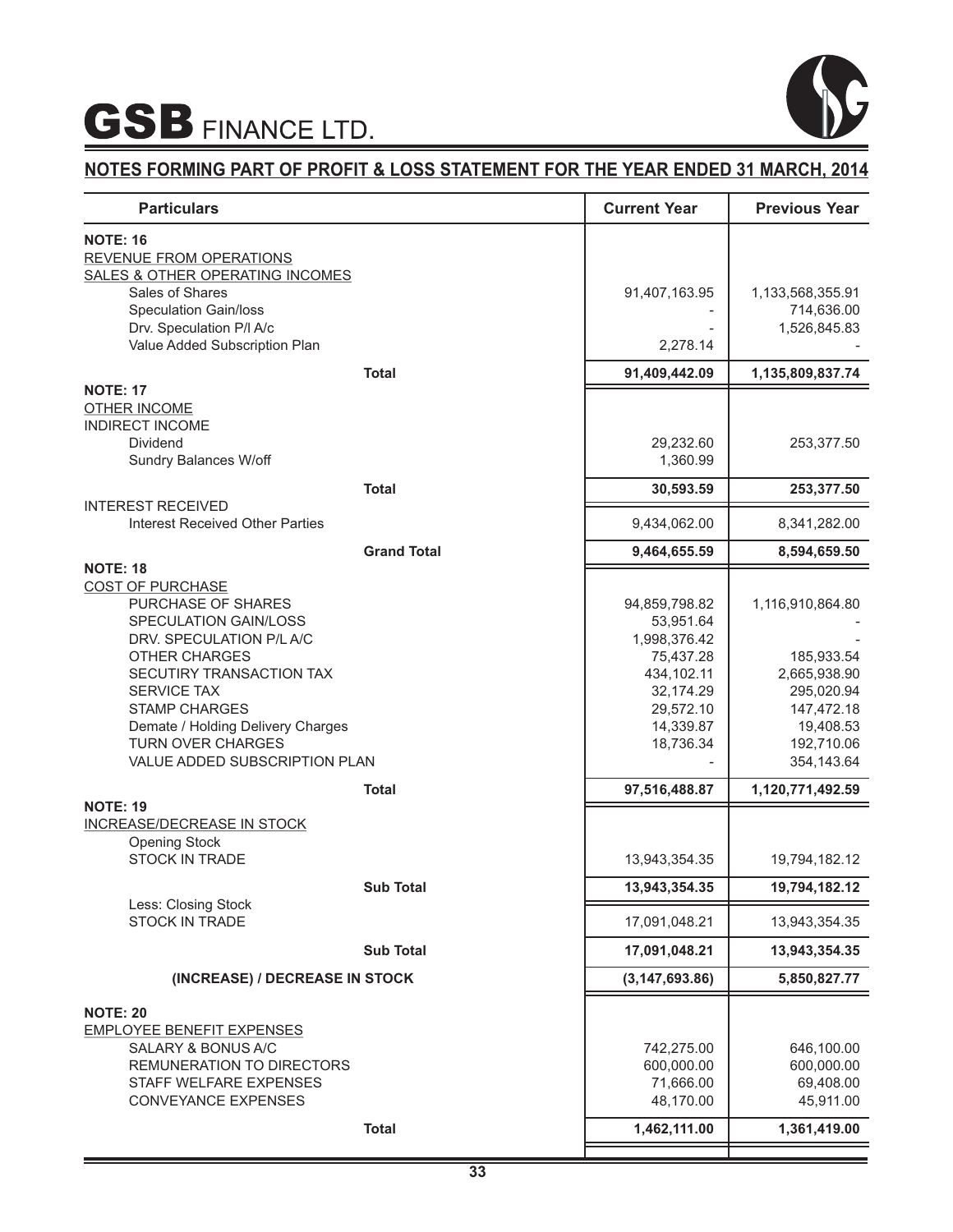

### **NOTES FORMING PART OF PROFIT & LOSS STATEMENT FOR THE YEAR ENDED 31 MARCH, 2014**

| <b>Particulars</b>                                                                                                                                                                                                                                                                                                                                                                                                                                                                                                                                                                                                                                                                                                                                                                   | <b>Current Year</b>                                                                                                                                                                                                                                                          | <b>Previous Year</b>                                                                                                                                                                                                                                                                   |
|--------------------------------------------------------------------------------------------------------------------------------------------------------------------------------------------------------------------------------------------------------------------------------------------------------------------------------------------------------------------------------------------------------------------------------------------------------------------------------------------------------------------------------------------------------------------------------------------------------------------------------------------------------------------------------------------------------------------------------------------------------------------------------------|------------------------------------------------------------------------------------------------------------------------------------------------------------------------------------------------------------------------------------------------------------------------------|----------------------------------------------------------------------------------------------------------------------------------------------------------------------------------------------------------------------------------------------------------------------------------------|
| <b>NOTE: 21</b><br><b>FINANCIAL COSTS</b><br><b>INTEREST ON LIC LOAN A/C</b><br><b>INTEREST PAID FOR OTHER PARTIE</b><br>INTEREST ON MOTOR CAR LOAN<br><b>INTEREST ON TDS</b><br>INT. ON LATE PAYMENT IT<br>DELAYED PAYMENT CHARGES                                                                                                                                                                                                                                                                                                                                                                                                                                                                                                                                                  | 2,193,533.00<br>156,065.46<br>37,119.84<br>139.00<br>53,219.00<br>23,405.96                                                                                                                                                                                                  | 2,169,000.00<br>2,052,465.58<br>64,224.68<br>1,463.00                                                                                                                                                                                                                                  |
| Total                                                                                                                                                                                                                                                                                                                                                                                                                                                                                                                                                                                                                                                                                                                                                                                | 2,463,482.26                                                                                                                                                                                                                                                                 | 4,287,153.26                                                                                                                                                                                                                                                                           |
| <b>NOTE: 22</b><br>DEPRECIATION AND AMORTIZATION EXPENSES<br>Depreciation on Air Condition Machines<br>Depreciation on Computers<br>Depreciation on Electrical Equipemnts<br>Depreciation on Fire Fighting Equipments<br>Depreciation on Furniture And Fixtures<br>Depreciation on Motor Car<br>Depreciation on Office Premises<br>Depreciation on Office Equipments                                                                                                                                                                                                                                                                                                                                                                                                                 | 18,220.00<br>6,495.00<br>260.00<br>89,026.00<br>7.855.00<br>38.436.00                                                                                                                                                                                                        | 18,220.00<br>6,495.00<br>260.00<br>22,574.00<br>154,569.00<br>7,855.00<br>38,436.00                                                                                                                                                                                                    |
| <b>Total</b>                                                                                                                                                                                                                                                                                                                                                                                                                                                                                                                                                                                                                                                                                                                                                                         | 160,292.00                                                                                                                                                                                                                                                                   | 248,409.00                                                                                                                                                                                                                                                                             |
| <b>NOTE: 23</b><br><b>OTHER EXPENSES</b><br><b>DIRECTOR'S FEES</b><br><b>ELECTRICITY CHARGES</b><br><b>GENERAL EXPENSES</b><br><b>Advertisement &amp; Publicity</b><br>LEGAL & PROFESSIONAL FEES<br>Motor Car Expenses (Inc. Insurance Charges)<br>NEWSPAPER & PERIODICALS<br>Payment To Auditors For Audit Fees<br>Payment To Auditors For Tax Audit Fees<br>Annual Fees Stock Exchange<br><b>BANK COMMISSION/CHARGES</b><br><b>DEPOSITRY CHARGES</b><br>POSTAGE & TELEGRAMS, COURIER CH<br>PRINTING & STATIONERY EXPENSES<br>PROFESSION TAX(COMPANY)<br>Repairs & Maintenance (Incl. Computer Maintenance)<br>SALES PROMOTION EXPENSES<br><b>SHARE REGISTRAR FEES</b><br>TELEPHONE & MOBILE EXPENSES<br><b>TRAVELLING EXPENSES</b><br><b>WATER CHARGES</b><br>SUNDRY BALANCE W/OFF | 10,000.00<br>84,000.00<br>33,892.00<br>47,980.21<br>25,728.00<br>221,245.00<br>8,462.00<br>35,750.00<br>8,250.00<br>28,090.00<br>2,230.00<br>38,561.00<br>114,697.50<br>122,100.50<br>2,500.00<br>66,984.60<br>3,146.00<br>65.662.00<br>127,598.08<br>43,660.00<br>19,200.00 | 10,000.00<br>84,350.00<br>24,423.88<br>51,172.18<br>27,228.00<br>304,406.00<br>7,430.00<br>32,500.00<br>7,500.00<br>32,000.00<br>4,825.59<br>38,976.00<br>101,475.00<br>119,524.00<br>5,000.00<br>64,611.20<br>3,240.00<br>67,416.00<br>136,443.97<br>32,348.00<br>17,300.00<br>146.34 |
| <b>Total</b>                                                                                                                                                                                                                                                                                                                                                                                                                                                                                                                                                                                                                                                                                                                                                                         | 1,109,736.89                                                                                                                                                                                                                                                                 | 1,172,316.16                                                                                                                                                                                                                                                                           |

#### AS PER OUR REPORT OF EVEN DATED

#### For **S. K. RATHI & CO. Chartered Accountants**

**Sd/- (CA S. K. Rathi) Prop. M. No. 031071 FRN: 108124W**

**Place :** MUMBAI. **Date :** 30th May, 2014 For and on behalf of the Board, **For GSB Finance Ltd.** 

**Sd/-**

**(Girdharil Biyani) Chairman**

**Sd/-**

**(Ramakant Biyani) Mg. Director**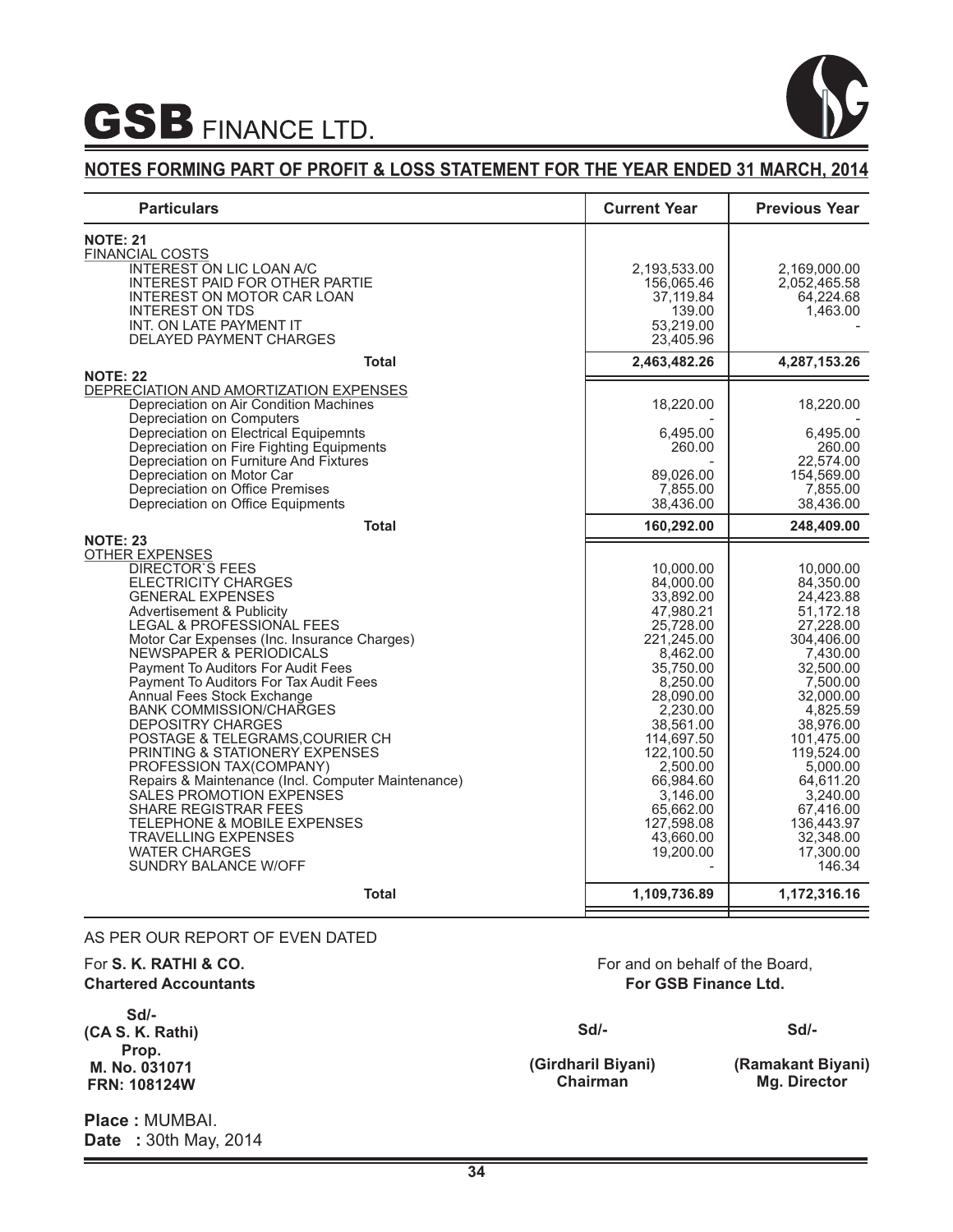|               | ζ                   |
|---------------|---------------------|
|               | $\frac{31}{5}$      |
|               | ႙<br>Ť,             |
|               | in<br>1<br> TR<br>! |
| $\frac{1}{2}$ | こくト                 |

| EQUITY SHARES (QUOTED)    |                                |             | OPENING STOCK |                     |              |               | <b>CLOSING STOCK</b> |                 |                |
|---------------------------|--------------------------------|-------------|---------------|---------------------|--------------|---------------|----------------------|-----------------|----------------|
| SCRIP                     | /alue<br>Face                  | Quantity    | Value         | Quantity<br>Closing | Cost<br>Rate | Value<br>Cost | Market<br>Rate       | Market<br>Value | Lower<br>Value |
| AIAENGINEER               | 2                              |             |               | 200.00              | 556.98       | 111,395.00    | 556.45               | 111,290.00      | 111,290.00     |
| <b>AJMERA</b>             | $\overline{C}$                 |             |               | 3,000.00            | 50.01        | 150,030.00    | 52.10                | 156,300.00      | 150,030.00     |
| BOMBAY REYON FAISHON      | $\overline{0}$                 |             |               | 3,000.00            | 221.04       | 663,120.00    | 216.90               | 650,700.00      | 650,700.00     |
| CLARISLIFE                | $\overline{C}$                 |             |               | 2,500.00            | 176.82       | 442,045.39    | 160.85               | 402,125.00      | 402,125.00     |
| DAMODAR THREADS           | $\overset{\circ}{\mathcal{L}}$ | 50,000.00   | 1,627,279.35  | 1,809.00            | 38.85        | 70,277.95     | 50.05                | 90,540.45       | 70,277.95      |
| GCM COMM. & DERIVATIV     | $\overline{C}$                 |             |               | 6,000.00            | 20.00        | 120,000.00    | 9.31                 | 55,860.00       | 55,860.00      |
| GUJ.NRE COKE PREF.        | $\overline{0}$                 | 15.00       |               | 15.00               |              |               | 10.01                | 150.15          |                |
| GUJARAT SIDHEE CEMEN      | $\overline{C}$                 | 85,000.00   | 663,000.00    |                     |              |               |                      |                 |                |
| GUJFLUORO                 | $\overline{\phantom{0}}$       |             |               | 3,000.00            | 325.49       | 976,481.50    | 319.55               | 958,650.00      | 958,650.00     |
| NDIAN HOTE.               | $\overline{\phantom{0}}$       |             |               | 5,000.00            | 70.58        | 352,903.30    | 72.30                | 361,500.00      | 352,903.30     |
| <b>JAGARAN PRAKASHAN</b>  | $\mathbf{\Omega}$              |             |               | 10,000.00           | 101.10       | 1,010,996.60  | 102.90               | 1,029,000.00    | 1,010,996.60   |
| JAI CORP LTD              | $\overline{\phantom{0}}$       |             |               | 4,000.00            | 69.50        | 278,006.10    | 69.65                | 278,600.00      | 278,006.10     |
| MAYUR UNIQUOTER           | 5                              |             |               | 300.00              | 350.06       | 105,017.00    | 328.05               | 98,415.00       | 98,415.00      |
| <b>MUNDRAPORT</b>         | $\mathbf{\sim}$                |             |               | 97.00               | 163.43       | 15,852.71     | 187.50               | 18,187.50       | 15,852.71      |
| <b>PRRANETAINDUST</b>     | $\overline{\phantom{0}}$       | 50,000.00   | 24,000.00     |                     |              |               |                      |                 |                |
| RUBY MILLS                | 5                              | 100.00      | 22,075.00     | 200.00              | 110.38       | 22,075.00     | 203.90               | 40,780.00       | 22,075.00      |
| SABERO ORGANICS           | $\widetilde{C}$                |             |               | 1,000.00            | 121.72       | 121,719.55    | 124.00               | 124,000.00      | 121,719.55     |
| SONAKOYO STERING          | $\overline{\phantom{0}}$       |             |               | 10,000.00           | 21.50        | 215,013.70    | 21.25                | 212,500.00      | 212,500.00     |
| SUN PHARMA ADV RESEARCH   | $\overline{\phantom{0}}$       |             |               | 3,000.00            | 153.93       | 461,778.90    | 145.80               | 437,400.00      | 437,400.00     |
| TASC PHARMACEUTICALS LTD  |                                |             |               | 5,000.00            | 24.61        | 123,050.00    | 23.95                | 119,750.00      | 119,750.00     |
| TATA IRON AND STEEL COLTD | $\widetilde{\phantom{a}}$      |             |               | 100.00              | 339.71       | 33,971.00     | 393.85               | 39,385.00       | 33,971.00      |
| <b>TORRENT POWERLTD</b>   | $\widetilde{\phantom{a}}$      |             |               | 2,000.00            | 90.26        | 180,520.00    | 93.65                | 187,300.00      | 180,520.00     |
| FLEX INDUSTRIES LTD       | $\overline{C}$                 |             |               | 3,000.00            | 67.00        | 201,006.00    | 71.25                | 213,750.00      | 201,006.00     |
| <b>TOTAL:</b>             |                                | 185, 115.00 | 2,336,354.35  | 63,221.00           |              | 5,655,259.70  |                      | 5,586,183.10    | 5,484,048.21   |



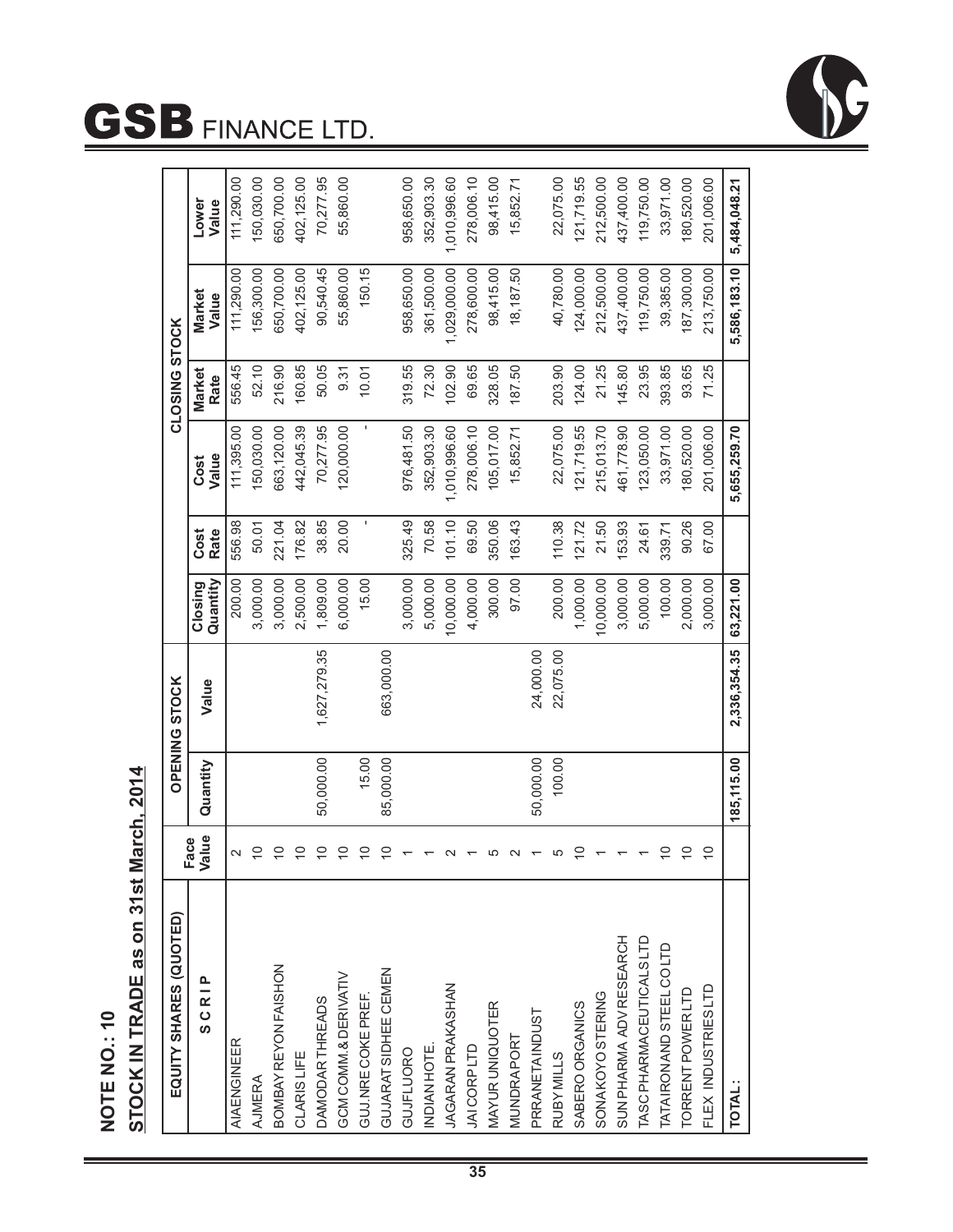# **NOTE NO.: 10 STOCK IN TRADE as on 31st March, 2014**

| EQUITY SHARES (QUOTED)         |                           |              | OPENING STOCK |                     |                     |                 | <b>CLOSING STOCK</b> |                  |                |
|--------------------------------|---------------------------|--------------|---------------|---------------------|---------------------|-----------------|----------------------|------------------|----------------|
| SCRIP                          | Value<br>ace <sup>.</sup> | Quantity     | Value         | Quantity<br>Closing | <b>Rate</b><br>Cost | Value<br>Cost   | Market<br>Rate       | Vlarket<br>Value | Lower<br>Value |
| GSB CAPITAL MARKETS LTD        |                           | 285,500.00   | 2,855,000.00  | 285,500.00          | 10.00               | ,855,000.00     | 10.00                | 5,710,000.00     | 2,855,000.00   |
| GSB CAPITAL MARKETS LTD        |                           | 20,000.00    | 2,400,000.00  | 20,000.00           | 20.00               | 2,400,000.00    | 20.00                | 2,400,000.00     | 2,400,000.00   |
| GSB CAPITAL MARKETS LTD(BONUS) |                           | 67,583.00    |               | 67,583.00           |                     |                 | 20.00                | ,351,660.00      |                |
| GSB COMMODITIES PVT LTD        |                           | 90,000.00    | 900,000.00    | 90,000.00           | 0.00                | 900,000.00      | 0.00                 | 900,000.00       | 900,000.00     |
| GSB SECURITIES PVT LTD         |                           | 355,000.00   | 3,550,000.00  | 355,000.00          | 0.00                | 3,550,000.00    | 10.00                | 3,550,000.00     | 3,550,000.00   |
| GSB SHARE CUSTODIAN LTD        |                           | 190,200.00   | 1,902,000.00  | 190,200.00          | 0.001               | ,902,000.00     | 10.00                | ,902,000.00      | .902,000.00    |
| <b>TOTAL</b>                   |                           | 1,108,283.00 | 11,607,000.00 | 1,108,283.00        | 60.00               | 11,607,000.00   | 80.00                | 15,813,660.00    | 11,607,000.00  |
| <b>GRAND TOTAL</b>             | へへへ                       | 1,293,398.00 | 13,943,354.35 | 1,171,504.00        |                     | 17,262,259.70   |                      | 21,399,843.10    | 17,091,048.21  |
| Previous Year                  | $\hat{\hat{\lambda}}$     | 1,293,598.00 | 19.792,082.12 | 1,293,398.00        |                     | 14, 179, 133.35 |                      | 18.542.984.00    | 13,943,354.35  |
|                                |                           |              |               |                     |                     |                 |                      |                  |                |

# Summary of Stock in Trade **Summary of Stock in Trade**

For and on behalf of the Board, **For GSB Finance Ltd.**

For and on behalf of the Board,<br>For GSB Finance Ltd.

**Sd/- (Girdhari Biyani) Chairman**

Sd/-<br>(Ramakant Biyani)<br>Mg. Director **(Ramakant Biyani) Mg. Director**

| Quoted Shares          | 63,221    | 5,484,048  | (P.Y. 2, 336, 354)             |
|------------------------|-----------|------------|--------------------------------|
| <b>Unquoted Shares</b> | ,108,283  | 11,607,000 | (P.Y. 11,607,000)              |
| <b>Total</b>           | 1,171,504 |            | $17,091,048$ (P.Y. 13,943,354) |

### **GSB** FINANCE LTD.

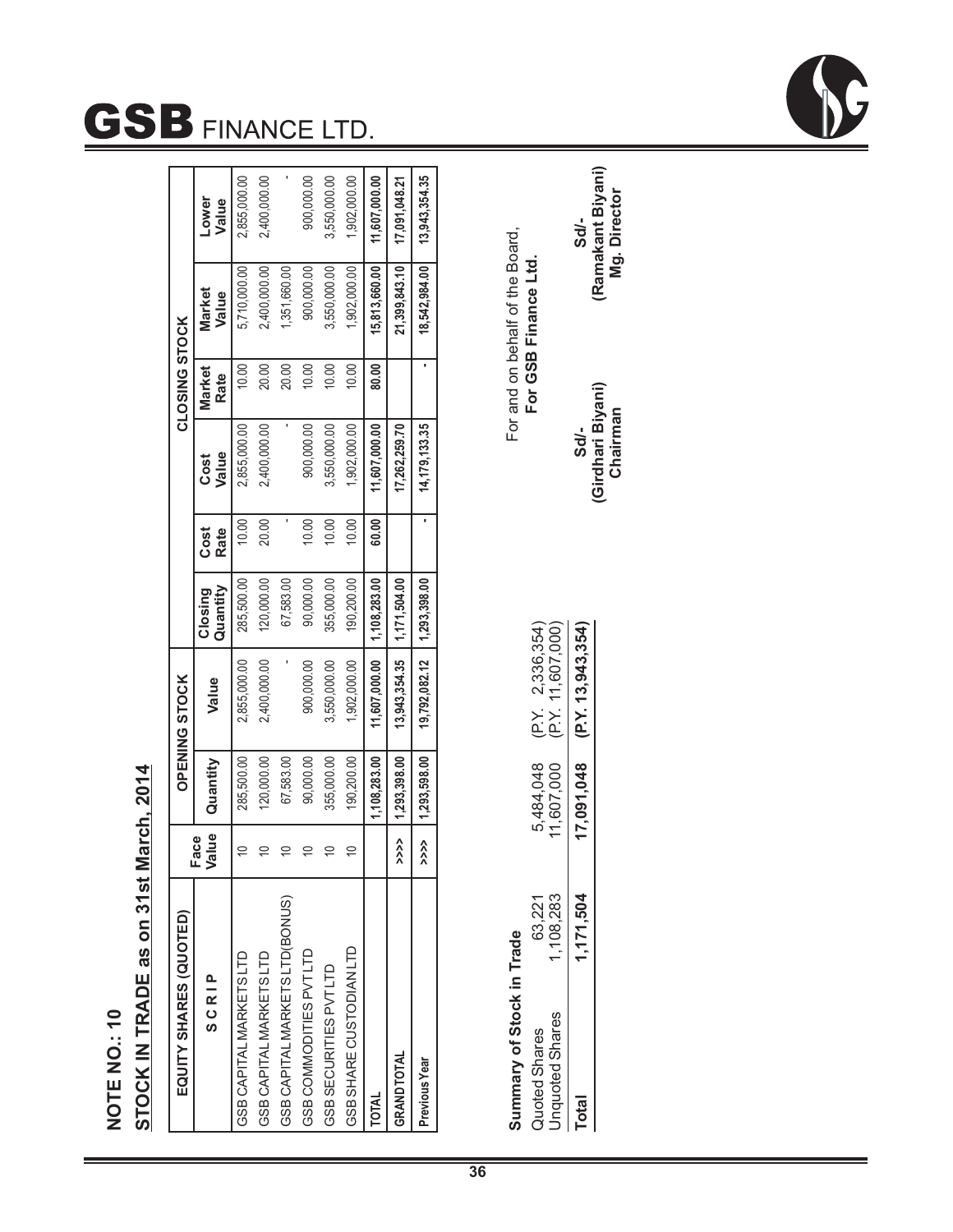

### **SIGNIFICANT ACCOUNTING POLICIES & NOTES ON ACCOUNTS**

#### **(ANNEXED TO AND FORMING PART OF THE ACCOUNTS FOR THE YEAR ENDED 31ST MARCH, 2014.)**

#### **1. ACCOUNTING POLICIES**

i) Accounting Conventions

The accounts have been prepared under the historical cost conventions on an accrual basis and in accordance with accounting standards issued by the Institute of Chartered Accountants of India.

ii) Fixed Assets

Fixed Assets are stated at cost less Depreciation

iii) Depreciation

Depreciation is provided on straight line method on prorate basis at the rate as specified in Schedule XIV of the Companies Act, 1956.

iv) Investments

Investments are valued at cost basis.

v) Valuation of Inventories

The valuation of the stock of quoted shares was made at lower of the cost or fair market price. The valuation of the unquoted shares has been made at cost or net assets value which ever is lower.

vi) Recognition of Income & Expenditure.

Revenue/Income is generally accounted for on accrual basis as they are earned or incurred except for dividend, which is accounted for on cash basis.

- 2. Provision has not been made for the gratuity as no employee has attained the qualifying period of service for the entitlement of benefits.
- 3. Provision has not been made for Listing Fees payable to Calcutta, Ahmadabad, Jaipur and Uttar Pradesh Stock Exchanges, as stock exchange are not working and company shares could not be dealt with in these stock exchanges. Previous year's provisions written off.
- 4. Particulars of goods traded in (Shares, Units etc.).

|                      |             | <b>Current Year</b> |             | <b>Previous Year</b> |
|----------------------|-------------|---------------------|-------------|----------------------|
|                      | Qty. (Nos.) | Value (Rs.)         | Qty. (Nos.) | Value (Rs.)          |
| <b>Opening Stock</b> | 1,293,398   | 13,943,354          | 1,296,598   | 19,794,182           |
| <b>Purchases</b>     | 1,569,583   | 94,859,799          | 7,635,219   | 1,116,910,865        |
| <b>Sales</b>         | 1,691,477   | 91,407,164          | 7,638,419   | 1,133,568,355        |
| <b>Closing Stock</b> | 1,171,504   | 17,091,048          | 1,293,398   | 13,943,354           |

- 5. Expenditures incurred in Foreign currency is Nil ( P.Y. Nil) = Nil (P.Y. Rs. Nil ).
- 6. Earning in foreign currency is NIL (Previous year Nil).
- 7. Previous year figures have been re-grouped and re-arranged wherever found necessary.
- 8. No Person was employed by the company either throughout the year or for a part of the year under review whose remuneration for the year in the aggregate was not less than Rs. 6,00,000/- (Previous year Rs. 6,00,000/-) or for any part of that year at a rate which in the aggregate was not less than Rs. 50,000/- (Previous year Rs. 50,000/-) per month.
- 9. The Company has not accepted any deposits from public during the year.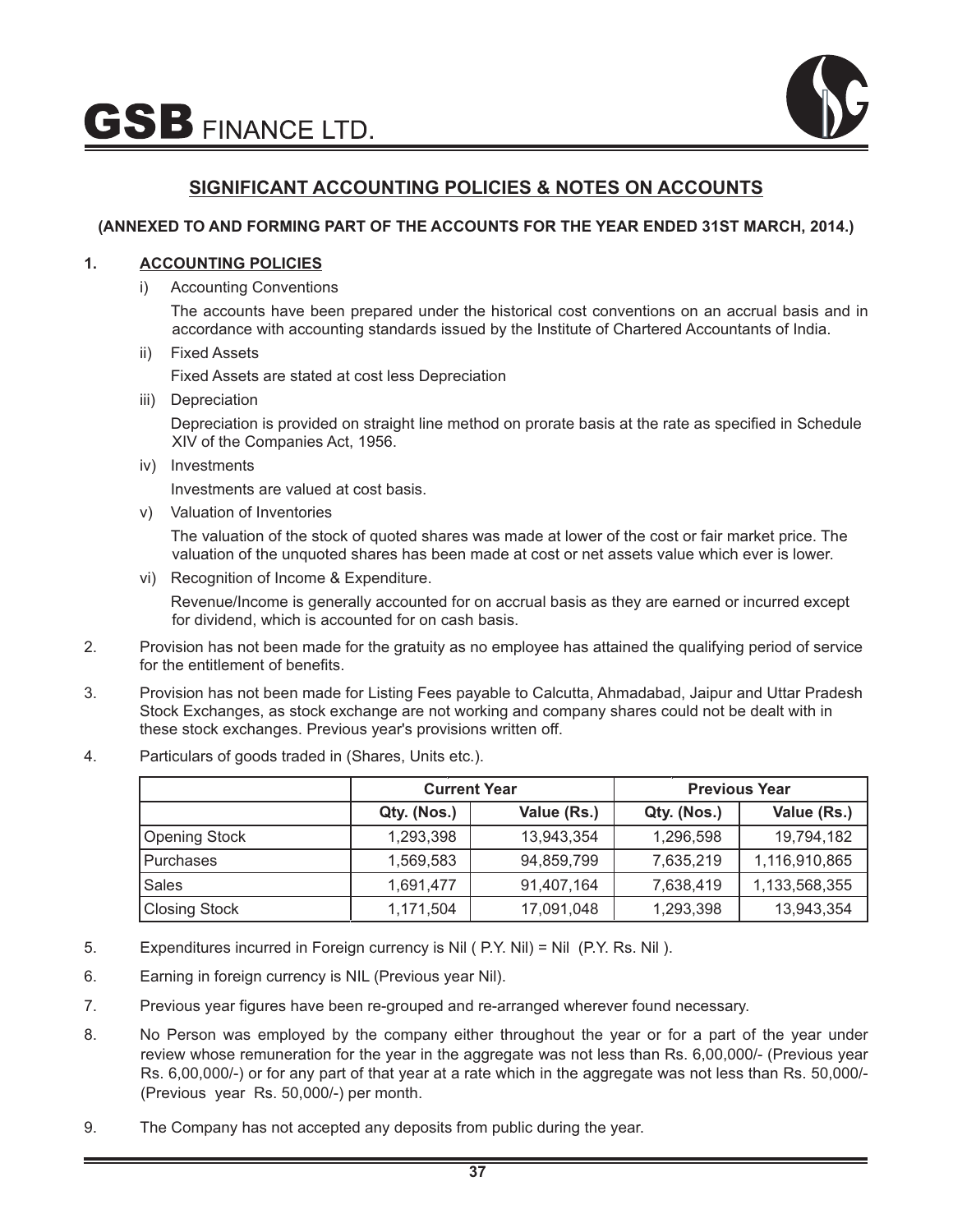

#### **10. Payments made to Auditors :-**

|                    | 44.000/-   |
|--------------------|------------|
| For Tax Audit Fees | $8.250/-$  |
| For Audit Fees     | $35.750/-$ |
|                    | Rs.        |

- 11. These accounts are not signed by Secretary as the company has no secretary as on date, the accounts were approved by the directors.
- 12. Company recognizes deferred tax credit & debit in the accounts on prudent basis.

#### **[A] Tax effect due to -**

Difference between the written down values of Assets under-

| The Companies Act, 1956           | Rs. 12.76.080/-                    |
|-----------------------------------|------------------------------------|
| And as per Income Tax Act, 1961   | Rs. 7,34,478/-                     |
| Deferred Tax Liabilities (Net)    | Rs. 1,17,861/- (P.Y. 5,41,478/-)   |
| Deferred Tax (Savings) / Expenses | $(Rs. 12,467/-)$ $(P.Y. 32,800/-)$ |

#### **[B] Tax effect due to current year loss to be carry forward**

Company recognized Deferred Tax Assets at Rs.2,85,216/- (P.Y. 7,21,300/-) on Unabsorbed Loss and Depreciation as company has made profit in previous year which justify the chances of recovering current year and brought forward loss in future, on prudent basis as per Accounting Standard 22 issued by ICAI

| Carry Forward of Current Year Loss under IT Provision | $9,47,211/-$ |
|-------------------------------------------------------|--------------|
| Carry Forward of unabsorbed Depreciation              | <b>NIL</b>   |

#### **13. Related Party Disclosures:**

As per Accounting Standard 18, the disclosures of transactions with the related parties are given below:

List of related Parties

- i) Associates
	- a) GSB Capital Markets Ltd. c) GSB Share Custodian Services Ltd.
	- b) GSB Securities Pvt. Ltd.
- 
- ii) Key Management Personnel
- 
- a) Shri G. S. Biyani, Director e) Shri Yogesh Patel, Director
- b) Shri R. S. Biyani, Director f) Shri Sajjan Poddar, Director
- c) Mrs. Ritika Gupta, Director g) Shri Manish Zanwar, Director
- d) Shri Parasram Kabra, Director
- iii) Transaction during the year with related parties (Figures in Lacs)

|     |               |                                             | <b>Assocaites</b> | <b>Key Management</b><br><b>Personnel</b> | Total    |
|-----|---------------|---------------------------------------------|-------------------|-------------------------------------------|----------|
| (A) |               | Trade Transaction (Inc. Sq. up Transaction) |                   |                                           |          |
|     | a)            | Purchased during the year                   | 5,013.22          |                                           | 5,013.22 |
|     | b)            | Sold during the year                        | 4,976.46          | --                                        | 4,976.46 |
|     | $\mathsf{c})$ | Brokerage paid                              | 1.82              | --                                        | 1.82     |
| (B) |               | <b>Sundry Debitors Balance</b>              | 37.33             | --                                        | 37.33    |
| (C) |               | Interest received during the year           | 63.02             | --                                        | 62.02    |
| (D) |               | Remuneration to Key Personnel               | --                | 6.00                                      | 6.00     |
| (E) |               | Loan & Advances                             | 517.00            |                                           | 517.00   |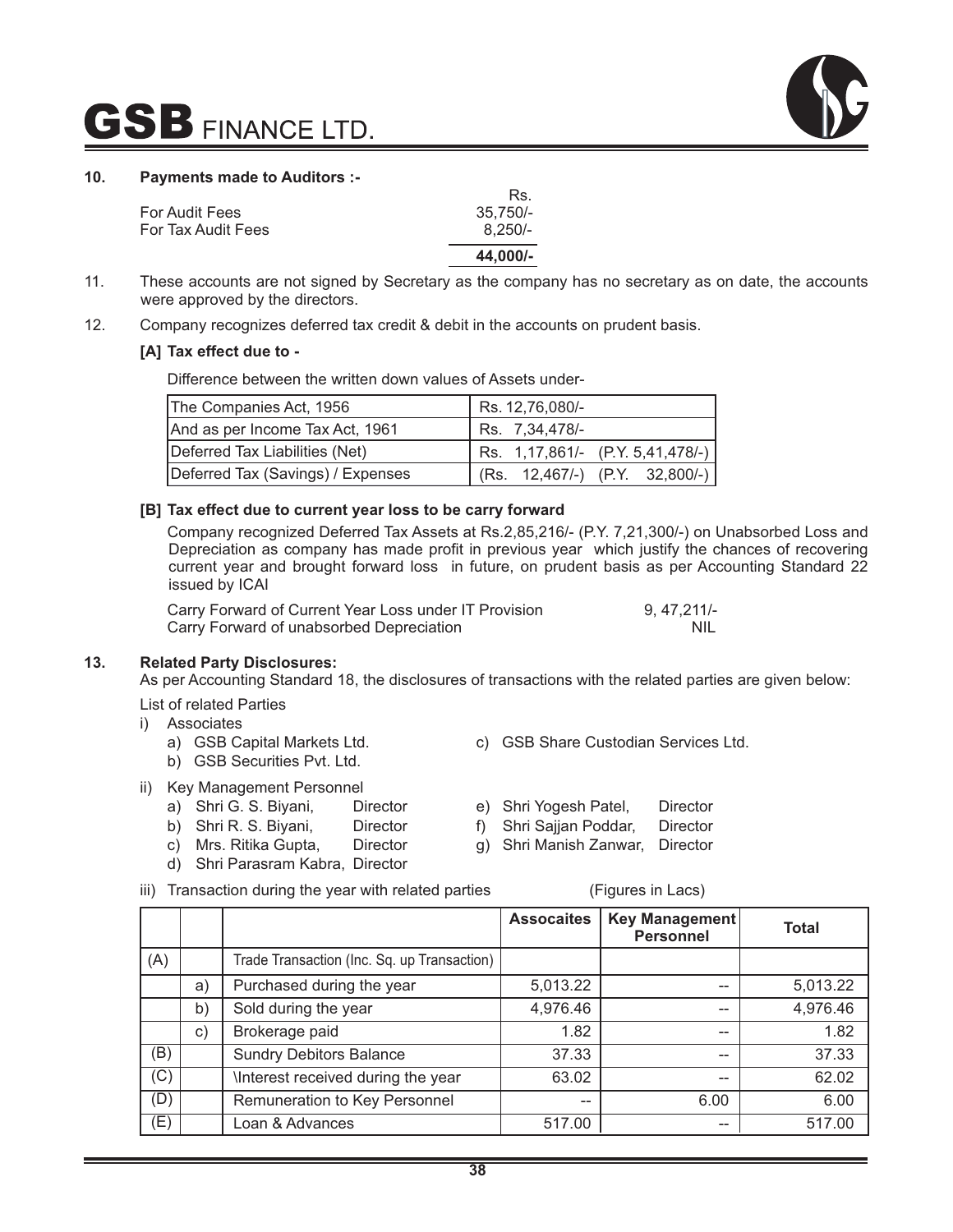**Date :** 30th May, 2014



### **14. BALANCE SHEET ABSTRACT AND COMPANY'S GENERAL BUSINESS PROFILE:**

| Place: MUMBAI. | M. No. 031071   FRN: 108124W                                                     | (Girdharilal Biyani)<br>Chairman         | (Ramakant Biyani)<br><b>Director</b>                    |
|----------------|----------------------------------------------------------------------------------|------------------------------------------|---------------------------------------------------------|
|                | Sd/-<br>(CA C. K. Rathi)<br>Prop.                                                | $Sd$ -                                   | $Sd$ -                                                  |
|                | For S. K. RATHI & CO.<br><b>Chartered Accountants</b>                            |                                          | For and on behalf of the Board,<br>For GSB Finance Ltd. |
|                | AS PER OUR REPORT OF EVEN DATED                                                  |                                          |                                                         |
|                |                                                                                  |                                          |                                                         |
|                | <b>ITEM</b><br>Dealing in Shares & Securities:                                   | <b>ITEM CODE NO. (ITC CODE)</b><br>N.A.  |                                                         |
|                | V. GENERIC NAMES OF PRINCIPAL PRODUCT/SERVICES OF THE COMPANY:                   |                                          |                                                         |
|                | Dividend                                                                         | <b>NIL</b>                               |                                                         |
|                | Earning Per Share in Rs.                                                         | 0.44                                     |                                                         |
|                | Profit / (Loss) After Tax                                                        | $1030/-$                                 |                                                         |
|                | Profit / (Loss) Before Tax                                                       | $1,305/-$                                |                                                         |
|                | <b>Total Expenditure</b>                                                         | :99,564/-                                |                                                         |
|                | IV. PERFOMANCE OF THE COMPANY:<br>Turnover (Including other Income)              | (Rs. In Thousand)<br>1, 00, 874/-        |                                                         |
|                |                                                                                  | Deferred Tax Assets (Net) :              | $118/-$                                                 |
|                |                                                                                  | <b>Accumulated Losses</b>                | <b>NIL</b>                                              |
|                | <b>Current Liabilities</b><br>$1,297/-$<br>$\sim$ 1.                             | Miscellaneous Expenditure :              | <b>NIL</b>                                              |
|                | <b>Unsecured Loans</b><br><b>NIL</b>                                             | <b>Current Assets</b>                    | 1, 29, 506/-<br>÷.                                      |
|                | Reserve & Surplus :<br>43,165/-<br>Secured Loans<br>$\sim$ 100 $\pm$<br>26,889/- | Investment<br>Other Non Current Assets : | $184/-$<br>$1/-$                                        |
|                | Paid up Capital<br>59,734/-<br>$\sim$                                            | <b>Net Fixed Assets</b>                  | $1,276/-$                                               |
|                | <b>Sources of Fund:</b>                                                          | <b>Application Fund:</b>                 |                                                         |
|                | TOTAL LIABILITIES: 1, 31,085/-                                                   | <b>TOTAL ASSETS</b>                      | 1, 31, 085/-                                            |
| Ш              | POSITION OF MOBILISATION AND DELOYMENT OF FUNDS:                                 |                                          | (Rs In Thousand)                                        |
|                | <b>RIGHT ISSUE</b><br><b>NIL</b><br>t.                                           | PRIVATE PLACEMNT                         | <b>NIL</b>                                              |
| Ш.             | <b>CAPITAL RAISED DURING THE YEAR:</b><br>PUBLIC ISSUE<br><b>NIL</b><br>÷        | (Rs. In Thousand)<br><b>BONUS ISSUE</b>  | <b>NIL</b>                                              |
|                |                                                                                  |                                          |                                                         |
|                | <b>STATE CODE</b><br><b>BALANCE SHEET DATE</b>                                   | 11<br>31ST MARCH, 2014.                  |                                                         |
|                | <b>REGISTRATION No.</b>                                                          | US1909MH2001PLC134193                    |                                                         |
| I.             | <b>REGISTRATION DETAILS:</b>                                                     |                                          |                                                         |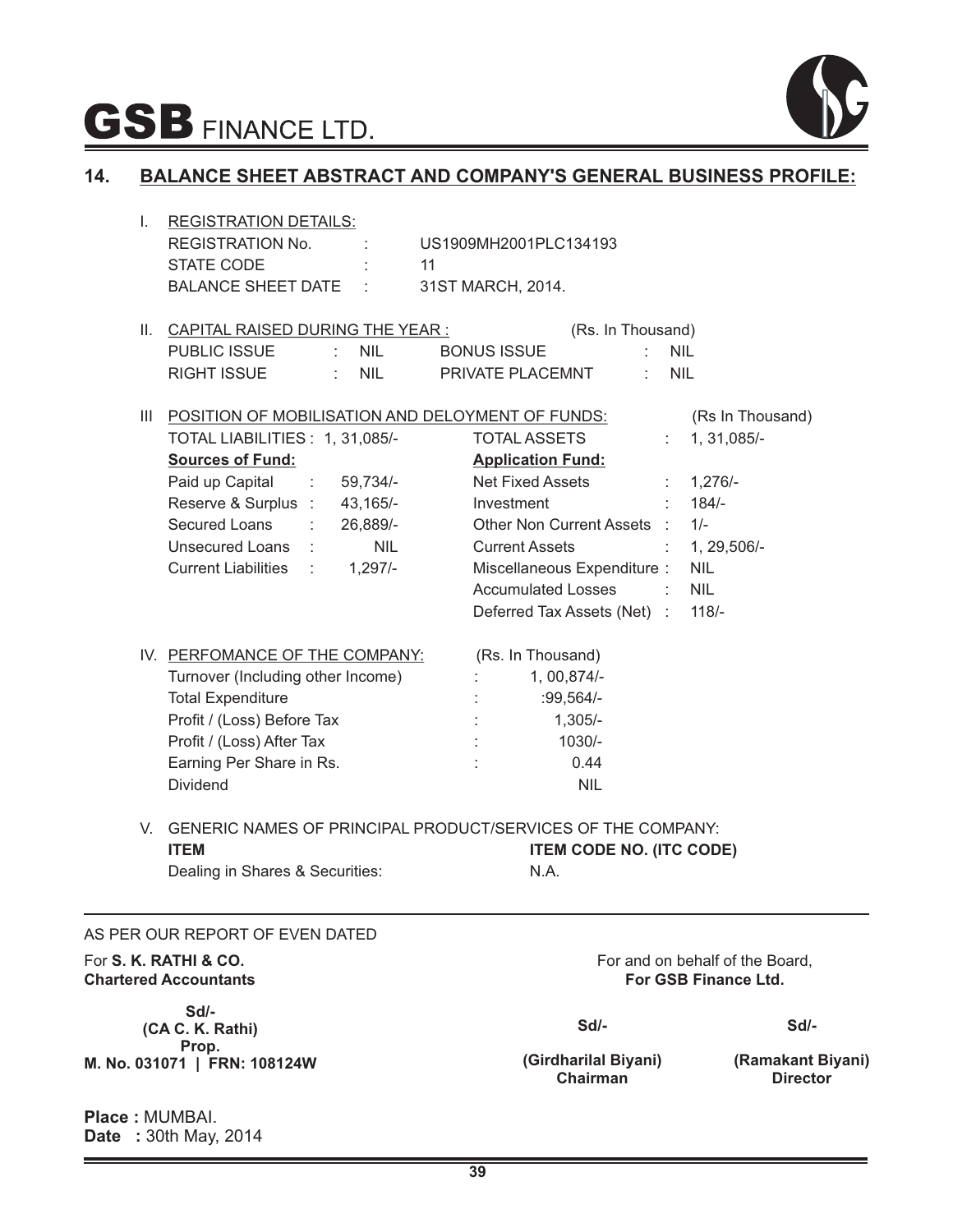

### **CASH FLOW STATEMENT FOR THE PERIOD ENDED 31.03.2014**

|    | <b>Particulars</b>                                            | <b>AS AT</b><br>31-03-2014 | <b>AS AT</b><br>31-03-2013 |
|----|---------------------------------------------------------------|----------------------------|----------------------------|
| А. | <b>Cash Flow From Operating Activities :-</b>                 |                            |                            |
|    | Net Profit (Loss) after Tax and extraordinary Items           | 2639728                    | 2,295,999                  |
|    | <b>ADJUSTMENT FOR</b>                                         |                            |                            |
|    | <b>Deffered Tax Assets</b><br>Deferred Tax (Savings)/Expenses | 436084<br>$-12467$         | 1,425,300<br>32,800        |
|    | Depreciation                                                  | 160292                     | 248,409                    |
|    | <b>Transfer To Statutory Reserves</b>                         | 210000                     | 1,700,000                  |
|    | <b>Transfer To General Reserves</b>                           | 0                          | 3,000,000                  |
|    | Loss from Sale of Fixed Assets                                | 4238                       |                            |
|    | <b>Dividend Received</b>                                      | $-29233$                   | (253, 378)                 |
|    | Operating Profit before Working Capital Changes               | 3408642                    | 8,449,131                  |
|    | <b>ADJUSTMENT FOR:</b>                                        |                            |                            |
|    | Trade and other Receivable                                    | 2008198                    | (14, 486, 694)             |
|    | Inventories                                                   | $-3147694$                 | 5,850,828                  |
|    | <b>Trade Payable</b>                                          | -3475280                   | (2,211,001)                |
|    | <b>NET CASH FLOW FROM OPERATING ACTIVITIES</b>                | $-1206134$                 | (2, 397, 737)              |
| B. | Cash Flow From Investing Activities :-                        |                            |                            |
|    | Sale (Purchase) of Fixed Assets                               | 100000                     |                            |
|    | Sale of Investment                                            |                            |                            |
|    | Dividend Received.                                            | 29233                      | 253,378                    |
|    | <b>NET CASH FROM INVESTING ACTIVITIES</b>                     | 129233                     | 253,378                    |
| C. | Cash Flow From Finance Activities :-                          |                            |                            |
|    | Proceeds from Secured Loans                                   | 1948149                    | 1,950,721                  |
|    | Proceeds from Unsecured Loans                                 |                            |                            |
|    | <b>CASH FLOW FROM FINANCEING ACTIVITIES</b>                   | 1948149                    | 1,950,721                  |
|    | Net (decrease)/ increase in Cash & Cash equivalents           | 871,248                    | (193, 639)                 |
|    | Cash & Cash equivalents at the begin of the year              | 857976                     | 1,051,615                  |
|    | Cash & Cash equivalents at the close of the year              | 1729224                    | 857,976                    |
|    | AS PER OUR REPORT OF EVEN DATED                               |                            |                            |

#### For **S. K. RATHI & CO. Chartered Accountants**

**Sd/- (CA C. K. Rathi) Prop. M. No. 031071 | FRN: 108124W**

**Sd/-**

**Sd/-**

For and on behalf of the Board, **For GSB Finance Ltd.** 

**(Girdharilal Biyani) Chairman**

**(Ramakant Biyani) Director** 

**Place :** MUMBAI. **Date :** 30th May, 2014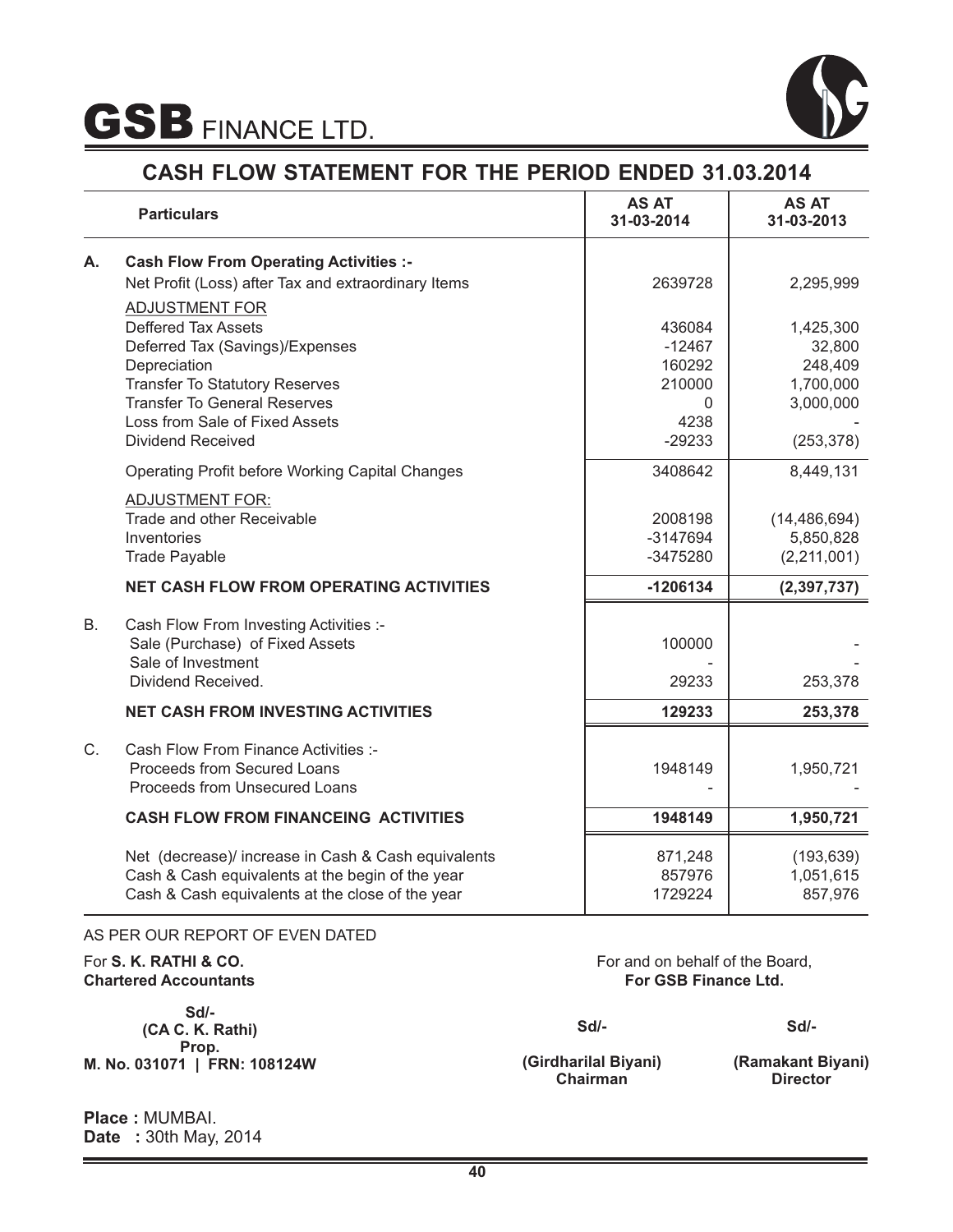



### **GSB FINANCE LIMITED**

**Registered Office :** 815, Stock Exchange Tower, 8th Floor, Dalal Street, Mumbai - 400 001.

### **ATTENDANCE SLIP**

(Please complete the Attendance Slip and hand it over at the entrance of the Meeting Hall)

I / We hereby record my/our presence at 78/80, Alli Chambers, Tamarind Lane, Fort, Mumbai - 400 001. on Friday, the 26th September, 2014 at 4.00 p.m.

| Name of the Shareholder |                              |          |  |
|-------------------------|------------------------------|----------|--|
| (in block letters)      |                              |          |  |
|                         |                              | Affix    |  |
|                         |                              | Rs. 1.00 |  |
|                         |                              | Revenue  |  |
| Folio No.               | No. of shares hold _________ | Stamp    |  |
|                         |                              |          |  |

### **Signature of the Share Holder / Proxy**

**Note :** The Proxy duly completed must be deposited at the Registered Office of the Company not less than 48 hours before time for holding the meeting.

| Name of Shareholder(s) | Folio No.       | <b>No. of Shares</b> |
|------------------------|-----------------|----------------------|
| DP-ID No.              | Client - ID No. |                      |

### **GSB FINANCE LIMITED**

**Registered Office :** 815, Stock Exchange Tower, 8th Floor, Dalal Street, Mumbai - 400 001.

### **ATTENDANCE SLIP**

| NAME AND ADDRESS OF SHAREHOLDER | FOLIO NO.     |
|---------------------------------|---------------|
|                                 |               |
|                                 |               |
|                                 |               |
|                                 |               |
|                                 | DP - ID NO.   |
| No. of Shares:                  | Client ID No. |

I / We hereby record my / our attendance at the Annual General Meeting to be held at 4.00 P.M. on Friday, the 26th September, 2014 at 78/80, Alli Chambers, Tamarind Lane, Fort, Mumbai - 400 001.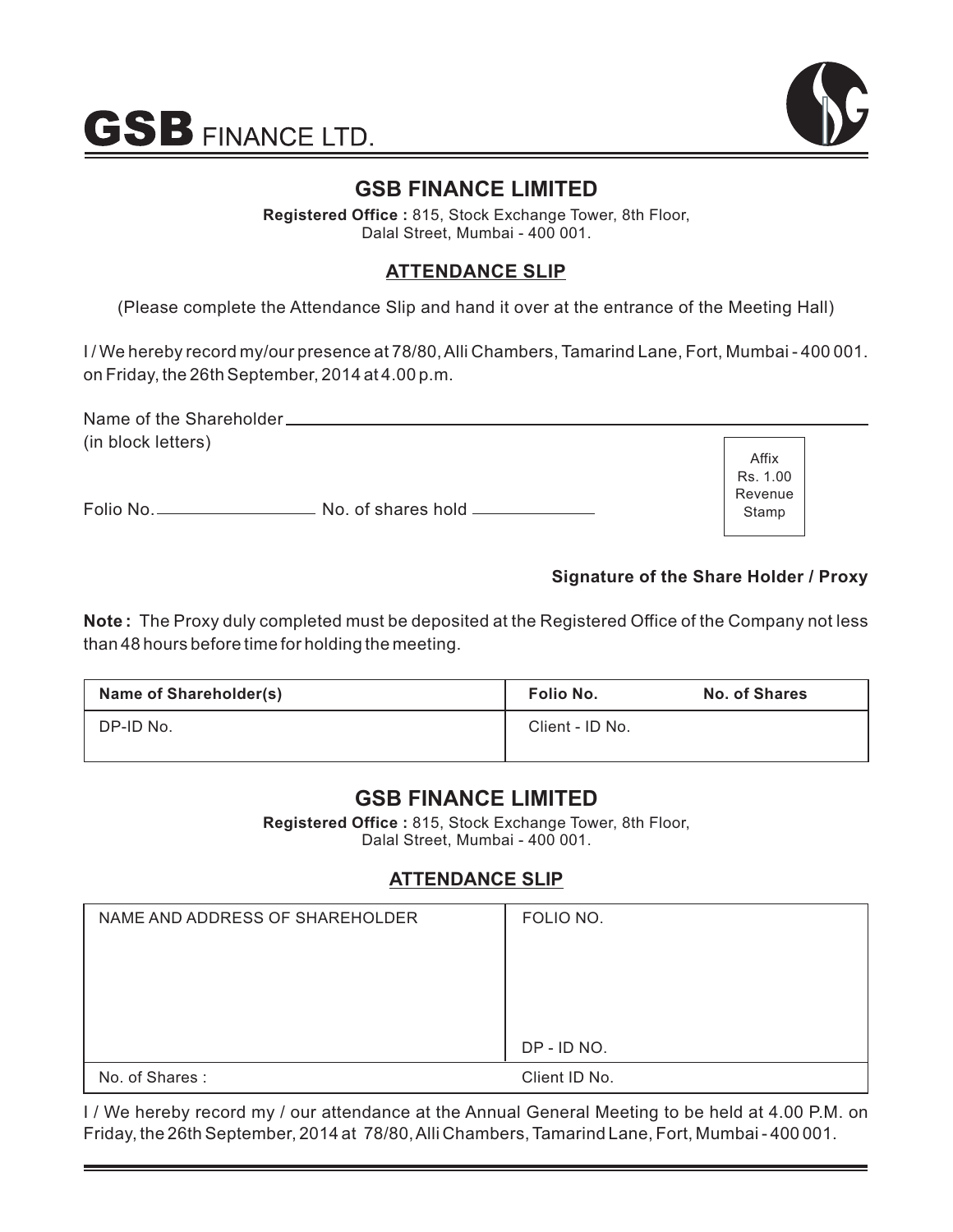